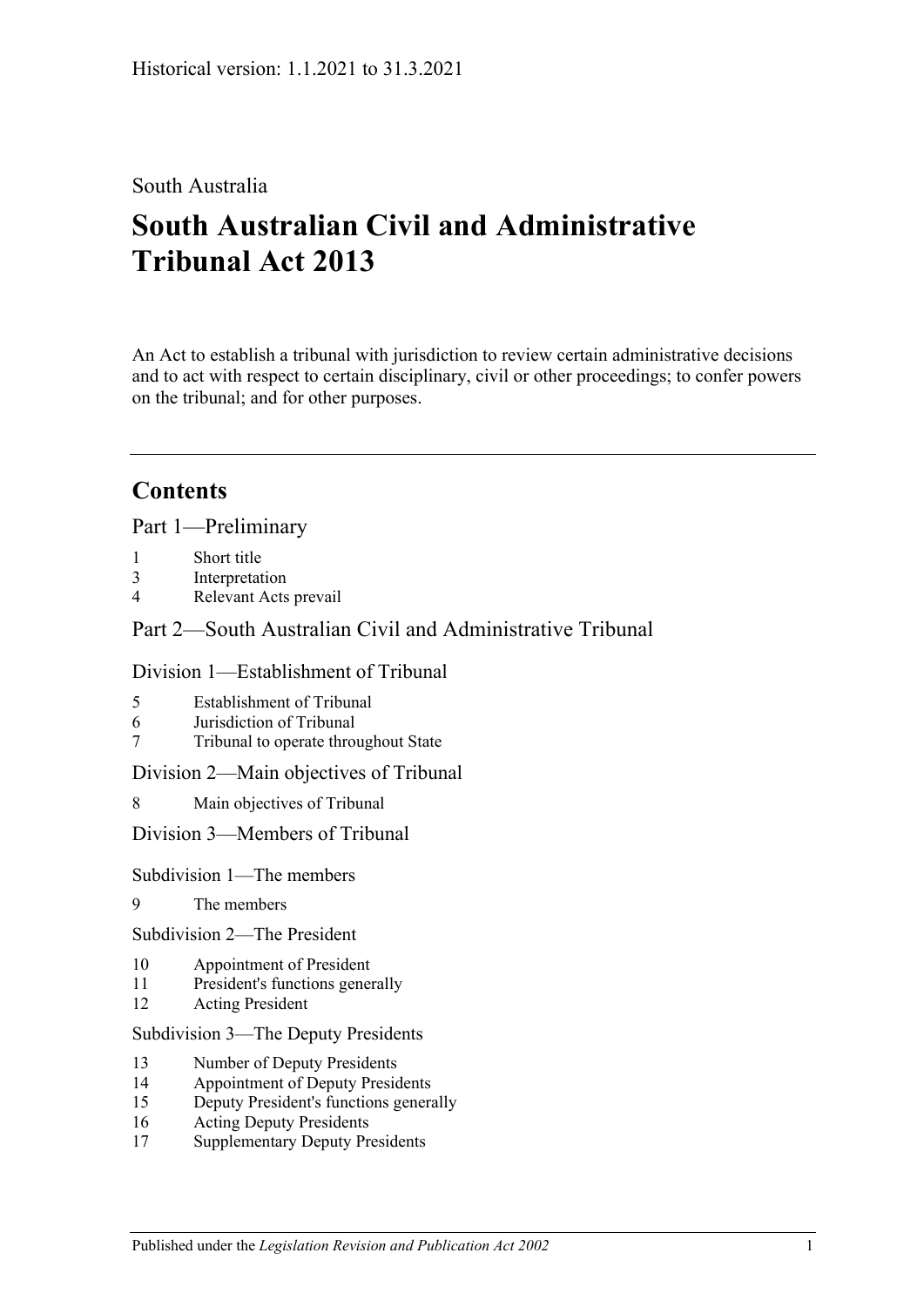Subdivision [4—Magistrates](#page-13-1)

18 [Magistrates](#page-13-2)

Subdivision [5—Senior members and ordinary members](#page-14-0)

- 19 [Appointment of senior members and](#page-14-1) ordinary members
- 20 [Member ceasing to hold office and suspension](#page-15-0)
- 21 [Supplementary members](#page-16-0)

Subdivision [6—Assessors](#page-16-1)

22 [Assessors](#page-16-2)

Division [4—Constitution of Tribunal and its decision-making processes](#page-17-0)

- 23 [Constitution of Tribunal](#page-17-1)
- 24 [Who presides at proceedings of Tribunal](#page-18-0)
- 25 [Decision if 2 or more members constitute Tribunal](#page-19-0)
- 26 [Determination of questions of law](#page-19-1)

### Division [5—Related matters](#page-19-2)

- 27 [Streams](#page-19-3)
- 28 [Validity of acts of Tribunal](#page-19-4)
- 29 [Disclosure of interest by members of Tribunal](#page-19-5)
- 30 [Delegation](#page-20-0)

Part [3—Jurisdiction](#page-20-1)

### Division [1—Preliminary](#page-20-2)

- 31 [Sources of jurisdiction](#page-20-3)
- 32 [Kinds of jurisdiction](#page-20-4)

### Division [2—Original jurisdiction](#page-21-0)

33 [Original jurisdiction](#page-21-1)

### Division [3—Review jurisdiction](#page-21-2)

- 34 [Decisions within review jurisdiction](#page-21-3)<br>35 Decision-maker must assist Tribunal
- 35 [Decision-maker must assist Tribunal](#page-22-0)
- 36 [Effect of review proceedings on decision being reviewed](#page-23-0)
- 37 [Decision on review](#page-23-1)
- 38 [Tribunal may invite decision-maker to reconsider decision](#page-24-0)

### [Part 3A—Diversity proceedings](#page-25-0)

- 38A [Interpretation](#page-25-1)
- 38B [Transfer of applications involving federal diversity jurisdiction to Magistrates Court](#page-25-2)
- 38C [Magistrates Court proceedings, jurisdiction, powers and functions etc](#page-26-0)
- 38D [Modifications of certain functions, powers and](#page-26-1) procedures etc
- 38E [Compulsory conferences](#page-27-0)
- 38F [References to Tribunal in other Acts or regulations](#page-27-1)
- 38G [Bailiffs](#page-27-2)
- 38H [Relationship of this Part to this Act and other laws](#page-27-3)
- 38I [Enforcement, variation or revocation of purported orders](#page-27-4)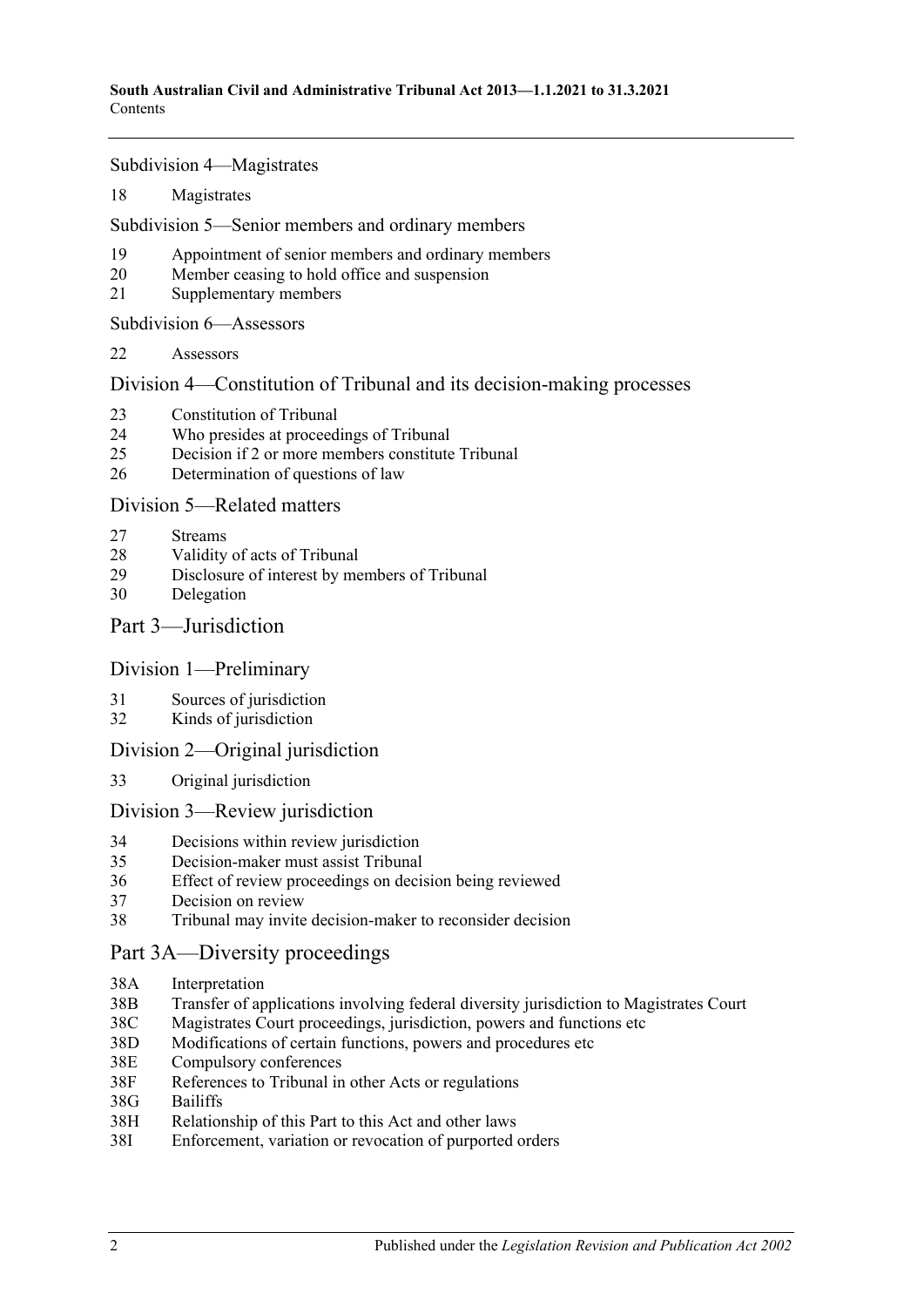# Part [4—Principles, powers and procedures](#page-28-0)

### Division [1—Principles governing hearings](#page-28-1)

[Principles governing hearings](#page-28-2)

### Division [2—Evidentiary powers](#page-29-0)

- [Power to require person to give evidence or to produce evidentiary material](#page-29-1)
- [Entry and inspection of property](#page-30-0)
- [Expert reports](#page-30-1)

### Division [3—Procedures](#page-30-2)

- [Practice and procedure generally](#page-30-3)
- [Directions for conduct of proceedings](#page-31-0)
- [Consolidating and splitting proceedings](#page-31-1)
- [More appropriate forum](#page-31-2)
- [Dismissing proceedings on withdrawal or for want of prosecution](#page-31-3)
- [Frivolous, vexatious or improper proceedings](#page-32-0)
- [Proceedings being conducted to cause disadvantage](#page-32-1)

### Division [4—Conferences, mediation and settlement](#page-33-0)

- [Conferences](#page-33-1)
- [Mediation](#page-34-0)
- [Settling proceedings](#page-35-0)

### Division [5—Parties](#page-36-0)

- [Parties](#page-36-1)
- [Person may be joined as party](#page-36-2)
- [Intervening](#page-36-3)

### Division [6—Representation](#page-37-0)

### [Representation](#page-37-1)

### Division [7—Costs](#page-37-2)

- [Costs](#page-37-3)
- [Costs—related matters](#page-38-0)

### Division [8—Other procedural and related provisions](#page-38-1)

- [Sittings](#page-38-2)
- [Hearings in public](#page-38-3)
- [Preserving subject matter of proceedings](#page-39-0)
- [Security as to costs etc](#page-40-0)
- [Interlocutory orders](#page-40-1)
- [Conditional, alternative and ancillary orders and directions](#page-40-2)
- [Special referees](#page-40-3)
- [Relief from time limits](#page-41-0)
- [Electronic hearings and proceedings without hearings](#page-41-1)
- [Completion of part-heard matters](#page-41-2)
- [Other claims of privilege](#page-41-3)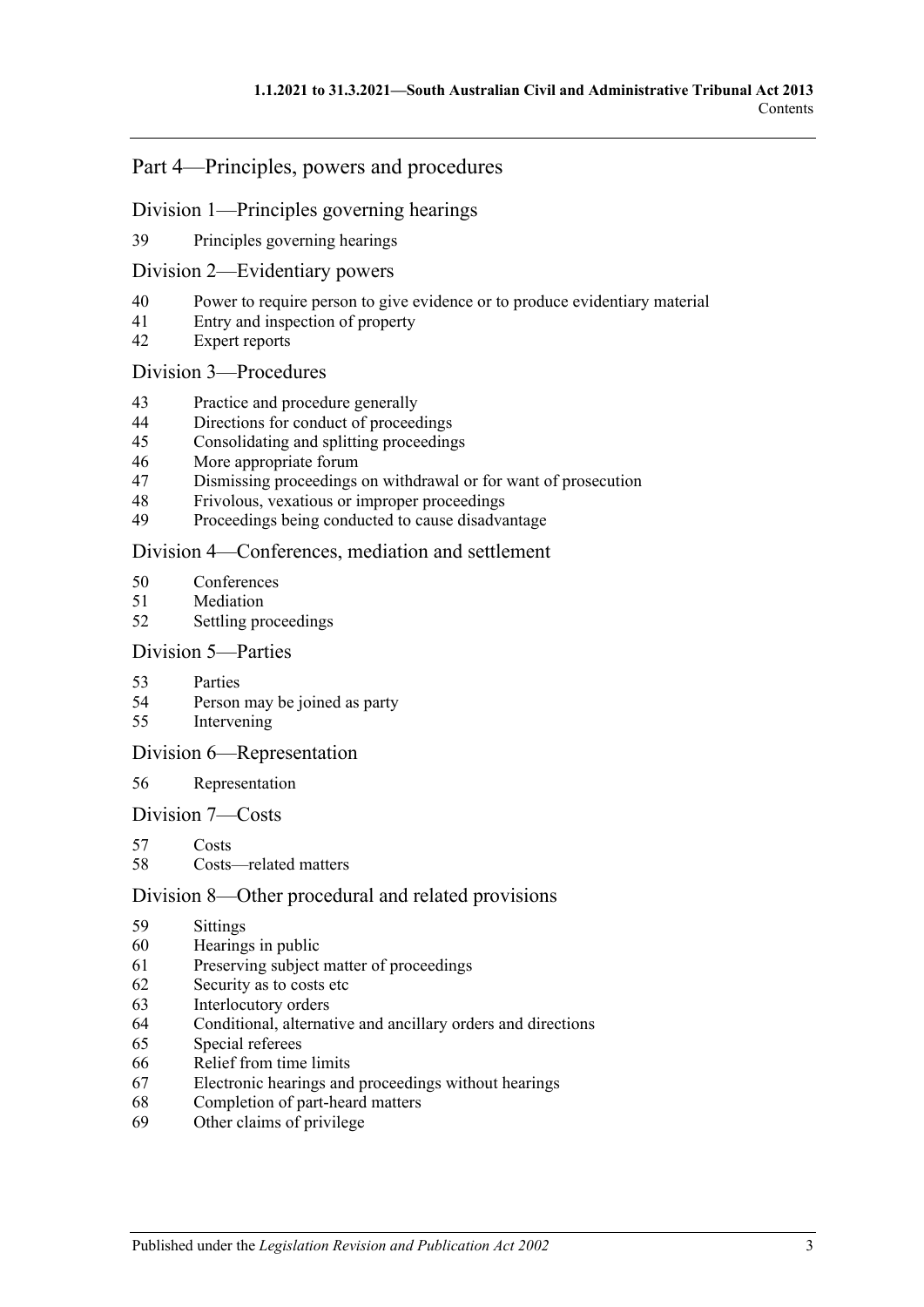# Part [5—Reviews and appeals](#page-41-4)

### Division [1—Internal reviews](#page-41-5)

[Internal reviews](#page-41-6)

### Division [2—Appeals](#page-42-0)

[Appeals](#page-42-1)

### Division [3—Related matters](#page-44-0)

- [Reservation of questions of law](#page-44-1)
- [Effect of review or appeal on decision](#page-44-2)

# Part [6—Staff](#page-44-3)

### Division [1—Registrars](#page-44-4)

- [Registrars](#page-44-5)
- [Functions of registrars](#page-45-0)
- [Delegation](#page-45-1)

# Division [2—Other staff of Tribunal](#page-46-0)

[Other staff of Tribunal](#page-46-1)

### Division [3—Use of services or staff](#page-46-2)

[Use of services or staff](#page-46-3)

### Part [7—Miscellaneous](#page-46-4)

- [Immunities](#page-46-5)
- [Protection from liability for torts](#page-46-6)
- [Protection for compliance with Act](#page-47-0)
- [Alternative orders and relief](#page-47-1)
- [Power to cure irregularities](#page-47-2)
- [Correcting mistakes](#page-47-3)
- [Tribunal may review its decision if person was absent](#page-48-0)
- [Tribunal may authorise person to take evidence](#page-48-1)
- [Miscellaneous provisions relating to legal process and service](#page-48-2)
- [Proof of decisions and orders of Tribunal](#page-49-0)
- [Enforcement of decisions and orders of Tribunal](#page-49-1)
- 89A [Bailiffs](#page-49-2)<br>90 Accessi
- [Accessibility of evidence](#page-50-0)
- [Costs of proceedings](#page-50-1)
- [Annual report](#page-51-0)
- [Additional reports](#page-51-1)<br>93A Disrupting process
- [Disrupting proceedings of Tribunal](#page-51-2)
- 93B [False or misleading statements](#page-51-3)
- [Rules](#page-51-4)
- [Regulations](#page-52-0)
- [Review](#page-53-0)

### [Legislative history](#page-54-0)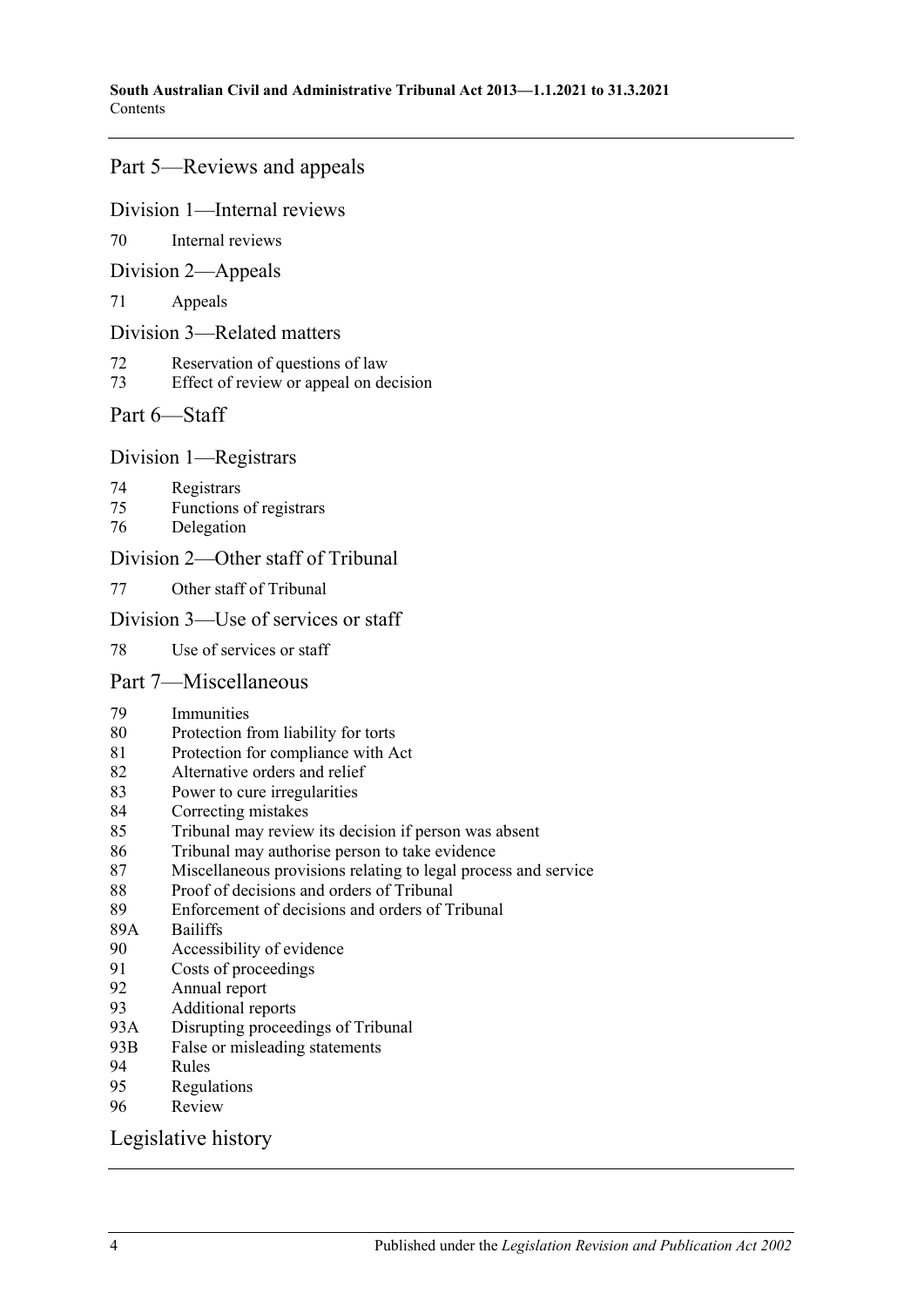# <span id="page-4-0"></span>**The Parliament of South Australia enacts as follows:**

# **Part 1—Preliminary**

### <span id="page-4-1"></span>**1—Short title**

This Act may be cited as the *South Australian Civil and Administrative Tribunal Act 2013*.

# <span id="page-4-2"></span>**3—Interpretation**

(1) In this Act, unless the contrary intention appears—

*appear*, at a hearing, means to appear in person or participate in a way allowed under this Act or a relevant Act;

### *applicant* means—

- (a) in the context of the Tribunal's review jurisdiction, the person who—
	- (i) applies to the Tribunal for a review; or
	- (ii) otherwise brings a matter before the Tribunal; or
	- (iii) requests, requires, or otherwise seeks that a matter be referred to, or otherwise be brought before, the Tribunal; and
- (b) in any other context, the person who—
	- (i) brings a matter before the Tribunal; or
	- (ii) requests, requires, or otherwise seeks that a matter be referred to, or otherwise brought before, the Tribunal,

except that, unless and to the extent that the rules otherwise provide, it does not include a person who is required by this Act or a relevant Act to refer a matter to the Tribunal, or otherwise bring a matter before the Tribunal, as sought by another person;

*decision*, of the Tribunal, includes a direction, determination or order of the Tribunal but, in prescribed circumstances, does not include an interlocutory direction, determination or order;

*decision-maker*—see section 34(2a);

*Department* means the administrative unit of the Public Service that is, under the Minister, responsible for the administration of this Act;

*Deputy President* means a Deputy President of the Tribunal;

*District Court* means the District Court of South Australia;

*evidentiary material* includes any document, object or substance of evidentiary value in proceedings before the Tribunal and includes any other document, object or substance that should, in the opinion of the Tribunal, be produced for the purpose of enabling the Tribunal to determine whether or not it has evidentiary value;

### *legally qualified member* means—

- (a) a Presidential member; or
- (b) a magistrate who is a member of the Tribunal; or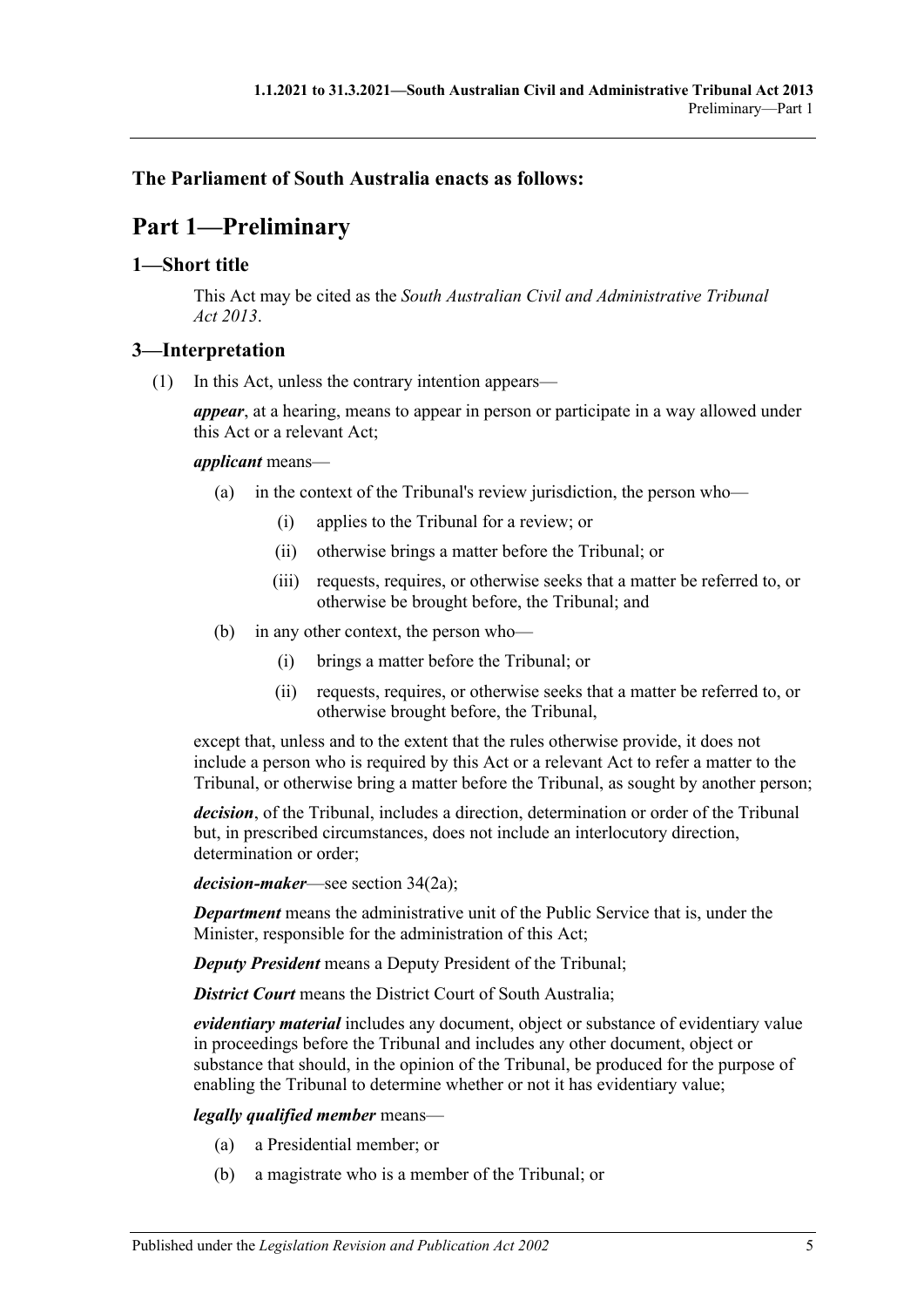(c) another member of the Tribunal who is a legal practitioner of at least 5 years standing;

*Magistrates Court* means the Magistrates Court of South Australia;

*monetary order* means an order of the Tribunal requiring the payment of money and includes—

- (a) an order made for the payment of a fine or other pecuniary penalty; and
- (b) an order as to the payment of any costs; and
- (c) an order for the payment of compensation for breach of an Act;

*ordinary member* means a person holding office as an ordinary member of the Tribunal;

*original jurisdiction* of the Tribunal—see Part [3 Division](#page-21-0) 2;

*President* means the President of the Tribunal;

*Presidential member* means the President or a Deputy President of the Tribunal;

*registrar* means the Registrar or a Deputy Registrar of the Tribunal;

*relevant Act* means an Act which confers jurisdiction on the Tribunal;

*reviewable decision*—see section 34(2);

*review jurisdiction* of the Tribunal—see Part [3 Division](#page-21-2) 3;

*rules* means the rules of the Tribunal in force under this Act;

*senior member* means a person holding office as a senior member of the Tribunal;

*Tribunal* means the South Australian Civil and Administrative Tribunal established by this Act.

- (2) If under a relevant Act a person's failure or omission to do something is reviewable under this Act as a decision—
	- (a) this Act applies as if that person had made that decision; and
	- (b) any provision of the relevant Act as to when the decision is taken to have been made has effect.
- (3) The members of the staff of the Tribunal are—
	- (a) the registrars; and
	- (b) the other members of staff appointed or made available for the purposes of the Tribunal under this Act.
- (4) The officers of the Tribunal are—
	- (a) the registrars; and
	- (b) members of the staff of the Tribunal who are designated as officers of the Tribunal by the Registrar of the Tribunal; and
	- (c) other persons who are designated as officers of the Tribunal under this Act.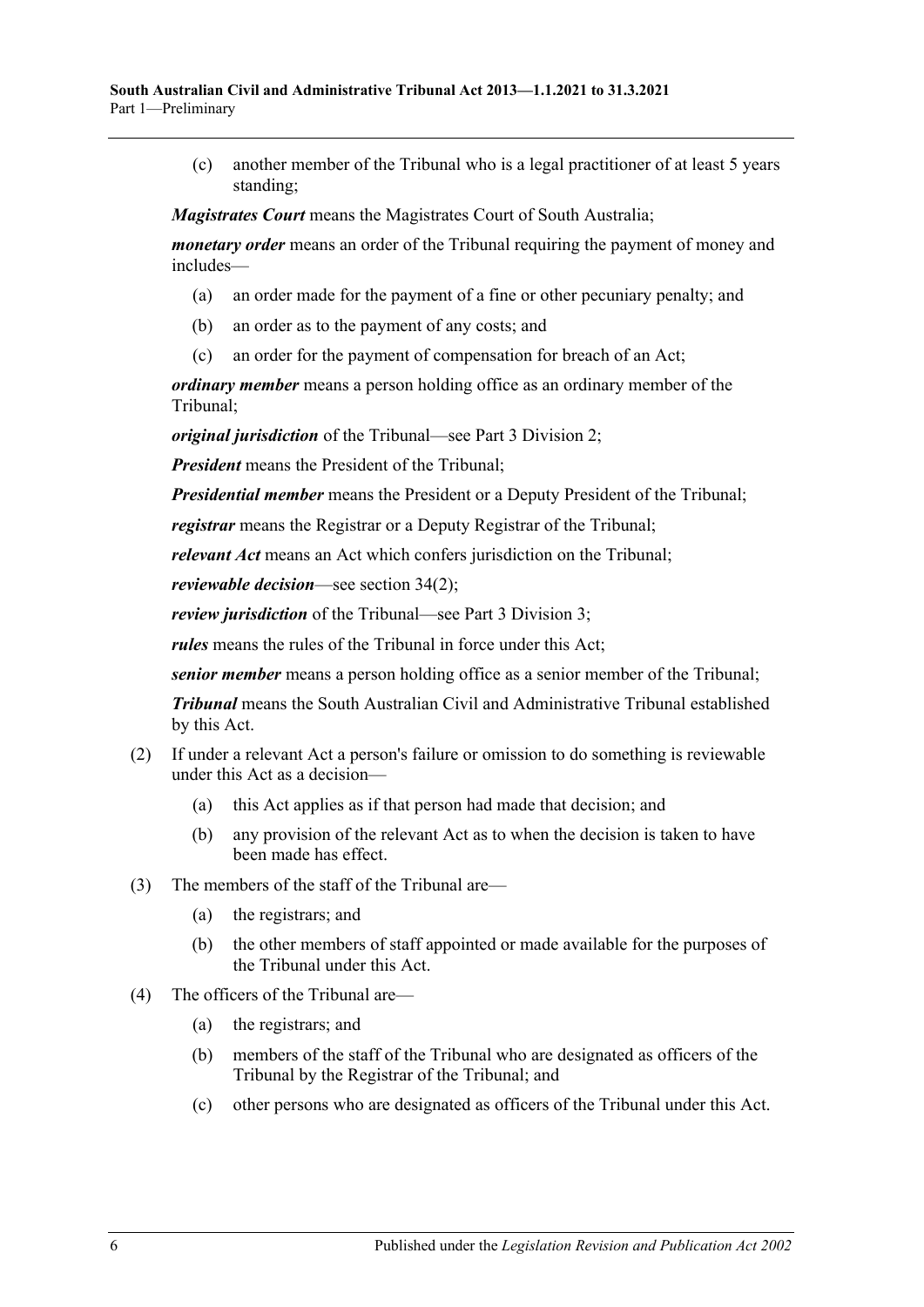### <span id="page-6-0"></span>**4—Relevant Acts prevail**

Subject to [Part 3A,](#page-25-0) if there is an inconsistency between this Act and a relevant Act, the relevant Act prevails to the extent of the inconsistency.

# <span id="page-6-1"></span>**Part 2—South Australian Civil and Administrative Tribunal**

# <span id="page-6-2"></span>**Division 1—Establishment of Tribunal**

### <span id="page-6-3"></span>**5—Establishment of Tribunal**

The *South Australian Civil and Administrative Tribunal* is established.

# <span id="page-6-4"></span>**6—Jurisdiction of Tribunal**

The Tribunal has the jurisdiction described in [Part](#page-20-1) 3.

# <span id="page-6-5"></span>**7—Tribunal to operate throughout State**

- (1) The Tribunal is to facilitate access to its services throughout the State and may sit at any place (either within or outside the State).
- (2) Registries of the Tribunal will be at the places determined by the President after consultation with the Minister.

# <span id="page-6-6"></span>**Division 2—Main objectives of Tribunal**

### <span id="page-6-7"></span>**8—Main objectives of Tribunal**

- (1) The main objectives of the Tribunal in dealing with matters within its jurisdiction are—
	- (a) in the exercise of its jurisdiction, to promote the best principles of public administration, including—
		- (i) independence in decision-making; and
		- (ii) natural justice and procedural fairness; and
		- (iii) high-quality, consistent decision-making; and
		- (iv) transparency and accountability in the exercise of statutory functions, powers and duties; and
	- (b) to be accessible by being easy to find and easy to access, and to be responsive to parties, especially people with special needs; and
	- (c) to ensure that applications are processed and resolved as quickly as possible while achieving a just outcome, including by resolving disputes through high-quality processes and the use of mediation and alternative dispute resolution procedures wherever appropriate; and
	- (d) to keep costs to parties involved in proceedings before the Tribunal to a minimum insofar as is just and appropriate; and
	- (e) to use straightforward language and procedures (including, insofar as is reasonably practicable and appropriate, by using simple and standardised forms); and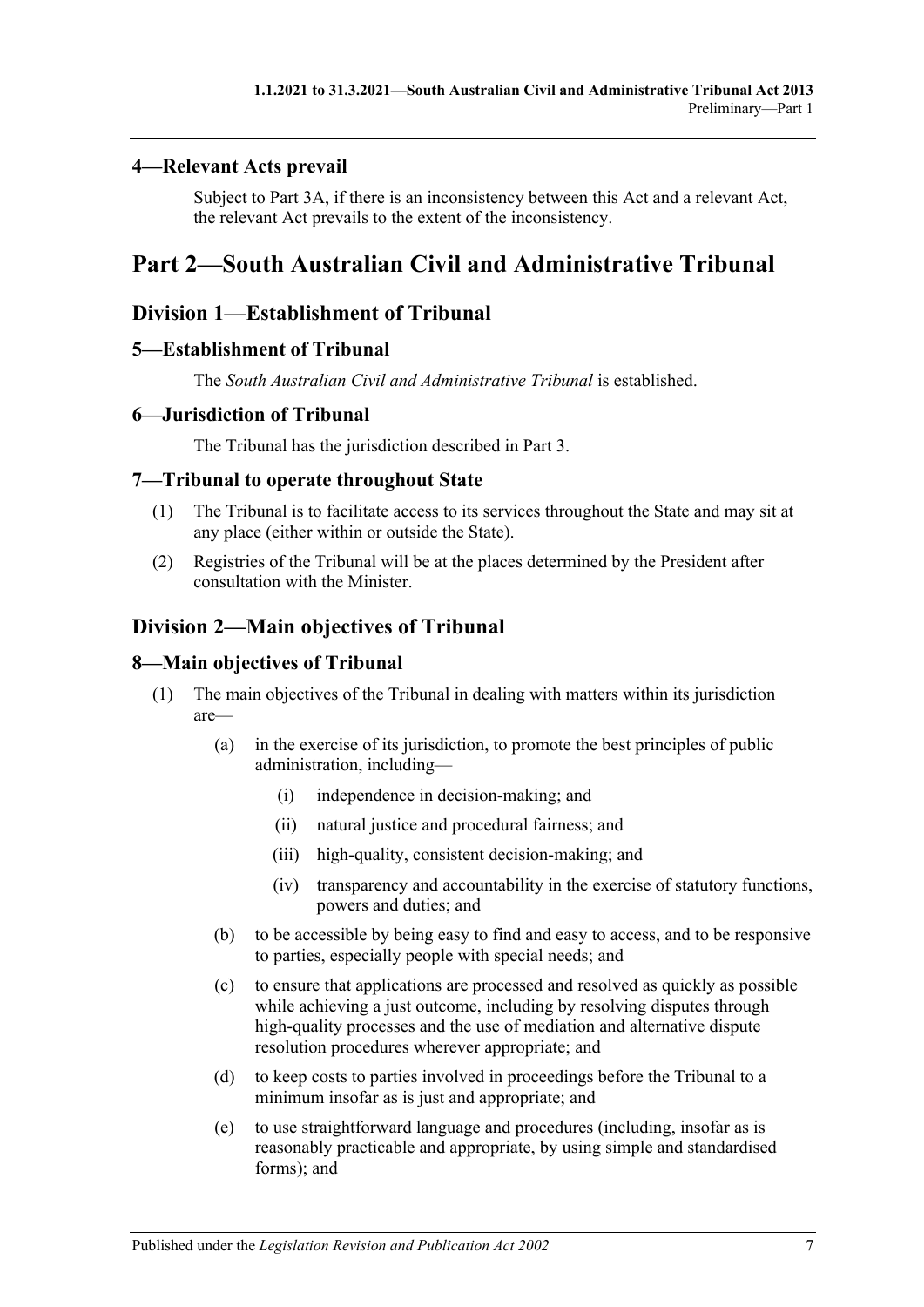- (f) to act with as little formality and technicality as possible, including by informing itself in such manner as the Tribunal thinks fit; and
- (g) to be flexible in the way in which the Tribunal conducts its business and to adjust its procedures to best fit the circumstances of a particular case or a particular jurisdiction.
- (2) In connection with the conferral and exercise of its jurisdiction the Tribunal should, in relation to these objectives, consult from time to time with such agencies, organisations or bodies as it thinks appropriate.

# <span id="page-7-1"></span><span id="page-7-0"></span>**Division 3—Members of Tribunal**

# **Subdivision 1—The members**

### <span id="page-7-2"></span>**9—The members**

The members of the Tribunal are—

- (a) the President; and
- (b) the Deputy President or Deputy Presidents; and
- (c) the magistrates who are designated as members of the Tribunal under this Act; and
- (d) the senior members; and
- (e) the ordinary members; and
- (f) assessors.

# <span id="page-7-3"></span>**Subdivision 2—The President**

### <span id="page-7-4"></span>**10—Appointment of President**

- (1) The President of the Tribunal will be a judge of the Supreme Court appointed by the Governor, by proclamation, to be the President of the Tribunal.
- <span id="page-7-5"></span>(2) The appointment of a judge of the Supreme Court as President of the Tribunal does not affect—
	- (a) the judge's tenure of office or status as a judge; or
	- (b) the payment of the judge's salary or allowances as a judge (subject to the operation of [subsection](#page-8-1) (6)); or
	- (c) the ability of the person to do anything in the person's capacity as a judge (including as to the exercise of the jurisdiction of the Supreme Court); or
	- (d) any other right or privilege that the judge has as a judge.
- <span id="page-7-6"></span>(3) Service in the office of President of the Tribunal is taken, for all purposes, to constitute service as a judge of the Supreme Court.
- (4) The appointment of a judge as the President of the Tribunal will be for a term of 5 years (and the person is eligible for reappointment at the expiration of a term of office).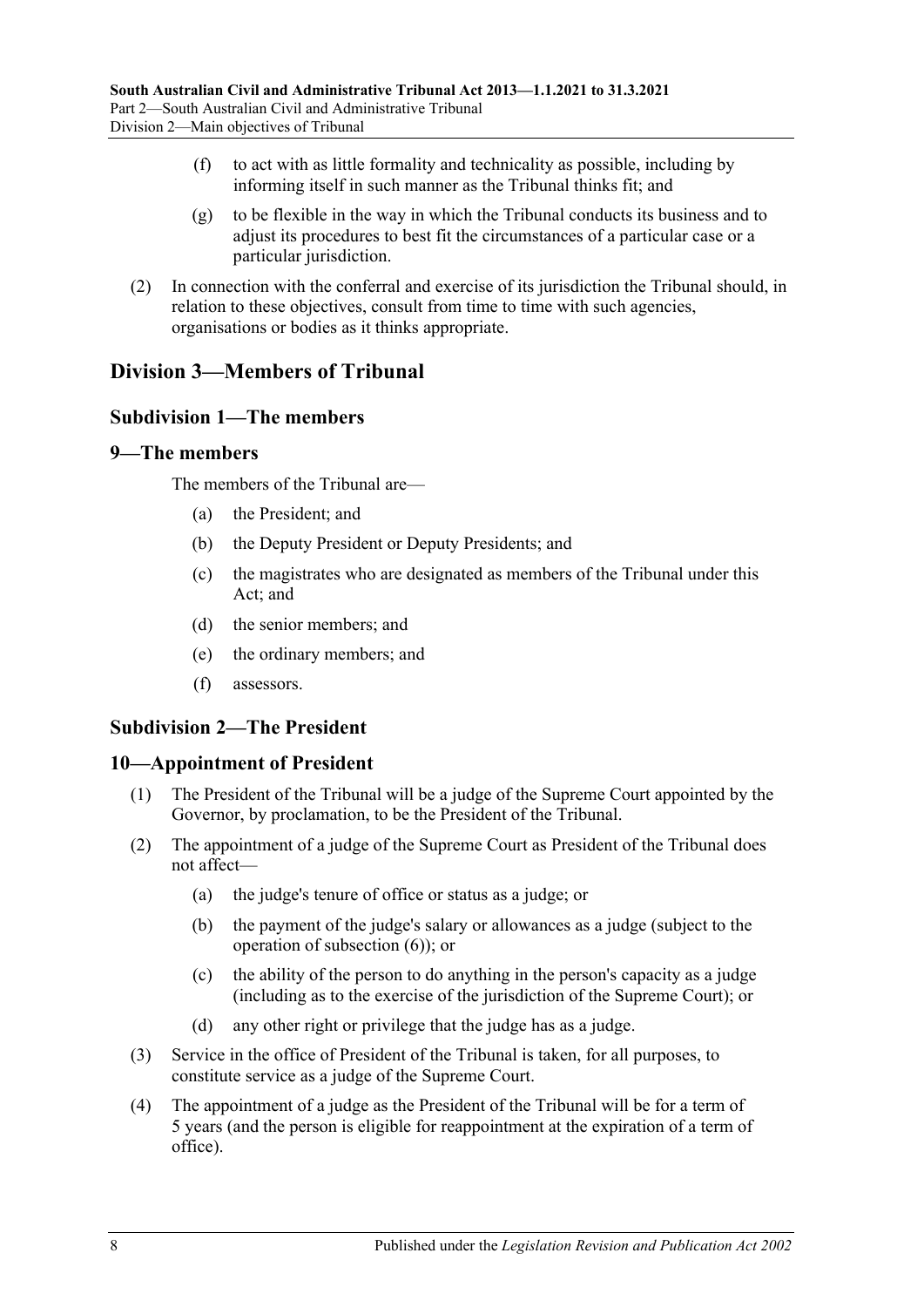- <span id="page-8-2"></span>(5) Subject to [subsections](#page-7-5) (2) and [\(3\),](#page-7-6) an appointment may be subject to conditions determined by the Governor.
- <span id="page-8-1"></span>(6) Without limiting [subsection](#page-8-2) (5), the Remuneration Tribunal may determine that the President's salary or allowances as a judge will have an additional component on account of holding office under this Act (and the jurisdiction to make such a determination is conferred on the Remuneration Tribunal by this Act).
- (7) Any salary or allowances payable as an additional component of remuneration under [subsection](#page-8-1) (6) cannot be reduced during the person's term of office as President.
- <span id="page-8-5"></span><span id="page-8-4"></span><span id="page-8-3"></span>(8) A person ceases to be the President of the Tribunal if—
	- (a) the person ceases to be a judge of the Supreme Court; or
	- (b) the person, with the approval of the Governor, resigns as President by written notice to the Attorney-General; or
	- (c) the person completes a term of office and is not reappointed; or
	- (d) the appointment is revoked by the Governor, on the recommendation of the Attorney-General, for—
		- (i) mental or physical incapacity to carry out duties satisfactorily; or
		- (ii) neglect of duty; or
		- (iii) dishonourable conduct; or
	- (e) the person dies.
- (9) Nothing under [subsection](#page-8-3)  $(8)(b)$ , [\(c\)](#page-8-4) or [\(d\)](#page-8-5) affects the person's tenure or status as a judge.
- (10) Before the Governor makes a proclamation under this section, the Attorney-General must consult with the Chief Justice.

### <span id="page-8-0"></span>**11—President's functions generally**

- (1) The President of the Tribunal has the functions conferred on the President under this Act or any other Act.
- (2) The functions of the President include—
	- (a) participating as a member of the Tribunal; and
	- (b) having primary responsibility for the administration of the Tribunal; and
	- (c) managing the business of the Tribunal, including by ensuring that the Tribunal operates efficiently and effectively and continually improves the way in which it carries out its functions; and
	- (d) providing leadership and guidance to the Tribunal and engendering cohesiveness and collaboration amongst the members and staff of the Tribunal; and
	- (e) giving directions about the practices and procedures to be followed by the Tribunal; and
	- (f) developing and implementing performance standards and setting benchmarks for the Tribunal; and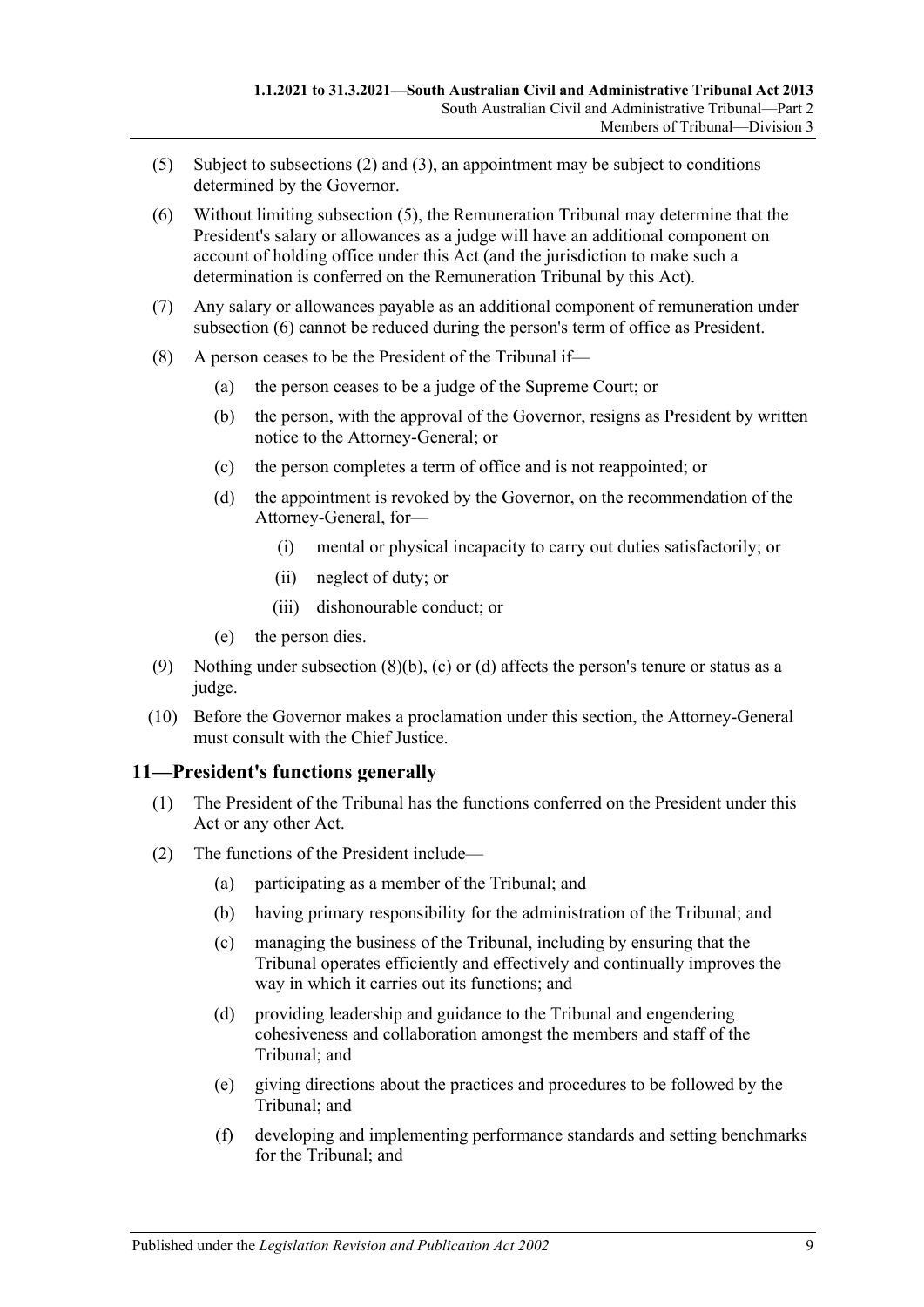- (g) being responsible for promoting the training, education and professional development of members of the Tribunal; and
- (h) overseeing the proper use of the resources of the Tribunal; and
- (i) providing advice about—
	- (i) the membership of the Tribunal; and
	- (ii) the operations and activities of the Tribunal.
- (3) The President may do all things necessary or convenient to be done in the performance of the President's functions.
- (4) In the performance of the President's functions, the President is not subject to direction or control by the Minister.

### <span id="page-9-0"></span>**12—Acting President**

- (1) If there is a vacancy in the office of President or the President is absent or for any other reason is unable to perform the functions of office, the Governor may, by proclamation, appoint a person to act as President of the Tribunal for a period not exceeding 6 months.
- (2) The Governor may only appoint—
	- (a) a Deputy President; or
	- (b) a judge of the Supreme Court or the District Court,

to act as President.

- (3) However, the Governor may not appoint a person acting as a Deputy President to act as President unless the person is a judge of the District Court.
- (4) A person appointed to act as a President—
	- (a) has all the functions of the President; and
	- (b) is taken to be the President for all purposes related to this Act or a relevant Act.
- (5) A person appointed to act as President is, for the period of his or her appointment, entitled to be paid additional salary and allowances to ensure that his or her salary and allowances equal the salary and allowances payable to a President of the Tribunal.
- (6) The Governor may, by further proclamation—
	- (a) extend or renew an appointment under this section; or
	- (b) revoke an appointment under this section.
- (7) Before the Governor makes a proclamation under this section, the Attorney-General must consult with—
	- (a) the Chief Justice; and
	- (b) if the proclamation relates to a judge of the District Court—the Chief Judge.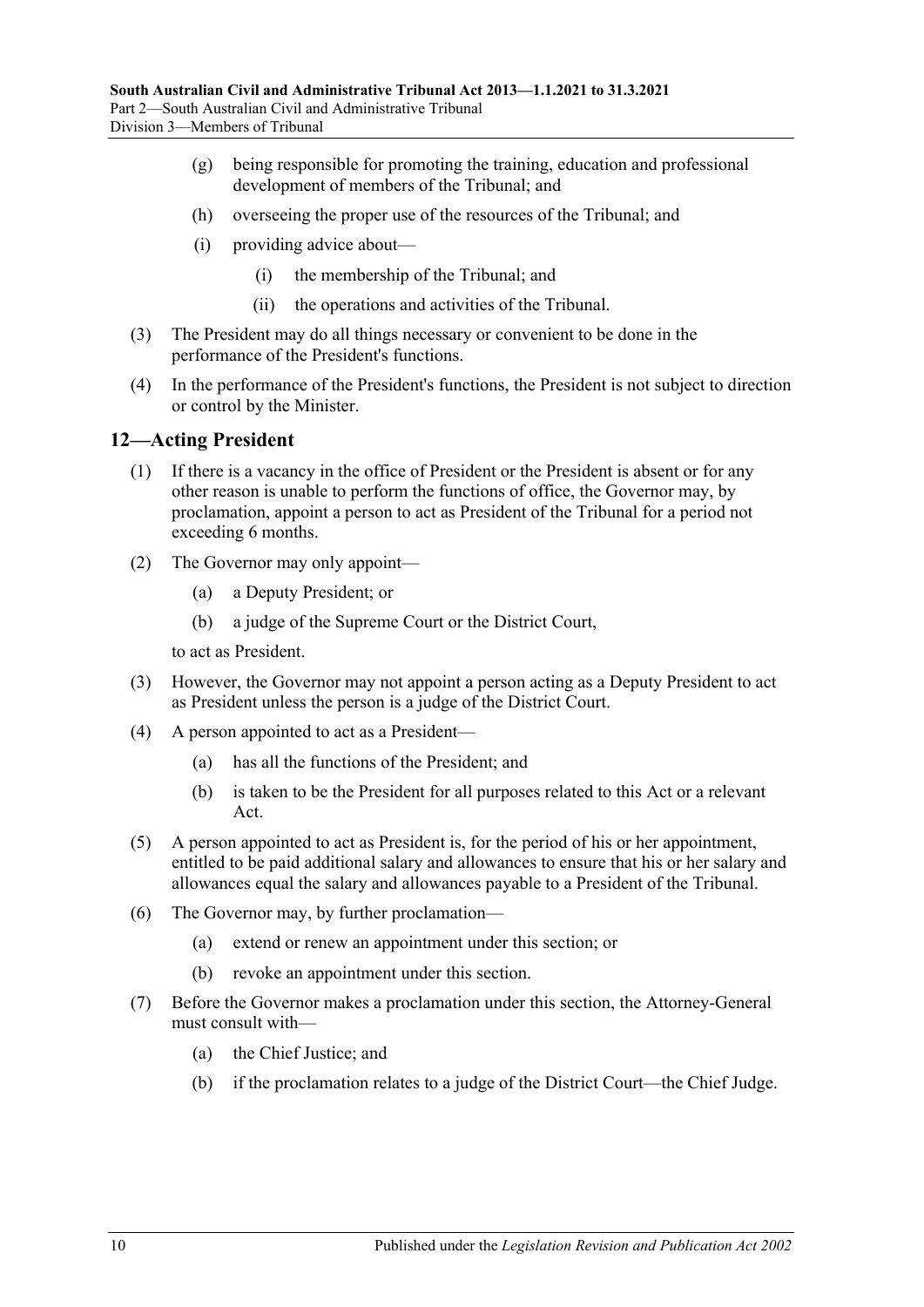### <span id="page-10-0"></span>**Subdivision 3—The Deputy Presidents**

### <span id="page-10-1"></span>**13—Number of Deputy Presidents**

There will be at least 1 Deputy President of the Tribunal.

# <span id="page-10-2"></span>**14—Appointment of Deputy Presidents**

- <span id="page-10-3"></span>(1) A Deputy President will be—
	- (a) a judge of the District Court appointed by the Governor, by proclamation, to be a Deputy President of the Tribunal; or
	- (b) a person who is eligible for appointment as a judge of the District Court appointed by the Governor to be a Deputy President of the Tribunal.
- <span id="page-10-8"></span><span id="page-10-5"></span>(2) The appointment of a judge of the District Court as a Deputy President of the Tribunal under [subsection](#page-10-3) (1)(a) does not affect—
	- (a) the judge's tenure of office or status as a judge; or
	- (b) the payment of the judge's salary or allowances as a judge (subject to the operation of [subsection](#page-10-4) (6)); or
	- (c) the ability of the person to do anything in the person's capacity as a judge (including as to the exercise of the jurisdiction of the District Court); or
	- (d) any other right or privilege that the judge has as a judge of the District Court.
- <span id="page-10-6"></span>(3) Service in the office of Deputy President of the Tribunal by a judge of the District Court is taken, for all purposes, to constitute service as a judge of that Court.
- (4) The appointment of a judge as a Deputy President of the Tribunal will be for a period of 5 years (and the person is eligible for reappointment at the expiration of a term of office).
- <span id="page-10-7"></span>(5) Subject to [subsections \(2\)](#page-10-5) and [\(3\),](#page-10-6) an appointment under [subsection](#page-10-3)  $(1)(a)$  may be subject to conditions determined by the Governor.
- <span id="page-10-4"></span>(6) Without limiting [subsection](#page-10-3) (5), in the case of an appointment under subsection  $(1)(a)$ , the Remuneration Tribunal may determine that a Deputy President's salary or allowance as a judge will have an additional component on account of holding office under this Act (and the jurisdiction to make such a determination is conferred on the Remuneration Tribunal by this Act).
- (7) Any salary or allowances payable as an additional component of remuneration under [subsection](#page-10-4) (6) cannot be reduced during the person's term of office as a Deputy President of the Tribunal.
- (8) The appointment of a person as a Deputy President of the Tribunal under [subsection](#page-10-8)  $(1)(b)$ —
	- (a) will be for a term of 5 years (and the person is eligible for reappointment at the expiration of a term of office); and
	- (b) will be on a full-time or part-time basis (and this may be altered from time to time with the agreement of the Attorney-General and the President of the Tribunal).
- <span id="page-10-10"></span><span id="page-10-9"></span>(9) An appointment under [subsection](#page-10-8)  $(1)(b)$  may be subject to conditions determined by the Governor.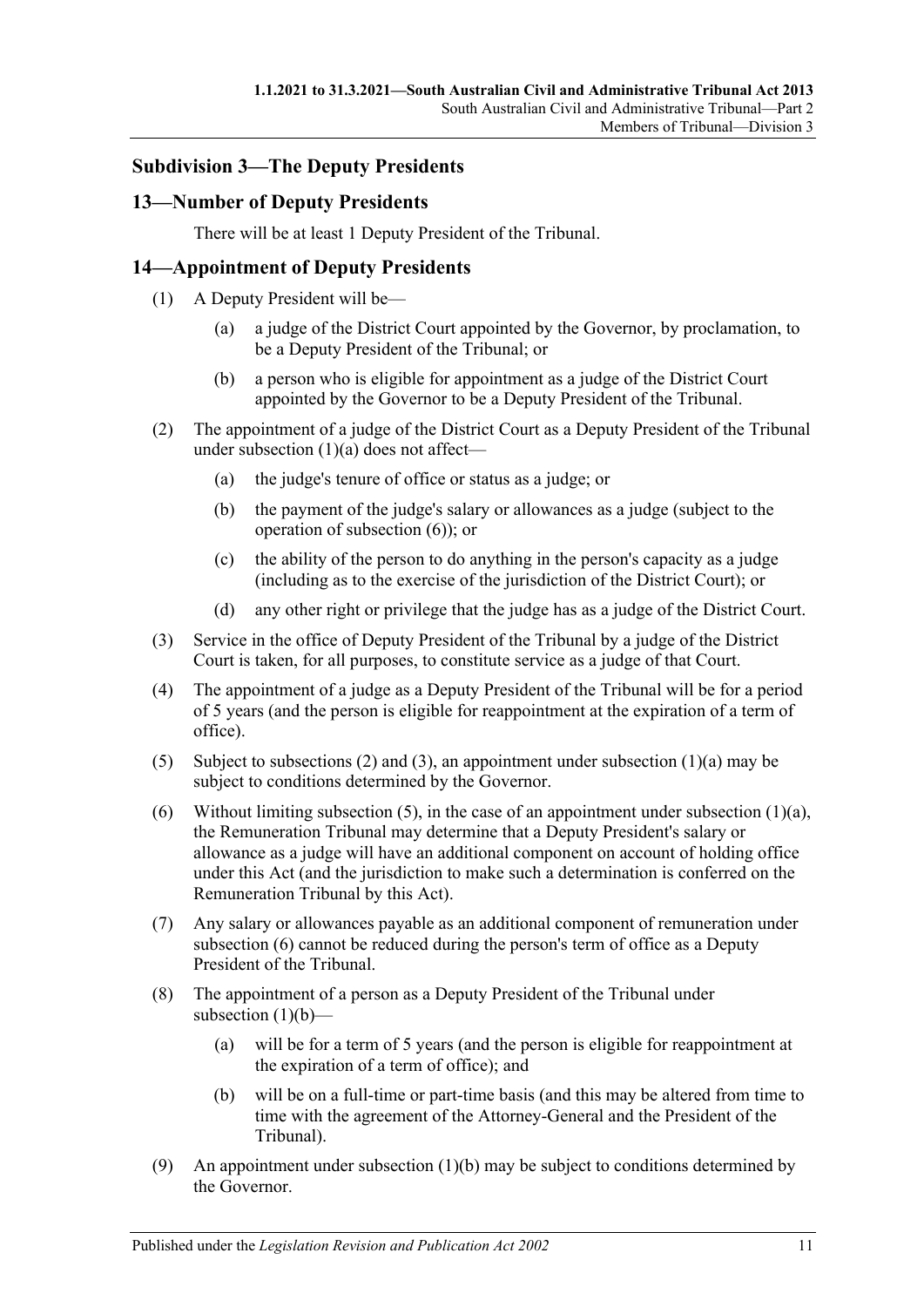- (10) Without limiting [subsection](#page-10-8) (9), in the case of an appointment under subsection  $(1)(b)$ , the Remuneration Tribunal will determine the salary or allowances to be paid to the person on account of holding office under this Act (and the jurisdiction to make such a determination is conferred on the Remuneration Tribunal by this Act).
- (11) The remuneration of a Deputy President of the Tribunal appointed under [subsection](#page-10-8) (1)(b) (including any salary or allowances) cannot be reduced during the person's term of office as a Deputy President of the Tribunal (unless the reduction is related to a reduction in the person's hours of service over a particular period under an agreement entered into under [subsection](#page-10-10) (8)(b)).
- <span id="page-11-3"></span><span id="page-11-2"></span><span id="page-11-1"></span>(12) A person ceases to be a Deputy President of the Tribunal if
	- (a) in the case of an appointment under [subsection](#page-10-3)  $(1)(a)$ —the person ceases to be a judge of the District Court; or
	- (b) the person resigns as Deputy President by written notice to the Attorney-General; or
	- (c) the person completes a term of office and is not reappointed; or
	- (d) the appointment is revoked by the Governor, on the recommendation of the Attorney-General, for—
		- (i) mental or physical incapacity to carry out duties satisfactorily; or
		- (ii) neglect of duty; or
		- (iii) dishonourable conduct; or
	- (e) the person dies.
- (13) Nothing in [subsection](#page-11-1) (12)(b), [\(c\)](#page-11-2) or [\(d\)](#page-11-3) affects a person's tenure or status as a judge (in the case of an appointment under [subsection](#page-10-3)  $(1)(a)$ ).
- (14) A judge of the District Court may only act under [subsection](#page-11-1) (12)(b) with the approval of the Governor.
- (15) The Attorney-General must consult with the President of the Tribunal before making a recommendation under [subsection](#page-11-3) (12)(d).
- (16) Before the Governor makes a proclamation under this section, the Attorney-General must consult with the Chief Justice and the Chief Judge.

# <span id="page-11-0"></span>**15—Deputy President's functions generally**

- (1) A Deputy President of the Tribunal has the functions conferred on the Deputy President under this Act or any other Act.
- (2) The functions of a Deputy President include—
	- (a) participating as a member of the Tribunal; and
	- (b) assisting the President in the management of the business of the Tribunal; and
	- (c) assisting the President in managing the members of the Tribunal, including in connection with the training, education and professional development of members of the Tribunal; and
	- (d) other functions assigned by the President.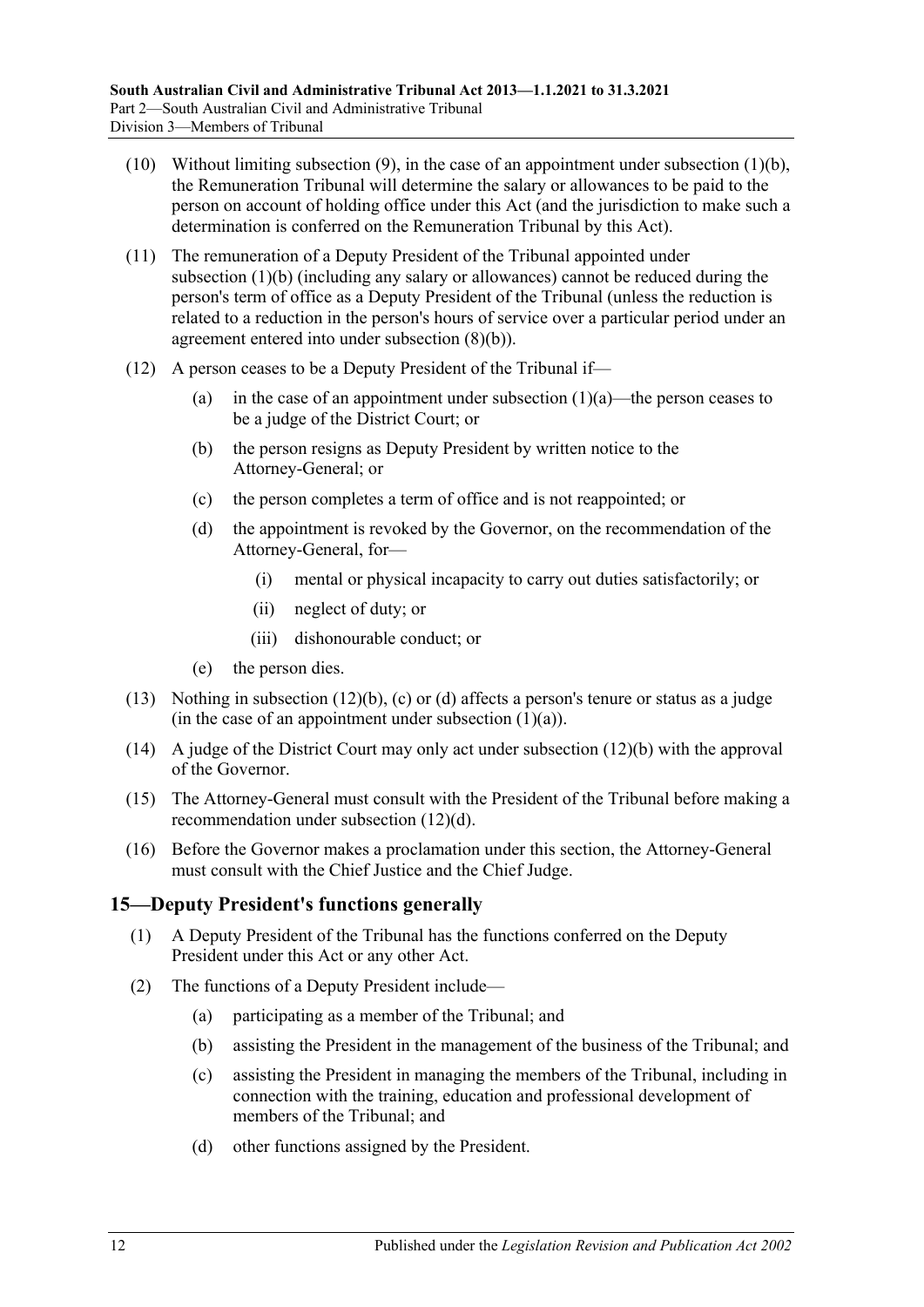- (3) A Deputy President may do all things necessary or convenient to be done in the performance of the Deputy President's functions.
- (4) A Deputy President is subject to the direction of the President in performing the Deputy President's functions, other than adjudicating in the Tribunal.

# <span id="page-12-0"></span>**16—Acting Deputy Presidents**

- (1) If there is a vacancy in an office of Deputy President or a Deputy President is absent or for any other reason is unable to perform the duties of office, the Attorney-General may appoint a person to act as a Deputy President for a period not exceeding 6 months.
- (2) An appointment under this section must be made in writing.
- <span id="page-12-2"></span><span id="page-12-1"></span>(3) The Attorney-General may only appoint—
	- (a) a judge of the District Court; or
	- (b) a person who is eligible for appointment as a judge of the District Court (who may already be a member of the Tribunal on some other basis),

to act as a Deputy President.

- (4) The Attorney-General must consult with the President of the Tribunal before making an appointment under [subsection](#page-12-1) (3) and with the Chief Judge before making an appointment under [subsection](#page-12-2) (3)(a).
- (5) A person appointed to act as a Deputy President—
	- (a) has all the functions of a Deputy President; and
	- (b) is taken to be a Deputy President for all purposes related to this Act or a relevant Act (and the other provisions of this Subdivision apply with any necessary modifications in relation to a person appointed under this section).
- (6) However, if the person appointed to act as a Deputy President is not a judge of the District Court, the person is, for the period of appointment, entitled to be paid any salary or allowances determined by the Attorney-General after consultation with the President of the Tribunal (with a judge of the District Court being paid any salary and allowances of a Deputy President).
- (7) A person appointed to act as a Deputy President may be appointed to act as a Deputy President for a further period—
	- (a) by the Attorney-General, if the appointment is continuous on 1 or more of the person's previous appointments as an acting Deputy President and the total period of continuous appointments does not exceed 6 months; or
	- (b) by the Governor in other circumstances.
- <span id="page-12-3"></span>(8) The Governor may at any time, on the recommendation of the Attorney-General, cancel the appointment of a person to act as a Deputy President.
- (9) Before the Governor acts under [subsection](#page-12-3) (8), the Attorney-General must consult with—
	- (a) the President of the Tribunal (unless the Attorney-General is acting at the request of the President); and
	- (b) if the relevant person is a judge of the District Court—the Chief Judge.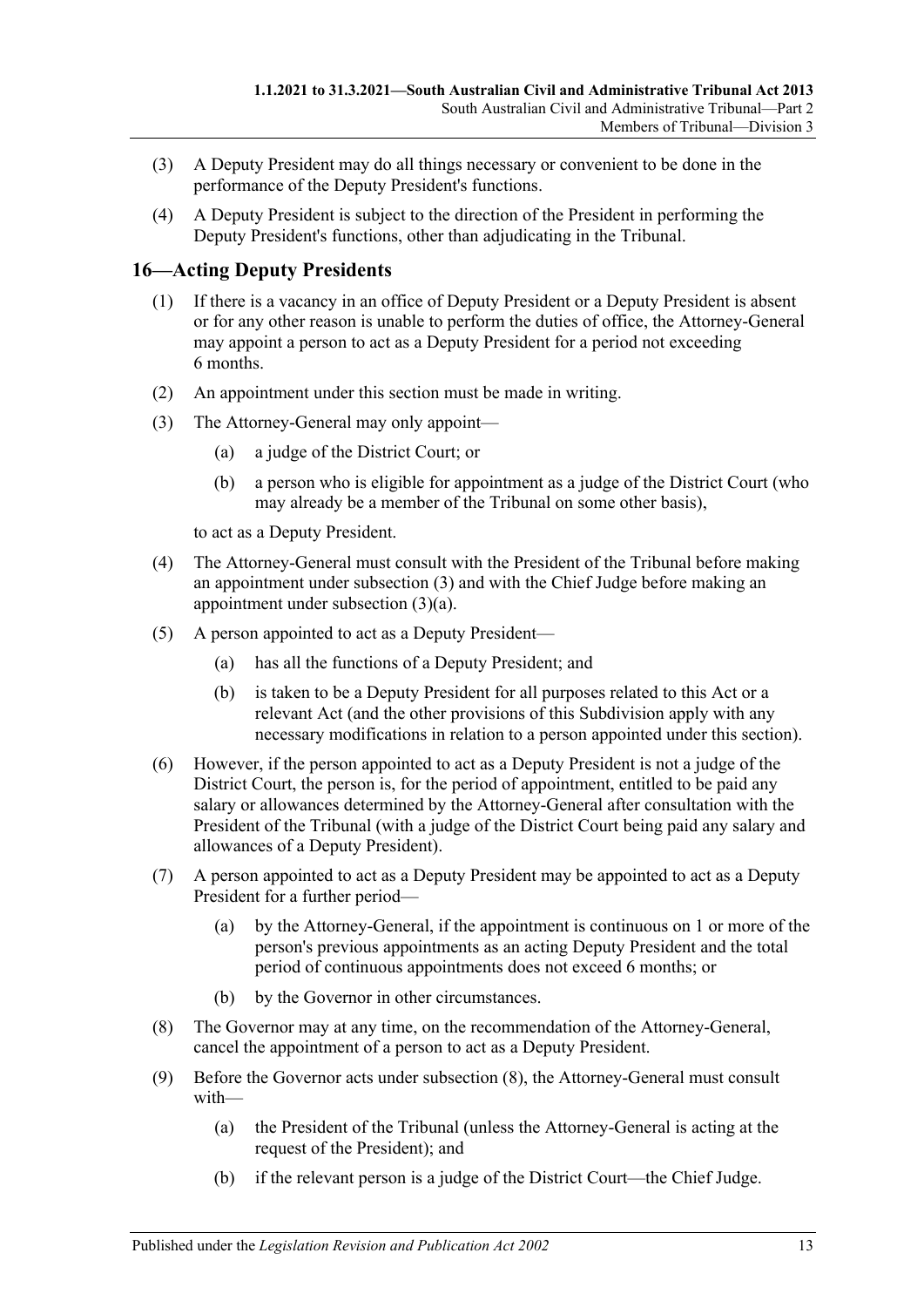# <span id="page-13-0"></span>**17—Supplementary Deputy Presidents**

- (1) Even though there is no vacancy in an office of Deputy President (and any Deputy President is performing the duties of office), the Attorney-General may, on the request of the President of the Tribunal, temporarily appoint a person to act as a supplementary Deputy President of the Tribunal in relation to a particular matter or matters or for a specified period.
- <span id="page-13-3"></span>(2) The Attorney-General may only appoint—
	- (a) a judge of the District Court; or
	- (b) a person who is eligible to act in a judicial office on an auxiliary basis under section 3(2) of the *[Judicial Administration \(Auxiliary Appointments and](http://www.legislation.sa.gov.au/index.aspx?action=legref&type=act&legtitle=Judicial%20Administration%20(Auxiliary%20Appointments%20and%20Powers)%20Act%201988)  [Powers\) Act](http://www.legislation.sa.gov.au/index.aspx?action=legref&type=act&legtitle=Judicial%20Administration%20(Auxiliary%20Appointments%20and%20Powers)%20Act%201988) 1988* (even though office under this Act is not a judicial office under that Act).
- (3) The Attorney-General must consult with the Chief Judge before making an appointment under [subsection](#page-13-3) (2)(a).
- (4) An appointment under this section must be made in writing.
- (5) The person may act as a Deputy President in relation to a matter, or for the period, for which the person is appointed, and when acting under the appointment the person is to be regarded as a Deputy President of the Tribunal for the purposes of this Act and any relevant Act (and the other provisions of this subdivision apply with any necessary modifications in relation to a person appointed under this section).
- (6) However, if a person appointed under this section is not a judge of the District Court, the person is, for the period of appointment, entitled to be paid any salary or allowances determined by the Attorney-General after consultation with the President of the Tribunal (with a judge of the District Court being paid any salary or allowances of a Deputy President).
- (7) A person appointed under this section for a particular period may be appointed to act for a further period by the Attorney-General after consultation with, or at the request of, the President of the Tribunal.
- <span id="page-13-4"></span>(8) The Governor may at any time, on the recommendation of the Attorney-General, cancel the appointment of a person under this section.
- (9) Before the Governor acts under [subsection](#page-13-4) (8), the Attorney-General must consult with—
	- (a) the President of the Tribunal (unless the Attorney-General is acting at the request of the President); and
	- (b) if the relevant person is a judge of the District Court—the Chief Judge.

### <span id="page-13-1"></span>**Subdivision 4—Magistrates**

### <span id="page-13-5"></span><span id="page-13-2"></span>**18—Magistrates**

(1) Any magistrate holding office under the *[Magistrates Act](http://www.legislation.sa.gov.au/index.aspx?action=legref&type=act&legtitle=Magistrates%20Act%201983) 1983* who is designated by the Governor, by proclamation, as a member of the Tribunal on a recommendation of the Attorney-General will (while he or she continues to hold office as a magistrate) be a member of the Tribunal.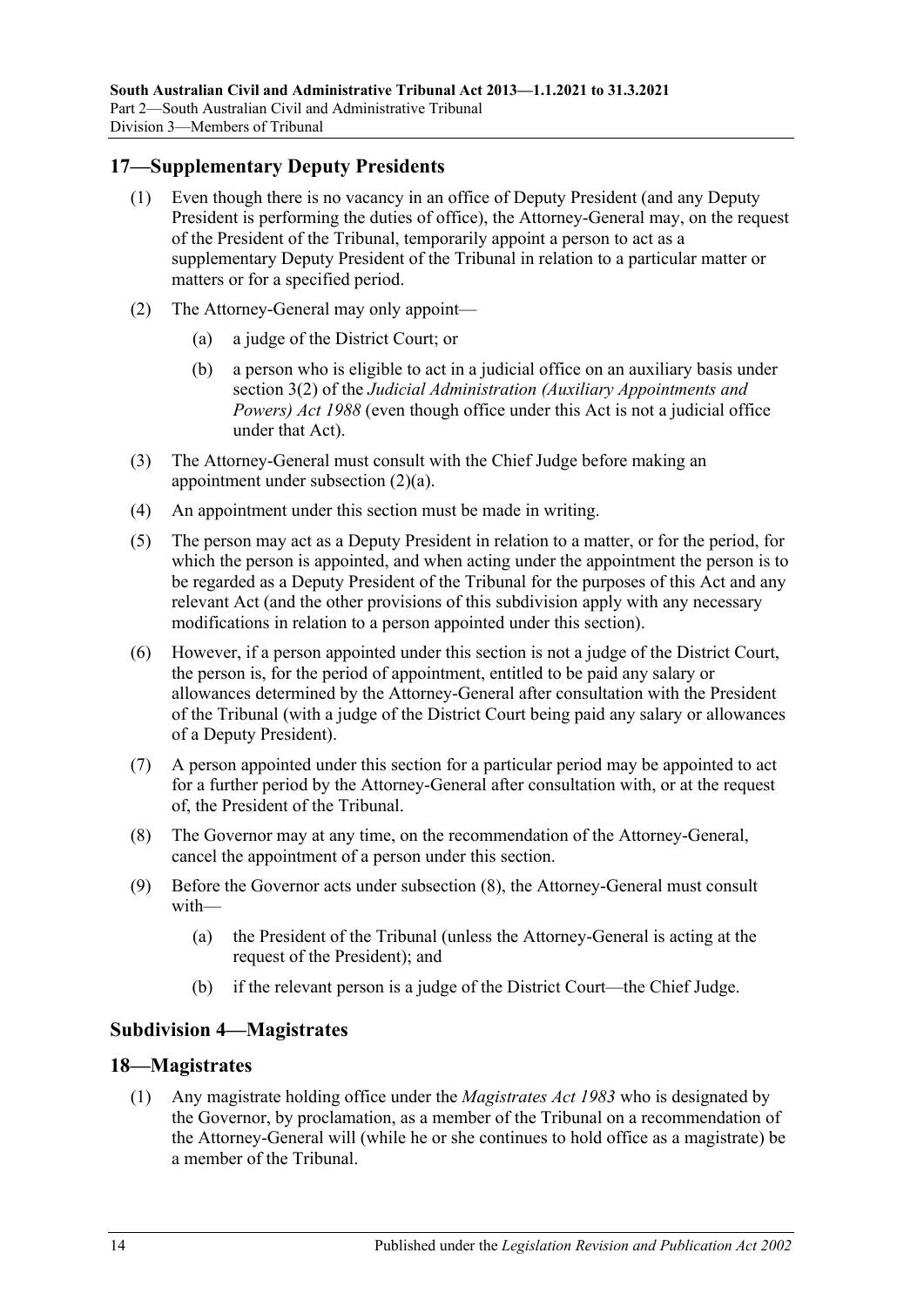- (2) The Attorney-General must consult with the President of the Tribunal and the Chief Magistrate before making a recommendation under [subsection](#page-13-5) (1).
- (3) A magistrate appointed under this section will act as a full-time, part-time or sessional member of the Tribunal under an arrangement established by the President and the Chief Magistrate (being an arrangement that may be varied from time to time).
- (4) The designation of a magistrate under this section does not affect—
	- (a) the magistrate's tenure of office or status as a magistrate; or
	- (b) the payment of the magistrate's salary or allowances as a magistrate; or
	- (c) the ability of the person from doing anything in the person's capacity as a magistrate; or
	- (d) any other right or privilege that the magistrate has as a magistrate.

### <span id="page-14-0"></span>**Subdivision 5—Senior members and ordinary members**

### <span id="page-14-2"></span><span id="page-14-1"></span>**19—Appointment of senior members and ordinary members**

- (1) The Governor may, on the recommendation of the Minister, appoint a person as—
	- (a) a senior member of the Tribunal; or
	- (b) an ordinary member of the Tribunal.
- <span id="page-14-5"></span><span id="page-14-3"></span>(2) The Minister may from time to time appoint a panel of persons who will, at the request of the Minister—
	- (a) after consultation with the President, recommend the selection criteria for the senior members and ordinary members of the Tribunal;
	- (b) assess a candidate or candidates for appointment as a senior member or ordinary member of the Tribunal (and, as appropriate, to provide advice to the Minister for the purposes of [subsection](#page-14-2) (1)).
- <span id="page-14-4"></span>(3) A person is eligible for appointment as a senior member or ordinary member of the Tribunal only if the person—
	- (a) is a legal practitioner of at least 5 years standing (taking into account, for that purpose, periods of legal practice and judicial service within and outside the State); or
	- (b) has, in the Minister's opinion, extensive knowledge, expertise or experience relating to a class of matter for which functions may be exercised by the Tribunal.
- (4) In recommending persons for appointment as members, the Minister must have regard to
	- (a) any criteria applying under [subsection](#page-14-3)  $(2)(a)$ ; and
	- (b) any advice provided under [subsection](#page-14-4) (2)(b); and
	- (c) the following:
		- (i) the need for balanced gender representation in the membership of the Tribunal;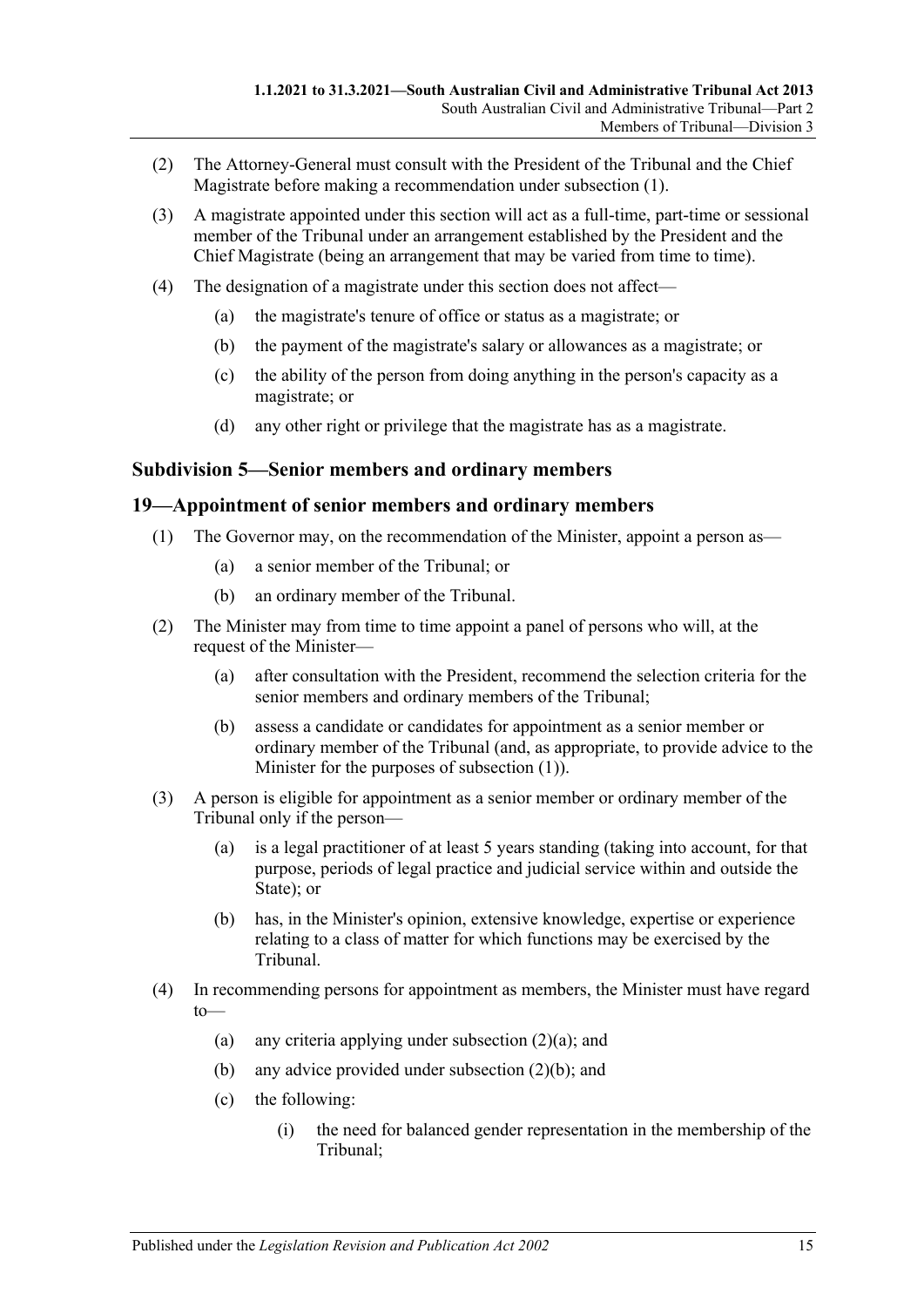- (ii) the need for the membership of the Tribunal to reflect social and cultural diversity;
- (iii) the range of knowledge, expertise and experience required within the membership of the Tribunal.
- (5) The Minister must consult with the President of the Tribunal before making a recommendation under [subsection](#page-14-2) (1).
- (6) A senior member or ordinary member of the Tribunal will be appointed for a term of office, of between 3 and 5 years, specified in the instrument of appointment.
- (7) A person appointed as a senior member or ordinary member of the Tribunal is eligible for reappointment at the expiration of a term of office (and without the need for seeking advice from a panel established under [subsection](#page-14-5) (2)).
- <span id="page-15-1"></span>(8) A senior member or ordinary member of the Tribunal is appointed on conditions specified in the instrument of appointment.
- <span id="page-15-2"></span>(9) A senior member or ordinary member of the Tribunal may be appointed on a full-time, part-time or sessional basis (and this may be altered from time to time with the agreement of the Minister).
- (10) A senior member or ordinary member of the Tribunal—
	- (a) must advise the President of the Tribunal of the nature of any paid employment or professional work undertaken outside his or her duties as a member of the Tribunal; and
	- (b) must not engage in any such employment or work if the President informs the member that, in the President's opinion, to do so would or may conflict with the proper performance of the member's duties of office.
- (11) The Minister must consult with the President about—
	- (a) the conditions of an appointment under [subsection](#page-15-1) (8); and
	- (b) the basis of an appointment under [subsection](#page-15-2) (9).

### <span id="page-15-3"></span><span id="page-15-0"></span>**20—Member ceasing to hold office and suspension**

- (1) The Governor may, on the recommendation of the Minister, remove a senior member or ordinary member of the Tribunal from office for—
	- (a) mental or physical incapacity to carry out official duties satisfactorily; or
	- (b) neglect of duty; or
	- (c) dishonourable conduct.
- (2) A person ceases to be a senior member or an ordinary member of the Tribunal if the person—
	- (a) dies; or
	- (b) completes a term of office and is not reappointed; or
	- (c) resigns by written notice to the Minister; or
	- (d) ceases to satisfy any qualification by virtue of which the person was eligible for appointment to the Tribunal; or
	- (e) is removed from office under [subsection](#page-15-3) (1).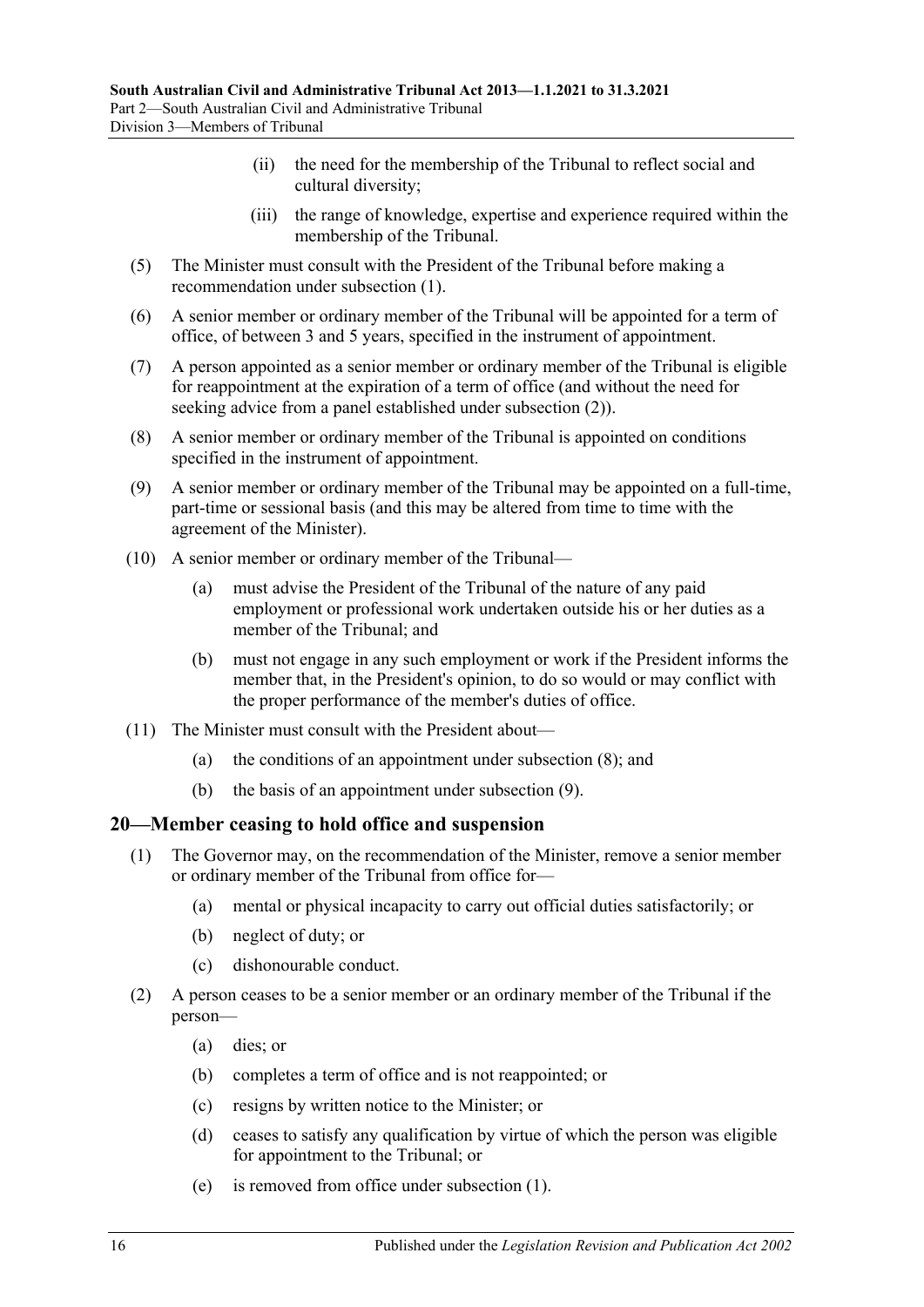- (3) The Minister must consult with the President before making a recommendation under [subsection](#page-15-3) (1).
- <span id="page-16-3"></span>(4) The President may, on his or her own initiative or at the request of the Minister, suspend a senior member or ordinary member of the Tribunal from office if it appears that there may be grounds for the removal of the member from the member's office.
- (5) If a senior member or ordinary member of the Tribunal who is appointed on a full-time or part-time basis is suspended under [subsection](#page-16-3) (4), the member remains entitled to the member's usual remuneration and allowances during the period of suspension.

### <span id="page-16-0"></span>**21—Supplementary members**

- (1) The Attorney-General may, at the request or with the agreement of the President of the Tribunal, temporarily appoint a person to act as a supplementary senior member or a supplementary ordinary member of the Tribunal in relation to a particular matter or matters or for a specified period.
- (2) The Attorney-General may only appoint a person under this section if he or she is eligible for appointment as a senior member or an ordinary member of the Tribunal.
- (3) An appointment under this section must be made in writing.
- (4) The person may act as a member of the Tribunal in relation to a matter, or for the period, for which the person is appointed, and when acting under the appointment the person is to be regarded as a senior member or an ordinary member of the Tribunal (according to the basis on which the appointment was made) for the purposes of this Act and any relevant Act (and the other provisions of this subdivision apply with any necessary modifications in relation to a person appointed under this section).
- (5) A person appointed under this section is, for the period of appointment, entitled to be paid any salary or allowances determined by the Attorney-General after consultation with the President of the Tribunal.
- (6) A person appointed under this section for a particular period may be appointed to act for a further period by the Attorney-General after consultation with the President of the Tribunal.
- <span id="page-16-4"></span>(7) The Governor may at any time, on the recommendation of the Attorney-General, cancel the appointment of a person under this section.
- (8) Before the Governor acts under [subsection](#page-16-4) (7), the Attorney-General must consult with the President of the Tribunal (unless the Attorney-General is acting at the request of the President).

### <span id="page-16-1"></span>**Subdivision 6—Assessors**

### <span id="page-16-2"></span>**22—Assessors**

- (1) There will be such panels of assessors as may be necessary for the purposes of any relevant Act.
- (2) An assessor will be appointed by the Minister on the recommendation of the President of the Tribunal.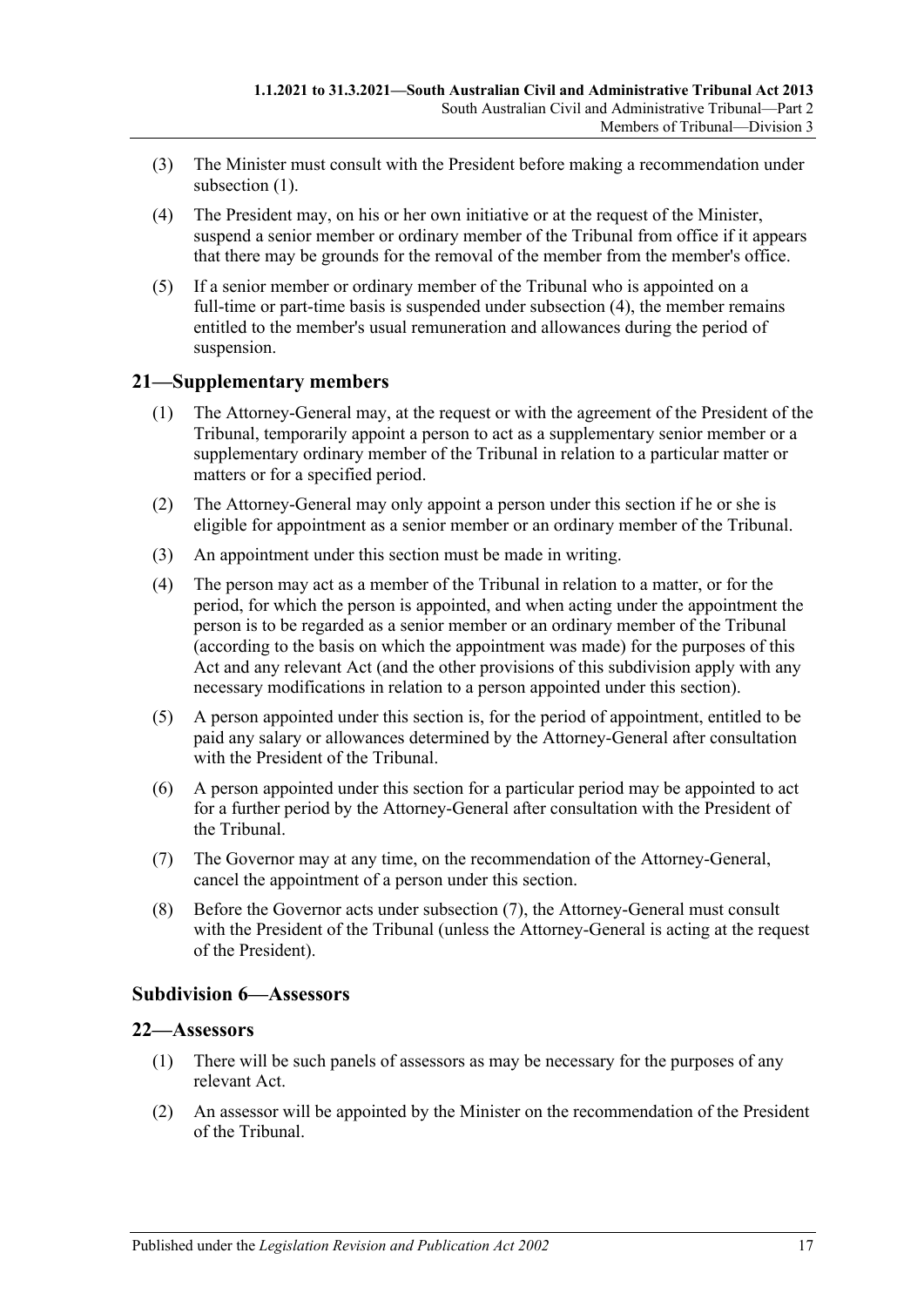- (3) Before appointing a person as an assessor under this section, the Minister must be satisfied that the person is qualified, by reason of his or her knowledge, expertise and experience, to provide specialist knowledge in a field or fields in which the Tribunal exercises jurisdiction (after taking into account the provisions of any relevant Act).
- (5) An assessor will be appointed for a term of office, not exceeding 5 years, specified in the instrument of appointment and is eligible for reappointment at the expiration of a term of office.
- (6) An assessor is appointed on conditions specified in the instrument of appointment.
- (7) An assessor will sit on a sessional basis.
- (8) Subject to the conditions of appointment, an assessor may perform work outside the Tribunal.
- <span id="page-17-2"></span>(9) The Minister may, on the recommendation of the President of the Tribunal, remove an assessor from office for—
	- (a) mental or physical incapacity to carry out official duties satisfactorily; or
	- (b) neglect of duty; or
	- (c) dishonourable conduct.
- (10) A person ceases to be an assessor if the person—
	- (a) dies; or
	- (b) completes a term of office and is not reappointed; or
	- (c) resigns by written notice to the Minister; or
	- (d) ceases to satisfy any qualification by virtue of which the person was eligible for appointment to the Tribunal; or
	- (e) is removed from office under [subsection](#page-17-2) (9).
- (12) The Minister may make appointments from time to time for the purpose of maintaining or increasing the membership of panels established under this section.

# <span id="page-17-0"></span>**Division 4—Constitution of Tribunal and its decision-making processes**

### <span id="page-17-1"></span>**23—Constitution of Tribunal**

- (1) Subject to this section, the President may determine, in relation to a particular matter or matters, or particular classes of matters, which member or members of the Tribunal will constitute the Tribunal.
- (2) The Tribunal is not to be constituted by more than 3 members.
- (3) A person is not allowed to be a sitting member of the Tribunal, or perform any function as a member of the Tribunal, in relation to a matter in the review jurisdiction of the Tribunal if the person was—
	- (a) the decision-maker in relation to that matter; or
	- (b) a member of a body that was the decision-maker in relation to that matter.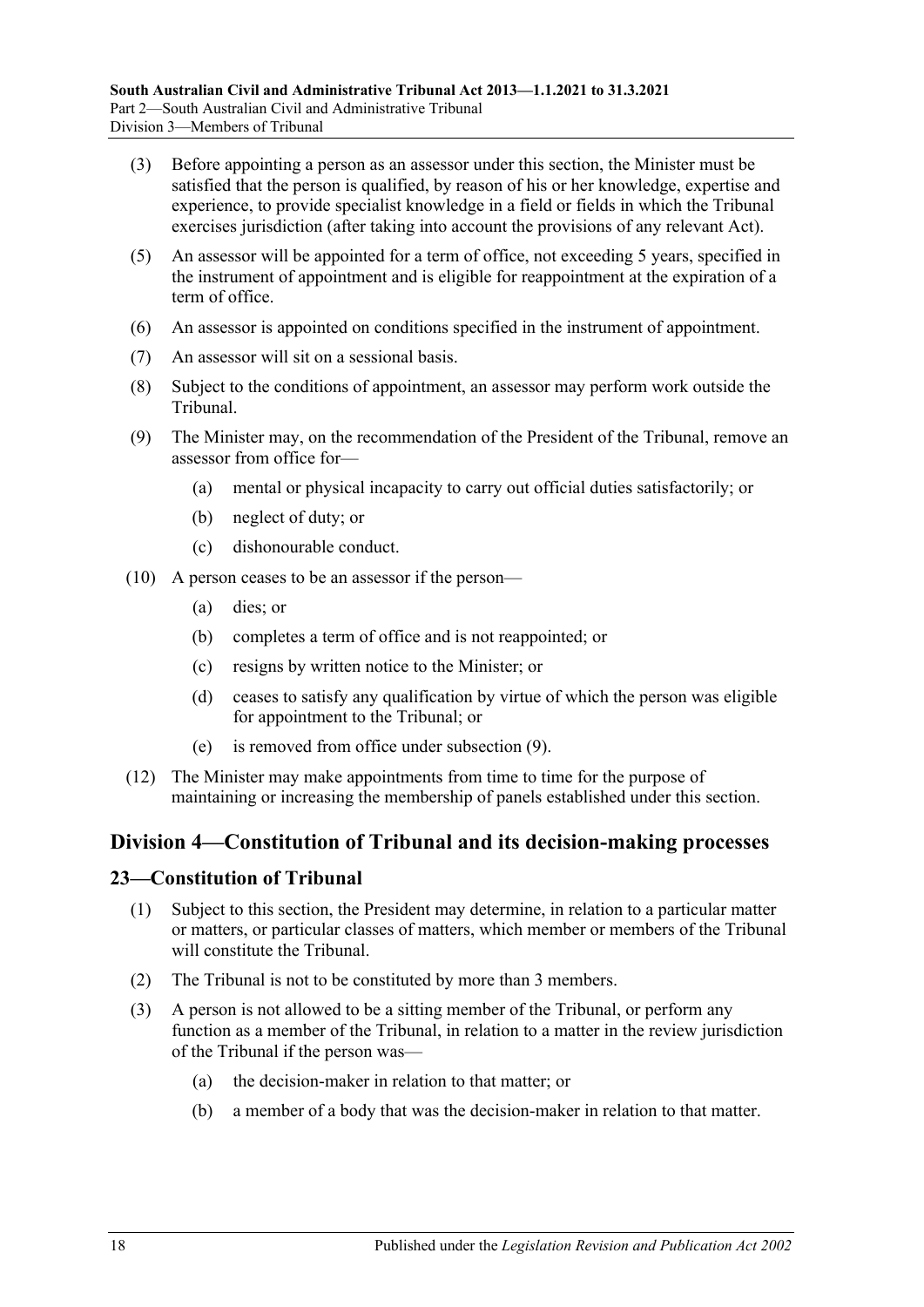- (4) The President may, as he or she thinks fit—
	- (a) alter who is to constitute the Tribunal for the purpose of dealing with a matter, or anything relating to a matter, and the Tribunal as constituted after the alteration can have regard to any record of the proceedings of the Tribunal in relation to the matter before the alteration or any evidence taken in the proceedings before the alteration;
	- (b) provide that different aspects of the same matter may be dealt with by different members of the Tribunal, and the members of the Tribunal may then come together and have regard to any evidence taken by the respective members of the Tribunal for the purposes of the proceedings of the Tribunal.
- (5) In addition, the Tribunal may be constituted of—
	- (a) a registrar for the purpose of adjourning proceedings; or
	- (b) a registrar or other member of the staff of the Tribunal for any other purpose specified by this Act or a relevant Act, prescribed by the rules of the Tribunal, or determined by the President.
- (6) The Tribunal may, at any one time, be separately constituted in accordance with this section for the hearing and determination of any number of separate matters.
- (7) The Tribunal may, if it considers it appropriate to do so, organise its business and regulate proceedings before the Tribunal in such a way that 2 or more proceedings in respect of the same matter are heard together.
- (8) Where a registrar or other member of the staff of the Tribunal exercises the jurisdiction of the Tribunal, the registrar or other member of the staff may, and must if the Tribunal or the President of the Tribunal so directs, refer the matter to the Tribunal for determination by the Tribunal.
- (9) If a provision of this Act and the provisions of a relevant Act deal with the manner in which the Tribunal is to be constituted for the purposes of proceedings or any other business under a relevant Act, this section applies subject to those provisions of the relevant Act.

# <span id="page-18-0"></span>**24—Who presides at proceedings of Tribunal**

- (1) If, for dealing with a particular matter, the Tribunal is constituted by 2 or more members, the most senior of them is to preside at the proceedings of the Tribunal.
- (2) The seniority of members of the Tribunal depends on which of the offices held takes precedence and, if that does not determine a member's seniority, the matter is to be resolved by the President of the Tribunal.
- (3) The order of precedence of offices is as follows:
	- (a) President;
	- (b) Deputy President;
	- (c) magistrate;
	- (d) senior member;
	- (e) ordinary member;
	- (f) assessor.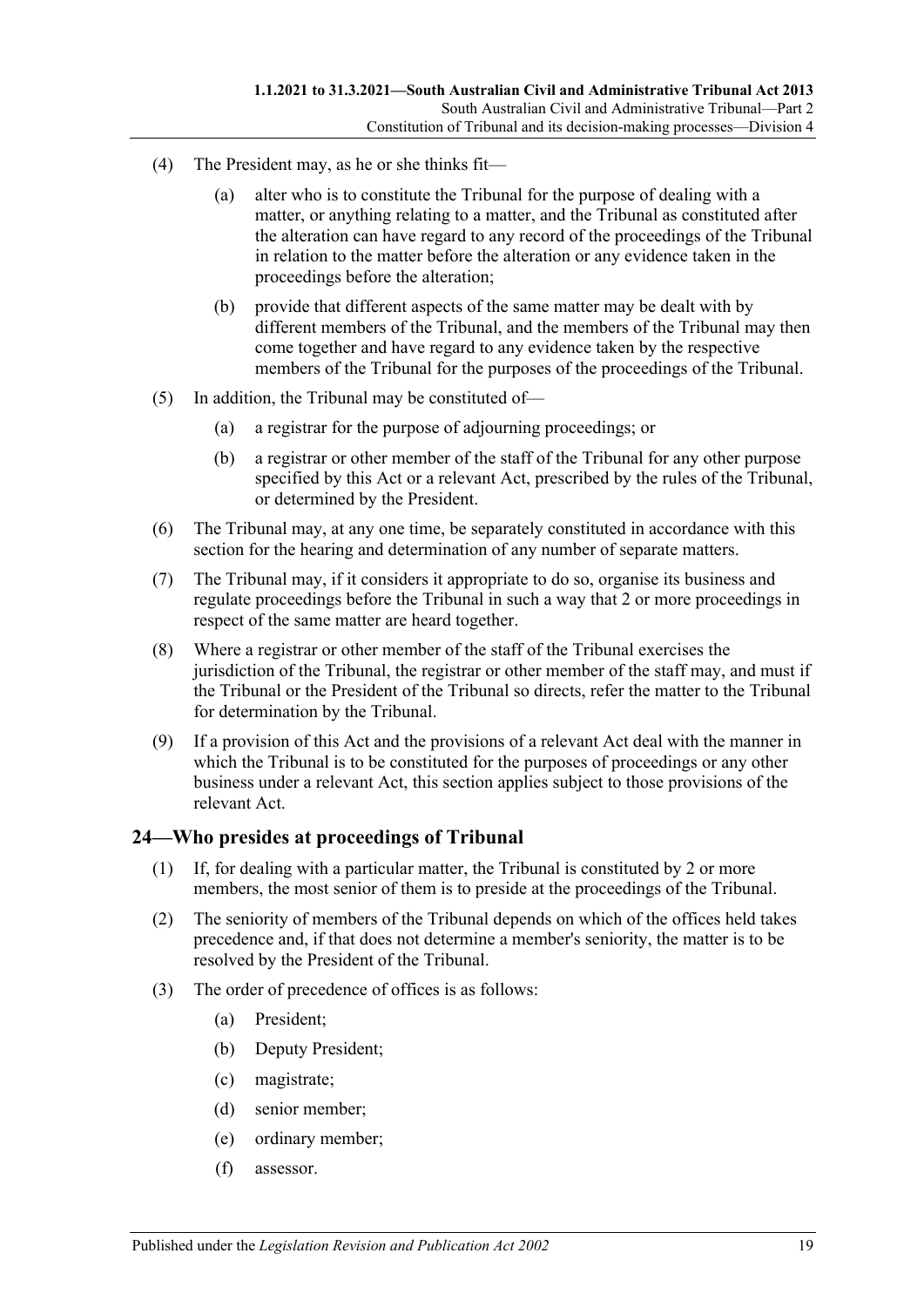### <span id="page-19-7"></span><span id="page-19-0"></span>**25—Decision if 2 or more members constitute Tribunal**

- (1) Subject to [subsection](#page-19-6) (2), if the Tribunal is constituted by 2 or more members, a question they are required to decide is resolved, unless [section](#page-19-1) 26 applies, according to the opinion of the majority of them but, if their opinions on the question are equally divided, the question is to be resolved according to the opinion of the presiding member.
- <span id="page-19-6"></span>(2) If the constitution of the Tribunal, as described in [subsection](#page-19-7) (1), includes 1 or more assessors, questions of law or procedure will be determined by the presiding member.

### <span id="page-19-1"></span>**26—Determination of questions of law**

- (1) The member of the Tribunal constituting the Tribunal or, if the Tribunal is constituted by 2 or more members, the presiding member, may refer a question of law to a Presidential member of the Tribunal.
- <span id="page-19-8"></span>(2) If a question of law is referred under this section—
	- (a) the question is decided by the Tribunal according to the opinion of the Presidential member of the Tribunal; or
	- (b) the Presidential member may refer the question to the Court of Appeal for determination.
- (3) If a Presidential member of the Tribunal decides a question of law under [subsection](#page-19-8) (2), the Presidential member may, in addition—
	- (a) decide any other questions remaining between the parties; and
	- (b) make such orders that are necessary to dispose of the matter.

# <span id="page-19-2"></span>**Division 5—Related matters**

### <span id="page-19-3"></span>**27—Streams**

Without limiting any other provisions, the President of the Tribunal may, in order to facilitate the expeditious conduct of its proceedings, and the proper and effective resolution of matters before the Tribunal, establish various streams or lists that reflect the areas of jurisdiction of the Tribunal.

### <span id="page-19-4"></span>**28—Validity of acts of Tribunal**

An act or proceeding of the Tribunal is not invalid by reason only of a vacancy in the membership of, or a defect in the appointment of a person to, the Tribunal or a panel from which members of the Tribunal are drawn, or a defect in the appointment of any other person to act on behalf of the Tribunal.

### <span id="page-19-5"></span>**29—Disclosure of interest by members of Tribunal**

If the Tribunal is constituted of, or includes, a member who has a pecuniary or other interest that could conflict with the proper performance of the member's functions in proceedings before the Tribunal, the member—

- (a) must disclose the interest to the parties to the proceedings and to the President of the Tribunal; and
- (b) must not take part in the proceedings or exercise powers affecting the proceedings—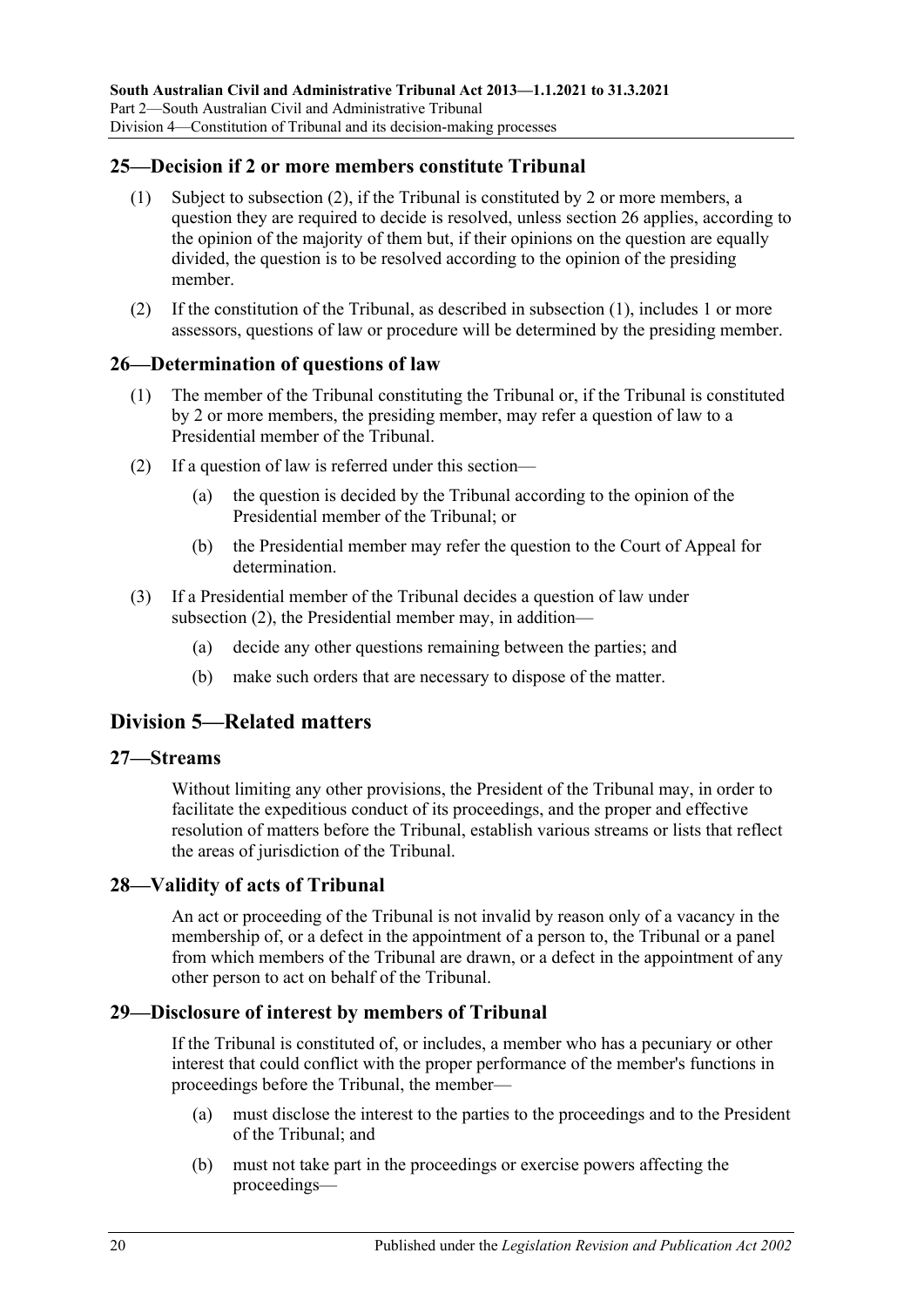- (i) if the President directs the member to withdraw from the proceedings; or
- (ii) if a party to the proceedings does not consent to the member hearing and determining, or participating in the hearing and determination of, the proceedings.

# <span id="page-20-5"></span><span id="page-20-0"></span>**30—Delegation**

- (1) The President of the Tribunal may delegate a function or power of the President under this or any other Act—
	- (a) to another member of the Tribunal; or
	- (b) to a member of the staff of the Tribunal; or
	- (c) to the person (being either a member of the Tribunal or a member of the staff of the Tribunal) for the time being performing particular duties or holding or acting in a particular position.
- (2) A delegation under [subsection](#page-20-5) (1)—
	- (a) must be made by instrument in writing; and
	- (b) may be conditional; and
	- (c) does not derogate from the ability of the President to act in any matter; and
	- (d) is revocable at will by the President.

# <span id="page-20-1"></span>**Part 3—Jurisdiction**

# <span id="page-20-2"></span>**Division 1—Preliminary**

### <span id="page-20-6"></span><span id="page-20-3"></span>**31—Sources of jurisdiction**

- (1) The Tribunal will have the jurisdiction conferred on it by or under this or any other Act.
- (2) Without limiting [subsection](#page-20-6) (1), if a provision of an Act enables an application, referral or appeal to be made to the Tribunal, or a claim to be brought before the Tribunal, the Act will be taken to confer jurisdiction on the Tribunal to deal with the matter concerned.

### <span id="page-20-4"></span>**32—Kinds of jurisdiction**

- (1) Subject to [subsection](#page-20-7) (2), a matter in which the Tribunal has jurisdiction comes within—
	- (a) its original jurisdiction; or
	- (b) its review jurisdiction.
- <span id="page-20-8"></span><span id="page-20-7"></span>(2) [Subsection](#page-20-8) (1)(b) does not encompass the internal review jurisdiction that is exercised under Part [5 Division](#page-41-5) 1.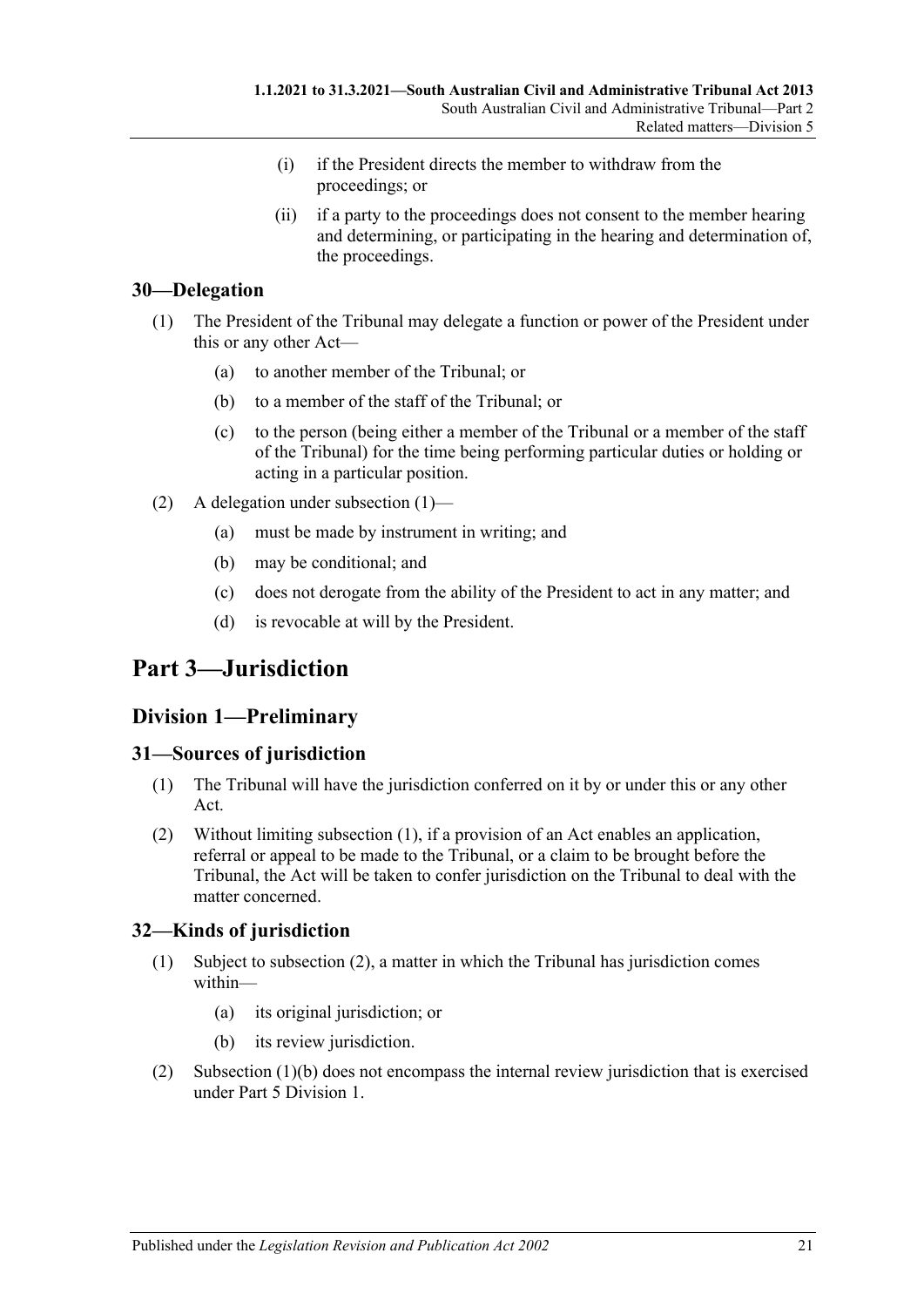# <span id="page-21-0"></span>**Division 2—Original jurisdiction**

# <span id="page-21-1"></span>**33—Original jurisdiction**

- (1) Subject to subsection (2), if the matter that a relevant Act gives the Tribunal to deal with does not involve a reviewable decision within the meaning of [section](#page-21-3) 34, the matter comes within the Tribunal's original jurisdiction.
- (2) Subject to [subsections](#page-21-4) (3) and [\(4\)](#page-21-5) the Tribunal will, in its original jurisdiction, depending on the nature of the matter—
	- (a) act as the original decision-maker in the matter (and accordingly apply those principles which, according to law, are to be applied to bodies that make such decisions pursuant to statute); or
	- (b) resolve a dispute between parties to the relevant proceedings; or
	- (c) adopt any other course of action that the Tribunal considers appropriate to deal with the matter.
- <span id="page-21-4"></span>(3) In exercising its original jurisdiction, the Tribunal is to deal with a matter in accordance with this Act and the relevant Act.
- <span id="page-21-5"></span>(4) Furthermore, the relevant Act may modify the operation of this Act in relation to a matter that comes within the Tribunal's original jurisdiction.

# <span id="page-21-2"></span>**Division 3—Review jurisdiction**

### <span id="page-21-6"></span><span id="page-21-3"></span>**34—Decisions within review jurisdiction**

- (1) If the matter that a relevant Act gives the Tribunal jurisdiction to deal with is a matter that expressly or necessarily involves a review of a decision (a *reviewable decision*), the matter comes within the Tribunal's review jurisdiction.
- (2) For the purposes of [subsection](#page-21-6) (1) (and the other sections of this Division), and subject to the provisions of a relevant Act, a reviewable decision is—
	- (a) a decision made by the Crown or an agency or instrumentality of the Crown; or
	- (b) a decision made by a prescribed person or body; or
	- (c) a prescribed decision or class of decision,

but does not include a decision made by a person or body or a decision, or class of decision, excluded by the regulations.

- <span id="page-21-8"></span><span id="page-21-7"></span>(2a) For the purposes of this Act—
	- (a) unless [paragraph](#page-21-7) (b) applies—the *decision-maker* for a reviewable decision is the person or body that made or is taken to have made the reviewable decision;
	- (b) the rules may provide—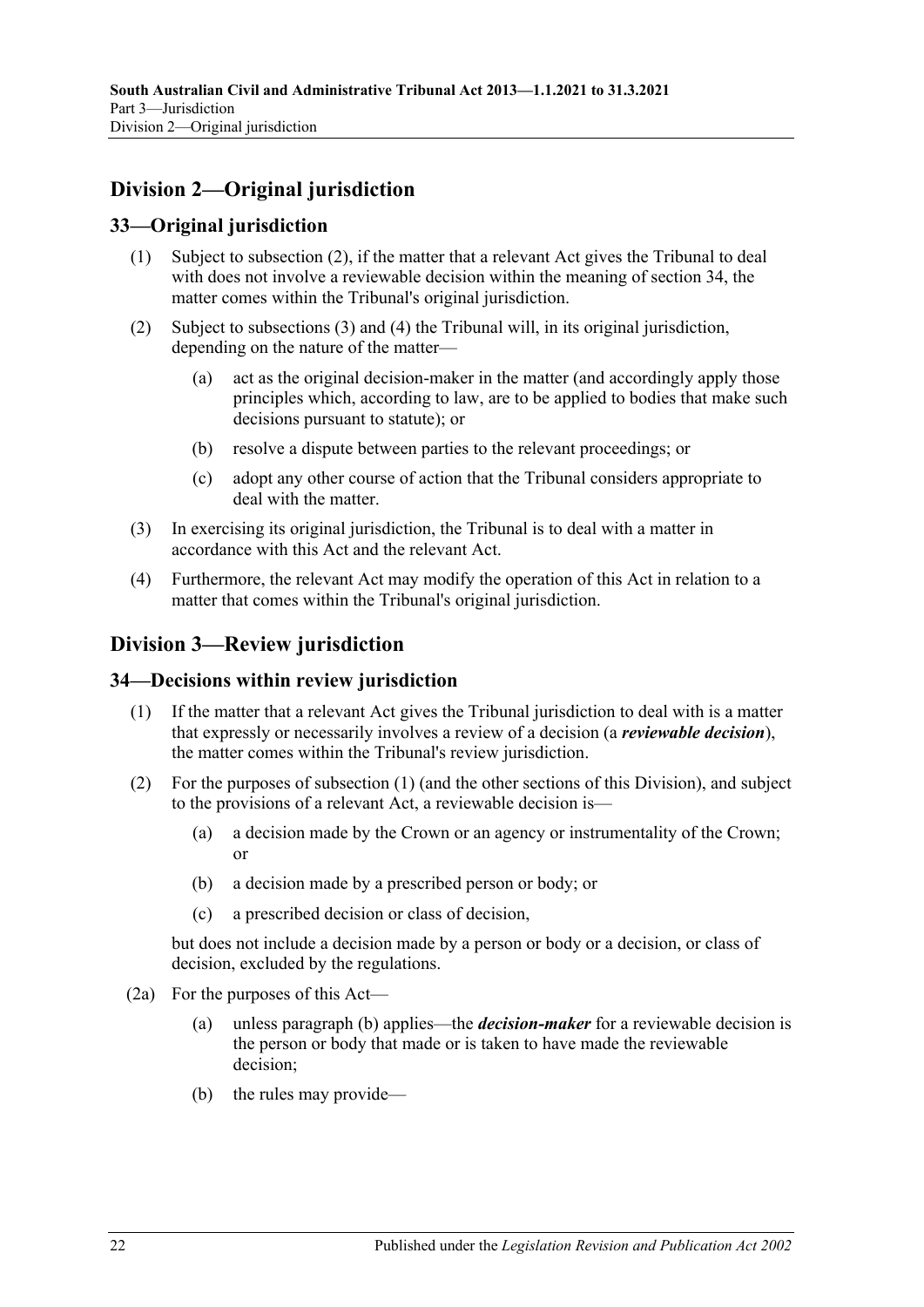- (i) that the decision-maker for a reviewable decision will, instead of being the person or body under [paragraph](#page-21-8) (a), be a person or body that is assigned by the rules as being a suitable entity to act as the decision-maker for the purposes of this Act (or specified provisions of this Act); or
- (ii) that a reference to the decision-maker for a reviewable decision in this Act (or specified provisions of this Act) will be taken to include a reference to a person or body that is designated by the rules as being a suitable entity to act jointly with the person or body under [paragraph](#page-21-8) (a) for the purposes of this Act (or specified provisions of this Act),

and rules made under this paragraph will then have effect in accordance with their terms.

- (3) Subject to [subsections \(4\),](#page-22-1) [\(5\)](#page-22-2) and [\(6\),](#page-22-3) the Tribunal will, in exercising its review jurisdiction, examine the decision of the decision-maker by way of rehearing.
- <span id="page-22-1"></span>(4) On a rehearing, the Tribunal must reach the correct or preferable decision but in doing so must have regard to, and give appropriate weight to, the decision of the original decision-maker.
- <span id="page-22-2"></span>(5) A procedure on a rehearing will include—
	- (a) an examination of the evidence or material before the decision-maker (unless any such evidence or material is to be excluded under another provision of this Act or under any other law); and
	- (b) a consideration of any further evidence or material that the Tribunal decides, in the circumstances of the particular case, to admit for the purposes of rehearing the matter.
- <span id="page-22-3"></span>(6) In exercising its review jurisdiction, the Tribunal is to deal with a matter in accordance with this Act and the relevant Act.
- (7) Furthermore, the relevant Act may modify the operation of this Act in relation to a matter that comes within the Tribunal's review jurisdiction.

### <span id="page-22-4"></span><span id="page-22-0"></span>**35—Decision-maker must assist Tribunal**

- (1) In proceedings for the review of a reviewable decision, the decision-maker for the reviewable decision must use his or her best endeavours to help the Tribunal so that it can make its decision on the review.
- <span id="page-22-6"></span><span id="page-22-5"></span>(2) Without limiting [subsection](#page-22-4) (1), the decision-maker must provide the following to the Tribunal within a reasonable period and in any event within the time prescribed by the regulations:
	- (a) a written statement of the reasons for the decision;
	- (b) any document or thing in the decision-maker's possession or control that may be relevant to the Tribunal's review of the decision.
- (3) The decision-maker must, in providing any document or thing under [subsection](#page-22-5) (2), take reasonable steps to identify the documents or things that were taken into account in making the relevant decision.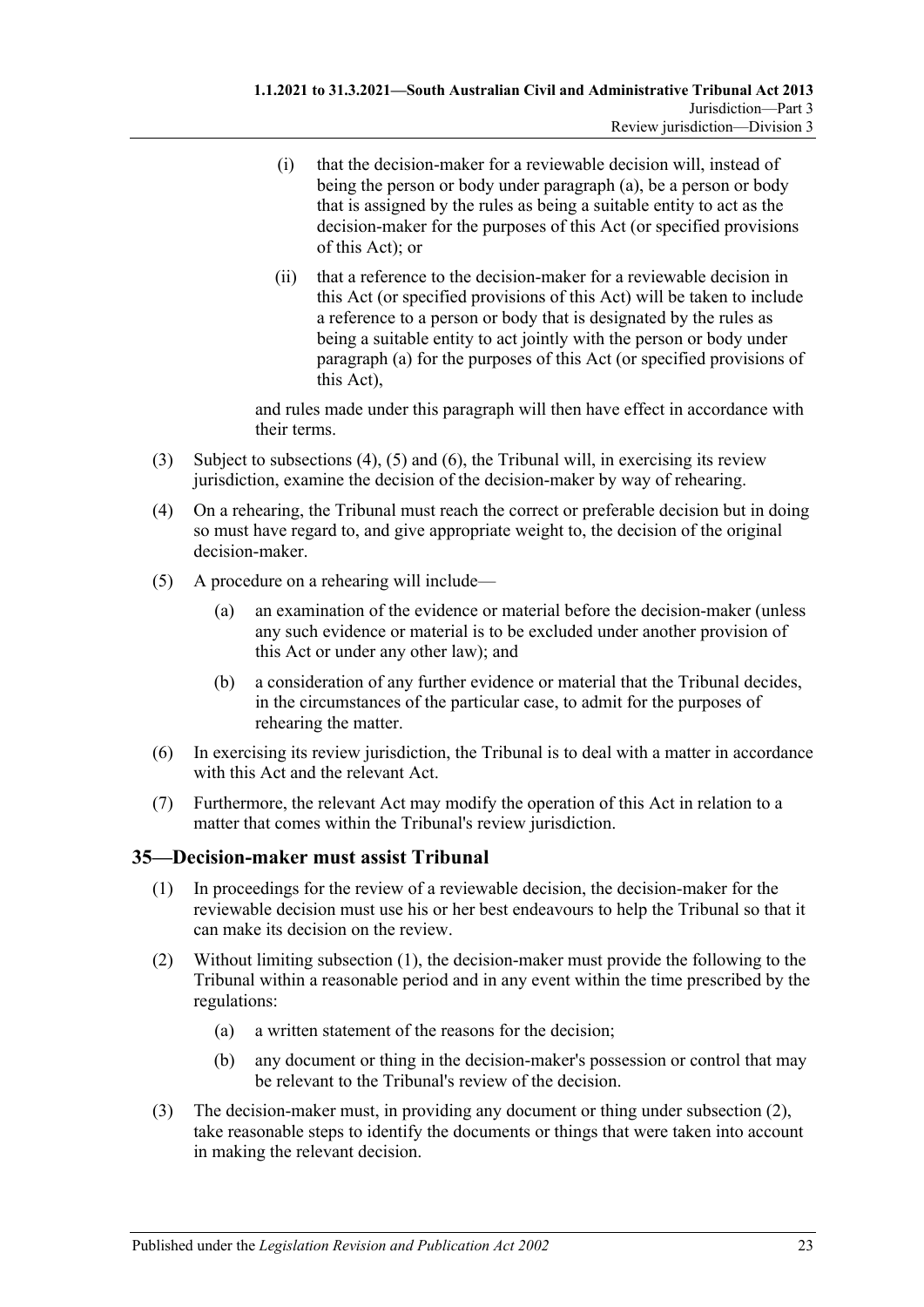- <span id="page-23-2"></span>(4) If the Tribunal considers that there are additional documents or things in the decision-maker's possession or control that may be relevant to the Tribunal's review of the reviewable decision, the Tribunal may, by written notice, require the decision-maker to provide the documents or things.
- <span id="page-23-3"></span>(5) If the Tribunal considers the statement of reasons given under [subsection](#page-22-6)  $(2)(a)$  is not adequate, the Tribunal may, by written notice, require the decision-maker to give the Tribunal an additional statement containing stated further particulars.
- (6) The decision-maker must comply with a notice given under [subsection](#page-23-2) (4) or [\(5\)](#page-23-3) within the period stated in the notice.
- (7) A requirement under this section that the decision-maker give the Tribunal information or a document or thing applies despite any provision in another Act prohibiting or restricting the disclosure of the information or the information contained in the document or thing.
- (8) The Tribunal may examine any document or thing provided under this section and draw any conclusions of fact it considers proper.

# <span id="page-23-0"></span>**36—Effect of review proceedings on decision being reviewed**

- (1) The commencement of proceedings for the review of a decision does not affect the operation of the decision or prevent the taking of action to implement the decision unless—
	- (a) the relevant Act states otherwise; or
	- (b) an order is made under [subsection](#page-23-4) (2).
- <span id="page-23-4"></span>(2) On or after the commencement of proceedings for the review of a decision, the Tribunal or the decision-maker may, on application or on its own initiative, make an order staying or varying the operation or the implementation of the whole or a part of the reviewable decision pending the determination of the matter, or until such time (whether before or after the determination of the matter) as the Tribunal or the decision-maker may specify, if the Tribunal, or the decision-maker, is satisfied that it is just and reasonable in the circumstances to make the order.
- (3) An order by the Tribunal or the decision-maker under this section—
	- (a) is subject to such conditions as are specified in the order; and
	- (b) may be varied or revoked—
		- (i) in any case—by further order of the Tribunal; or
		- (ii) if the order was made by the decision-maker—by further order by the decision-maker or the Tribunal.

### <span id="page-23-1"></span>**37—Decision on review**

- (1) The Tribunal may, on a review under this Division—
	- (a) affirm the decision that is being reviewed; or
	- (b) vary the decision that is being reviewed; or
	- (c) set aside the decision being reviewed and—
		- (i) substitute its own decision; or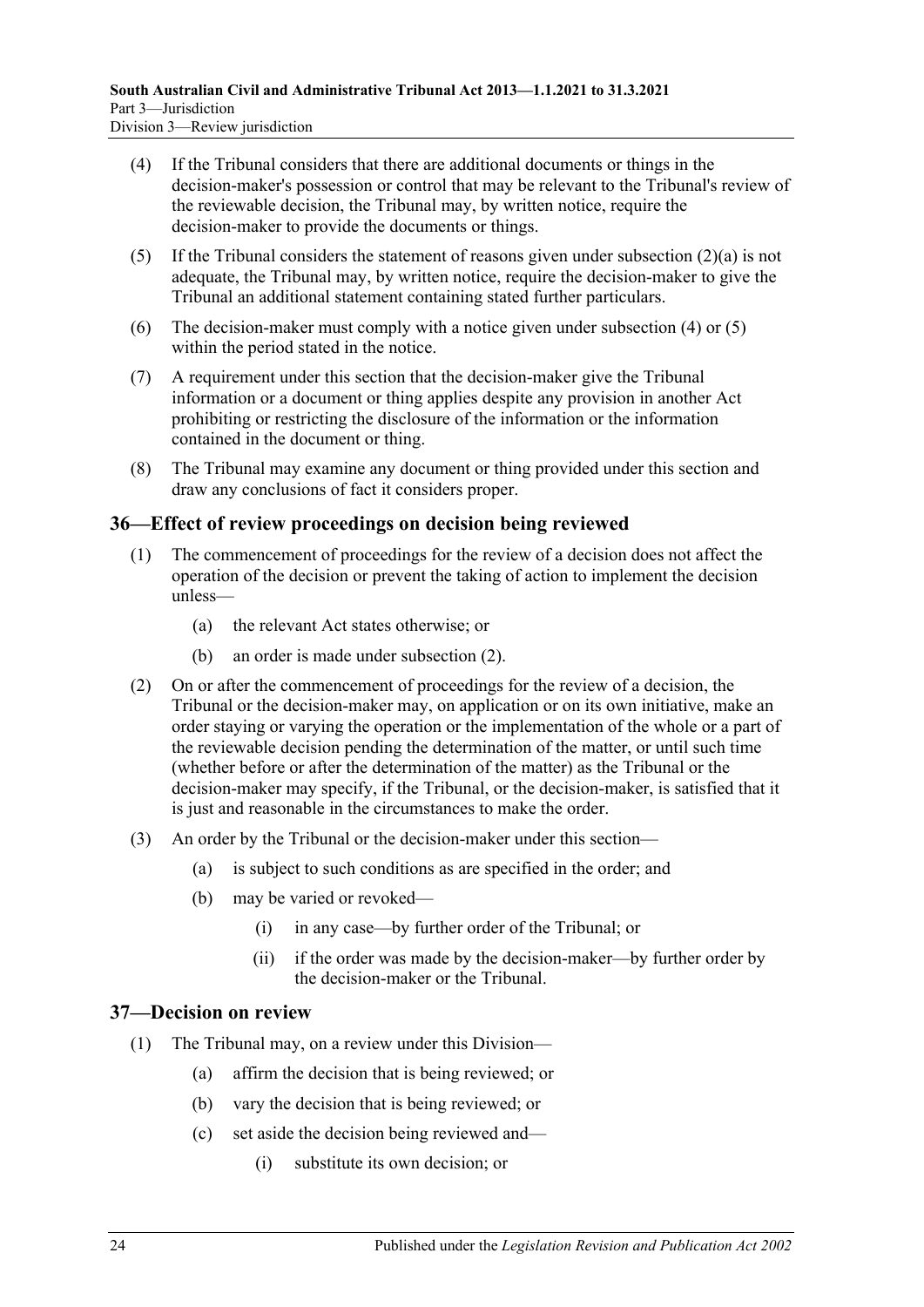(ii) send the matter back to the decision-maker for reconsideration in accordance with any directions or recommendations that the Tribunal considers appropriate,

<span id="page-24-1"></span>and, in any case, may make any order the Tribunal considers appropriate (including any interim order pending the reconsideration and determination of the matter by the decision-maker, or any ancillary or consequential order, that the Tribunal considers appropriate).

- (2) The fact that a decision is made on reconsideration under [subsection](#page-24-1)  $(1)(c)(ii)$  does not prevent the decision from being open to review by the Tribunal.
- <span id="page-24-2"></span>(3) The decision-maker's decision as affirmed or varied by the Tribunal or a decision that the Tribunal substitutes for the decision-maker's decision—
	- (a) is to be regarded as, and given effect as, a decision of the decision-maker; and
	- (b) unless the relevant Act states otherwise or the Tribunal orders otherwise, is to be regarded as having effect, from the time when the decision reviewed would have, or would have had, effect.
- (4) Without limiting [subsection](#page-24-2) (3)(a), the decision-maker has power to do anything necessary to implement the Tribunal's decision.
- (5) Despite [subsection](#page-24-2)  $(3)(a)$ , the decision as affirmed, varied or substituted is not again open to review before the Tribunal as a decision of the decision-maker (but may be subject to appeal under this Act).

### <span id="page-24-0"></span>**38—Tribunal may invite decision-maker to reconsider decision**

- (1) At any stage of proceedings for the review of a reviewable decision, the Tribunal may invite the decision-maker to reconsider the decision.
- (2) On being invited by the Tribunal to reconsider the reviewable decision, the decision-maker may—
	- (a) affirm the decision; or
	- (b) vary the decision; or
	- (c) set aside the decision and substitute a new decision.
- (3) If the decision-maker varies the decision or sets it aside and substitutes a new decision, unless the proceedings for a review are withdrawn, the proceedings will then be taken to be for—
	- (a) the review of the decision as varied; or
	- (b) the review of the substituted decision.
- (4) The Tribunal may specify a period within which the decision-maker should act under this section (and if the decision-maker does not take action within that period then the Tribunal may resume its proceedings under this Division in such manner as it thinks fit).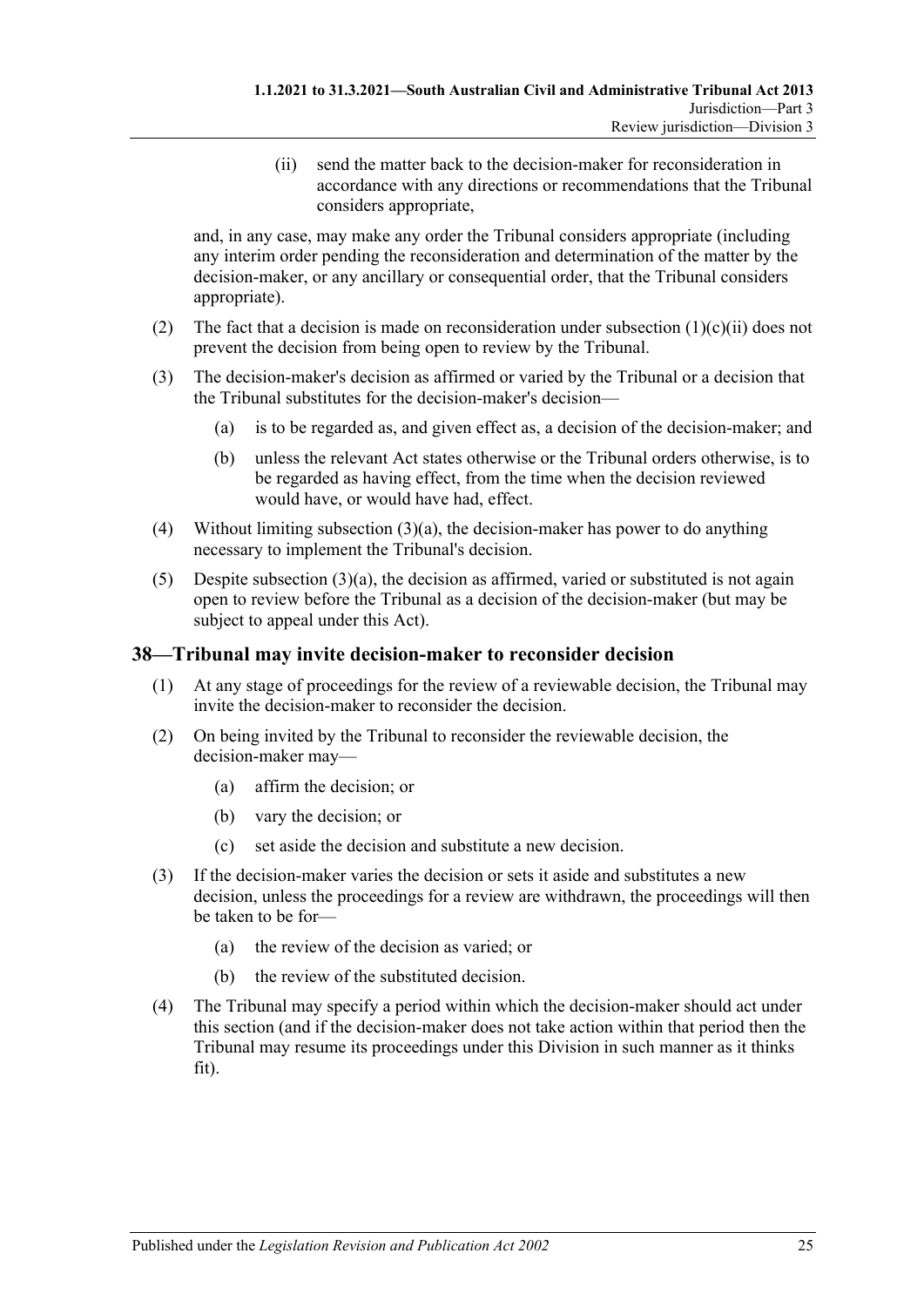# <span id="page-25-0"></span>**Part 3A—Diversity proceedings**

# <span id="page-25-1"></span>**38A—Interpretation**

(1) In this Part—

*federal diversity jurisdiction* means jurisdiction of the kind referred to in section 75(iii) or (iv) of the *Constitution of the Commonwealth*;

*rules of the Court* means the rules of the Court made under the *[Magistrates Court](http://www.legislation.sa.gov.au/index.aspx?action=legref&type=act&legtitle=Magistrates%20Court%20Act%201991)  Act [1991](http://www.legislation.sa.gov.au/index.aspx?action=legref&type=act&legtitle=Magistrates%20Court%20Act%201991)*;

*transferred proceeding*—see [section](#page-25-2) 38B.

(2) For the purposes of this Part, a reference to the making of an application, or an application made, to the Tribunal will be taken to include the referral of a matter to, or otherwise bringing of a matter before, the Tribunal.

### <span id="page-25-2"></span>**38B—Transfer of applications involving federal diversity jurisdiction to Magistrates Court**

- (1) If a person has standing to make an application to the Tribunal in the exercise of its original jurisdiction under [section](#page-21-1) 33 or its review jurisdiction under [section](#page-21-3) 34, the application may be determined by the Magistrates Court in accordance with this Part instead of the Tribunal.
- <span id="page-25-3"></span>(2) If, following an application made to the Tribunal in the manner and form required under this Act for the kind of application concerned, the Tribunal considers that—
	- (a) it does not have, or there is some doubt as to whether it has, jurisdiction to determine the application because its determination may involve the exercise of federal diversity jurisdiction; and
	- (b) the Tribunal would otherwise have had jurisdiction enabling it to determine the application,

then the Tribunal may order that proceedings on the application be transferred to the Magistrates Court.

- (3) A proceeding transferred to the Magistrates Court under [subsection](#page-25-3) (2) is a *transferred proceeding*.
- (4) If proceedings are transferred to the Magistrates Court under this Part—
	- (a) the application made to the Tribunal will be taken to be duly made as an application to the Court; and
	- (b) the proceedings may be continued and completed as if steps taken in the proceedings prior to the transfer had been taken in the Court.
- (5) The fee payable in respect of the application is the relevant fee (if any) payable to the Tribunal under this Act.
- (6) A party to the transferred proceeding is not required to pay any fees in relation to the transfer of the proceedings to the Magistrates Court unless the Court determines that additional fees are payable under the *[Magistrates Court Act](http://www.legislation.sa.gov.au/index.aspx?action=legref&type=act&legtitle=Magistrates%20Court%20Act%201991) 1991* because of a substantial alteration in the nature of the claims in the proceedings.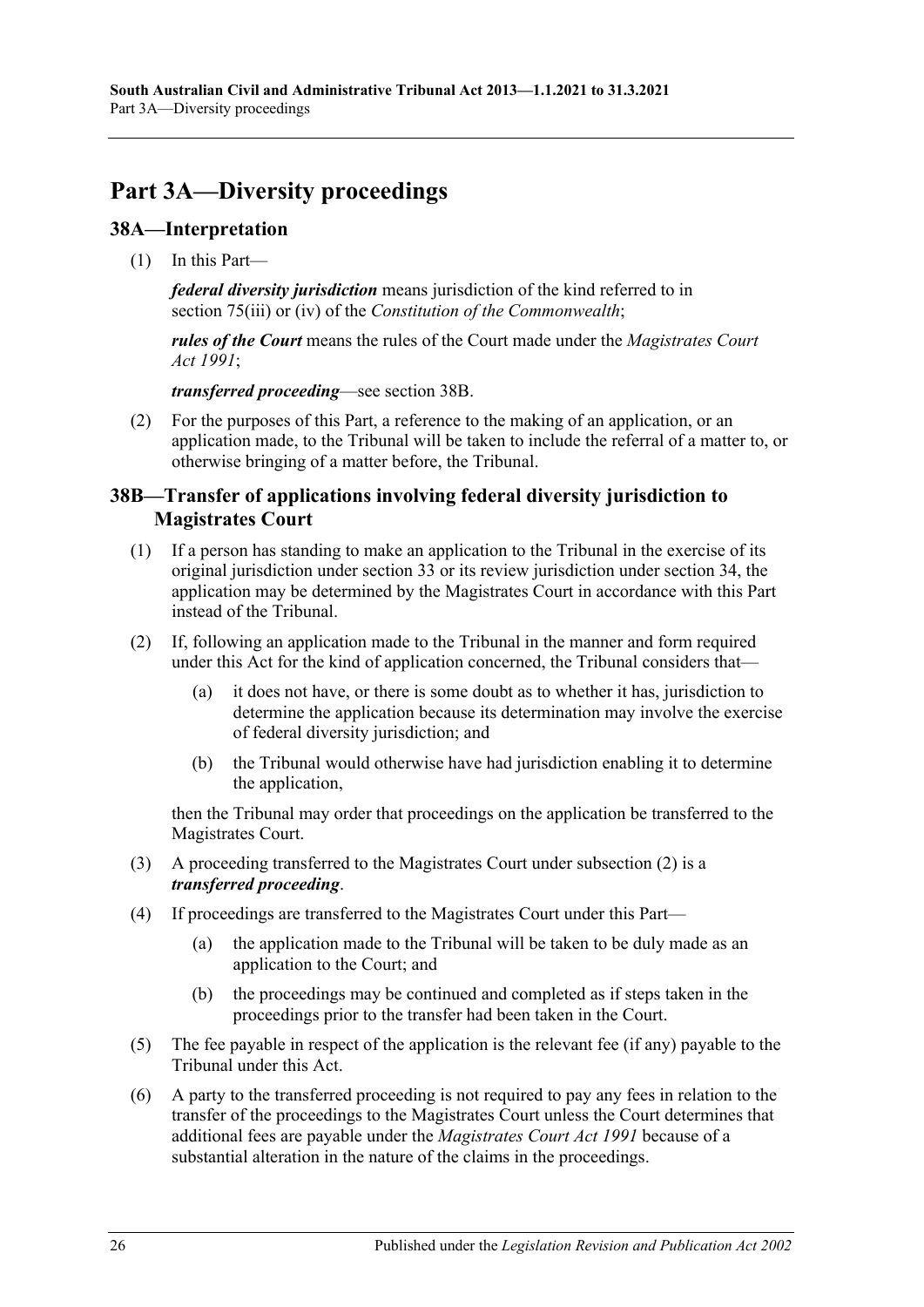- (7) An order made by the Tribunal under [subsection](#page-25-3) (2) may not be the subject of review or appeal under [Part](#page-41-4) 5 of this Act.
- (8) The Magistrates Court may remit the transferred proceedings to the Tribunal for determination if the Court is satisfied that the Tribunal has jurisdiction to determine the matter.
- (9) If the Magistrates Court remits the transferred proceedings to the Tribunal, the Court may make such orders that it considers appropriate to facilitate the determination of the proceedings by the Tribunal.
- (10) The Tribunal must determine transferred proceedings that are remitted to it in accordance with any orders made by the Magistrates Court.

### <span id="page-26-2"></span><span id="page-26-0"></span>**38C—Magistrates Court proceedings, jurisdiction, powers and functions etc**

- (1) Transferred proceedings are taken to have been commenced in the Magistrates Court on the day on which the application to which the proceedings relate was first made to the Tribunal.
- (2) [Subsection](#page-26-2) (1) applies despite any limitation period under the *[Limitation of Actions](http://www.legislation.sa.gov.au/index.aspx?action=legref&type=act&legtitle=Limitation%20of%20Actions%20Act%201936)  Act [1936](http://www.legislation.sa.gov.au/index.aspx?action=legref&type=act&legtitle=Limitation%20of%20Actions%20Act%201936)* or any relevant Act that applies to the application concerned provided it was lodged with the Tribunal before the expiry of the period.
- (3) The Magistrates Court has, and may exercise, all of the jurisdiction, powers and functions in relation to the transferred proceedings that the Tribunal would have had if it could exercise federal diversity jurisdiction, including jurisdiction, powers and functions conferred or imposed on the Tribunal by or under this Act or a relevant Act.
- (4) The practices and procedures that apply to the Tribunal under this Act (including the rules) or a relevant Act will apply to the Magistrates Court in respect of the transferred proceedings unless, and to such extent as, the Court determines otherwise.
- (5) The Magistrates Court may make such orders (including in relation to the Tribunal) as it considers appropriate to facilitate its determination of the transferred proceedings.

### <span id="page-26-1"></span>**38D—Modifications of certain functions, powers and procedures etc**

Despite [section](#page-26-0) 38C, the following provisions apply in relation to transferred proceedings:

- (a) the Magistrates Court is to be constituted as provided by or under the *[Magistrates Court Act](http://www.legislation.sa.gov.au/index.aspx?action=legref&type=act&legtitle=Magistrates%20Court%20Act%201991) 1991* instead of as provided by or under this Act or a relevant Act;
- (b) subject to the provisions of a relevant Act and the rules of the Court, a party to the proceedings is entitled to be represented by a legal practitioner or, with leave of the Magistrates Court, by some other person, but only in the circumstances that the Tribunal would have been permitted to allow if the proceedings were before the Tribunal;
- (c) the law applicable to reviews of, or appeals against, decisions of the Magistrates Court applies to decisions of the Court in the transferred proceedings instead of [Part](#page-41-4) 5 of this Act (however, the Court may make an order staying the operation of the relevant decision (including the decision of a relevant decision-maker) until the proceedings are finally decided, on such conditions as may be specified in the order);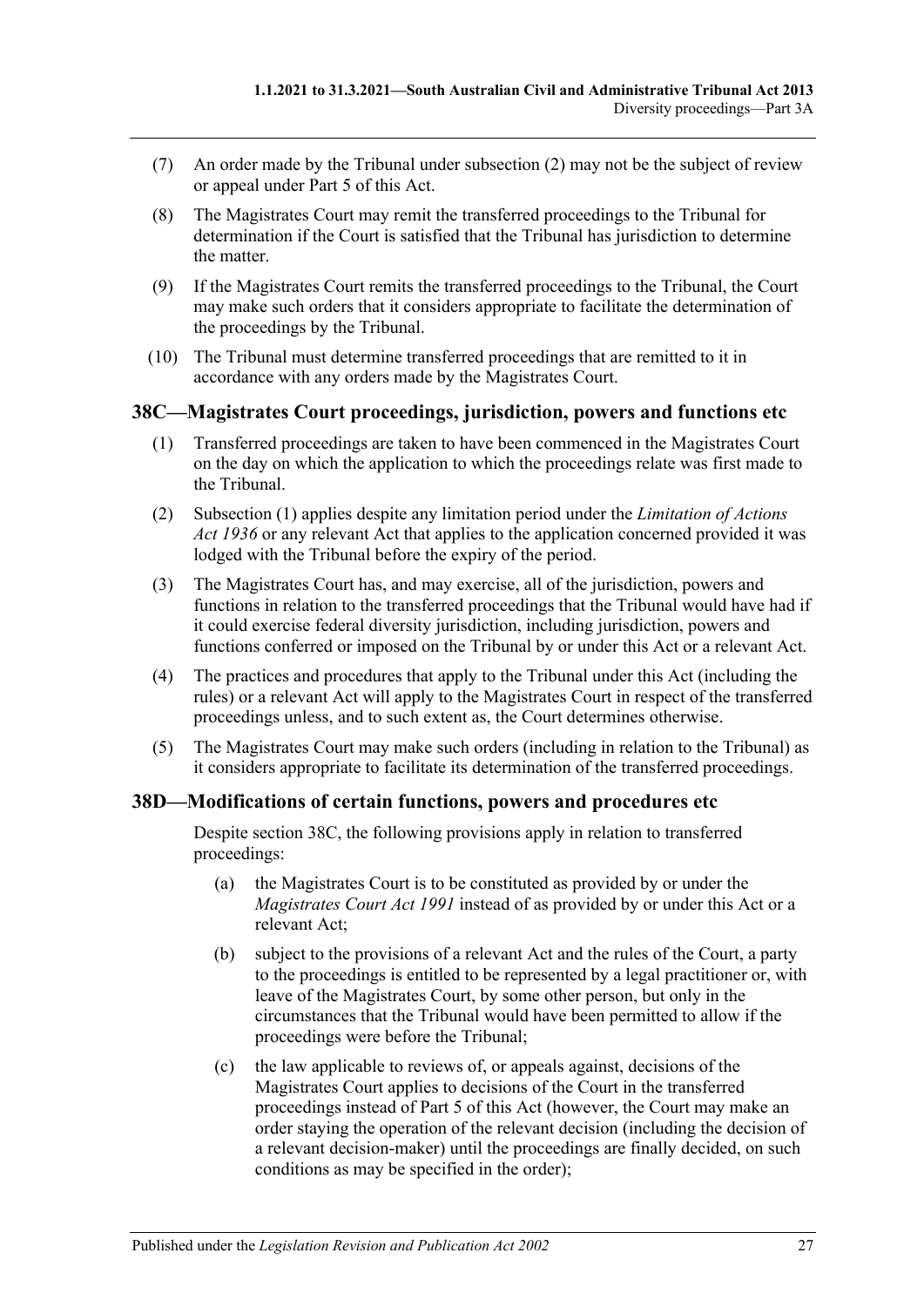- (d) the Magistrates Court may award costs in the proceedings only in the circumstances that the Tribunal would have been permitted to award them (and the costs are to be assessed in the same way as they would have been) if the proceedings were before the Tribunal;
- (e) the Magistrates Court may make orders giving effect to any settlement reached by the parties even if that settlement was reached before the commencement of this Part or before proceedings were transferred to the Court under this Part;
- (f) the regulations may prescribe other modifications (including to the provisions of this Act or any other Act or regulations under an Act) for the transferred proceedings of the kind concerned.

# <span id="page-27-0"></span>**38E—Compulsory conferences**

- (1) Subject to the provisions of a relevant Act, the Magistrates Court may, if the Court considers it is appropriate, require the parties to transferred proceedings to attend a compulsory conference presided over by a member of the Tribunal or a registrar of the Tribunal under [section](#page-33-1) 50.
- (2) The Magistrates Court may give such directions to the Tribunal in relation to the procedures and conduct of the conference as the Court considers appropriate.

### <span id="page-27-5"></span><span id="page-27-1"></span>**38F—References to Tribunal in other Acts or regulations**

To avoid doubt, but subject to the regulations—

- (a) a reference to the Tribunal in a provision of an Act or regulations under an Act that confers or imposes a function on the Tribunal is to be read as including a reference to the Magistrates Court if the function is conferred or imposed on the Court because of the operation of this Part; and
- (b) a reference to proceedings in the Tribunal in a provision of a kind referred to in [paragraph](#page-27-5) (a) is to be read as including a reference to proceedings in the Magistrates Court.

### <span id="page-27-2"></span>**38G—Bailiffs**

To avoid doubt, if a provision of a relevant Act provides for the enforcement of an order of the Tribunal by a bailiff appointed under this Act, then that provision is to be read as including a reference to an order of the Magistrates Court made because of the operation of this Part (and in enforcing an order of the Court, the bailiff may, in accordance with provisions of the relevant Act, exercise the powers conferred by that Act).

### <span id="page-27-3"></span>**38H—Relationship of this Part to this Act and other laws**

The provisions of this Part prevail to the extent of any inconsistency between those provisions and any other provisions of this Act or any other Act.

### <span id="page-27-4"></span>**38I—Enforcement, variation or revocation of purported orders**

(1) The amount specified in a purported monetary order made by the Tribunal may be recovered in the appropriate court (within the meaning of [section](#page-49-1) 89) by the person in favour of whom the order was made as if it were a debt.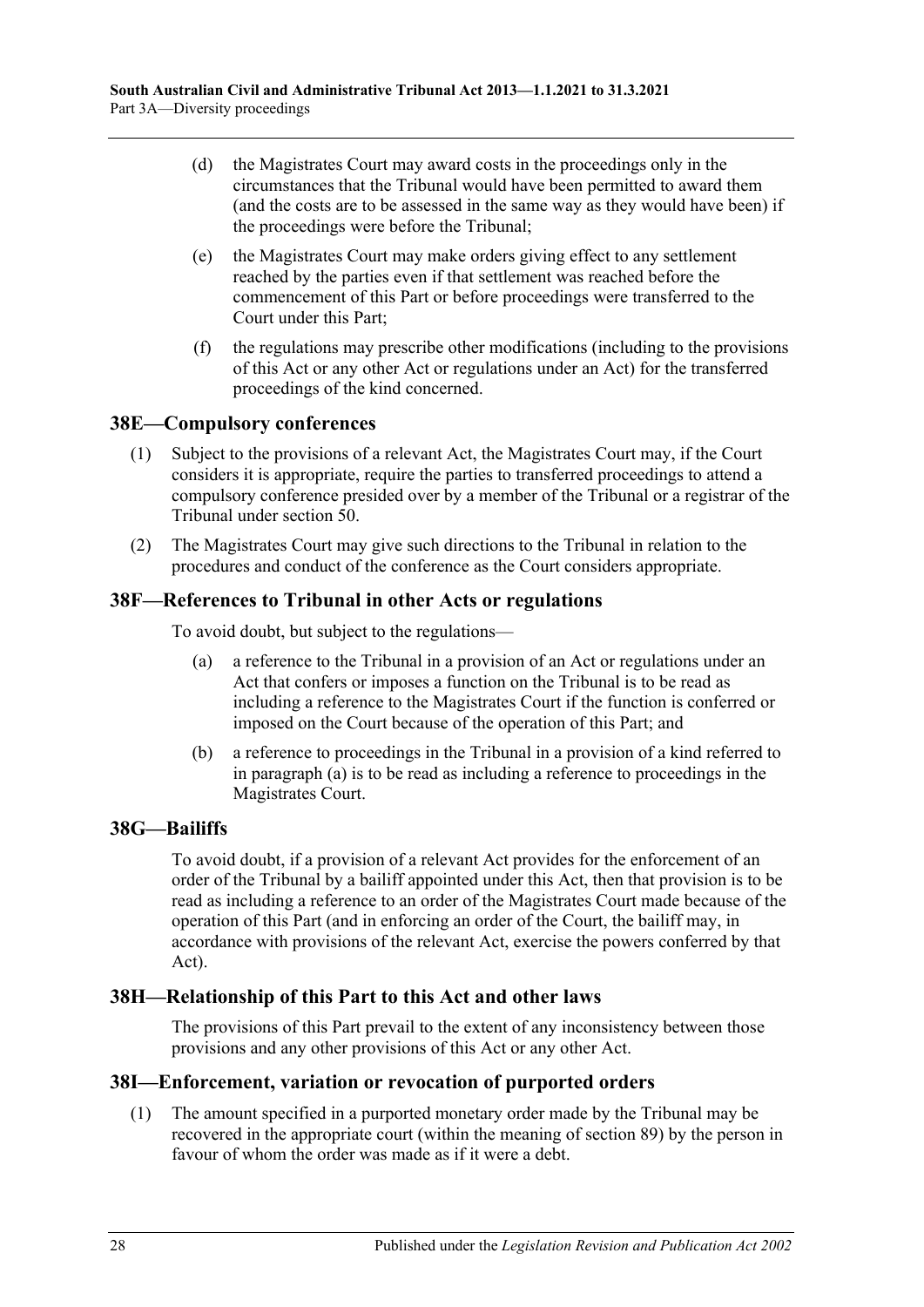(2) A person who contravenes or fails to comply with the terms of a purported order of the Tribunal (other than a purported monetary order) is guilty of an offence.

Maximum penalty: \$50 000 or imprisonment for 2 years.

- (3) If a person seeks a variation or revocation of a purported order or purported monetary order—
	- (a) the person may apply to the Tribunal; and
	- (b) the Tribunal must order that proceedings on the application be transferred to the Magistrates Court,

and such a matter will be a transferred proceeding for the purposes of this Part.

- (4) No act undertaken, or purportedly undertaken, by a person pursuant to, or for the purposes of enforcing, a purported order or a purported monetary order, in good faith, gives rise to any liability against the person or the Crown.
- (5) In this section, a reference to a *purported order* or a *purported monetary order* is a reference to an order purportedly made by the Tribunal (whether before or after the commencement of this Part) that is invalid because determination of the application that gave rise to the order involved the exercise of federal diversity jurisdiction and that, on the commencement of this Part, is to be made by the Magistrates Court.

# <span id="page-28-0"></span>**Part 4—Principles, powers and procedures**

# <span id="page-28-1"></span>**Division 1—Principles governing hearings**

# <span id="page-28-2"></span>**39—Principles governing hearings**

- (1) On the hearing of any proceedings, but subject to the provisions of a relevant Act—
	- (a) the procedure of the Tribunal will, subject to this Act, be conducted with the minimum of formality; and
	- (b) the Tribunal is not bound by the rules of evidence, may adopt, as in its discretion it considers appropriate, any findings, decision or judgment of a court or other tribunal (insofar as may be relevant to the proceedings before the Tribunal), and may otherwise inform itself as it thinks fit; and
	- (c) the Tribunal must act according to equity, good conscience and the substantial merits of the case and without regard to legal technicalities and forms.
- (2) Nothing in this Act affects any rule or principle of law relating to—
	- (a) legal professional privilege; or
	- (b) "without prejudice" privilege; or
	- (c) public interest immunity.
- (3) This section does not limit the operation of [section](#page-41-3) 69.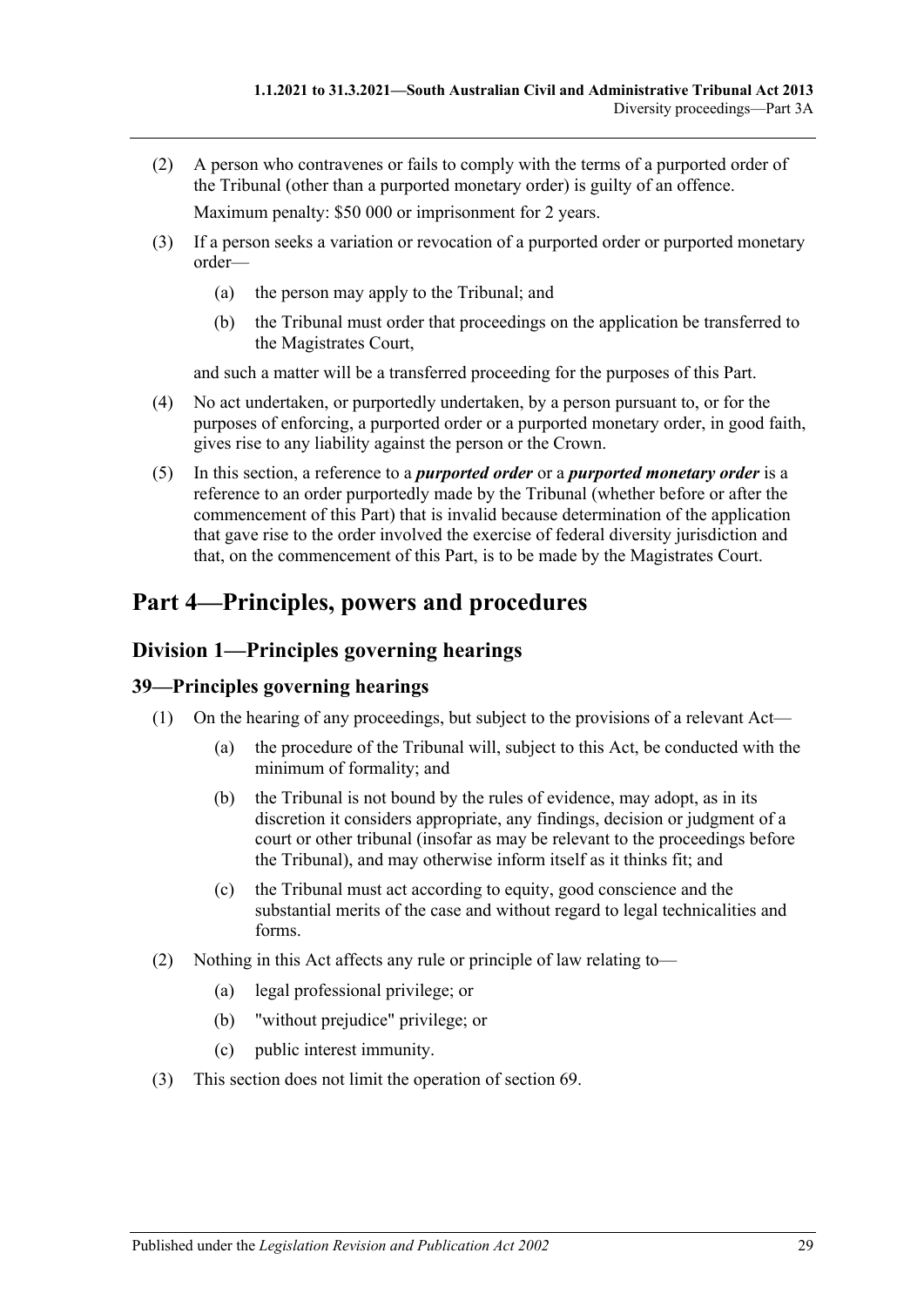# <span id="page-29-0"></span>**Division 2—Evidentiary powers**

# <span id="page-29-1"></span>**40—Power to require person to give evidence or to produce evidentiary material**

- (1) The Tribunal may, on the application of a party to proceedings or on its own initiative, issue a summons requiring a person to appear before the Tribunal at a specified time and place to give evidence or to produce evidentiary material (or both).
- (2) A summons to produce evidentiary material may, instead of providing for production of the material before the Tribunal, provide for production of the material to an officer of the Tribunal, or to any person nominated in the summons.
- (3) The Tribunal may—
	- (a) retain any document, object or substance produced before it (whether in response to a summons or otherwise) for such reasonable period as it thinks fit, and make copies of any document; and
	- (b) require a person called to give evidence (whether in response to a summons or otherwise) to make an oath or affirmation (which may be administered by any member or officer of the Tribunal) to answer truthfully questions put by any member of the Tribunal or any person appearing before the Tribunal; and
	- (c) require any person called to give evidence (whether in response to a summons or otherwise) to answer any questions put by any member of the Tribunal or any person appearing before the Tribunal that are determined by the Tribunal to be relevant to the proceedings before the Tribunal.
- (4) A person who—
	- (a) refuses or fails to make an oath or affirmation when required to do so under this section; or
	- (b) refuses or fails without reasonable excuse to produce evidentiary material that the person is required by the Tribunal to produce; or
	- (c) refuses or fails without reasonable excuse to appear before the Tribunal in response to a summons; or
	- (d) refuses or fails without reasonable excuse to give evidence before the Tribunal or otherwise refuses or fails without reasonable excuse to answer any question put in proceedings before the Tribunal or otherwise required under this Act; or
	- (e) gives false or misleading evidence to the Tribunal,

is guilty of an offence.

Maximum penalty: \$25 000 or imprisonment for 1 year.

- (5) A summons under this section may be issued on behalf of the Tribunal by—
	- (a) any member of the Tribunal; or
	- (b) a registrar; or
	- (c) any other officer authorised under the rules or by the President of the Tribunal to issue such summonses.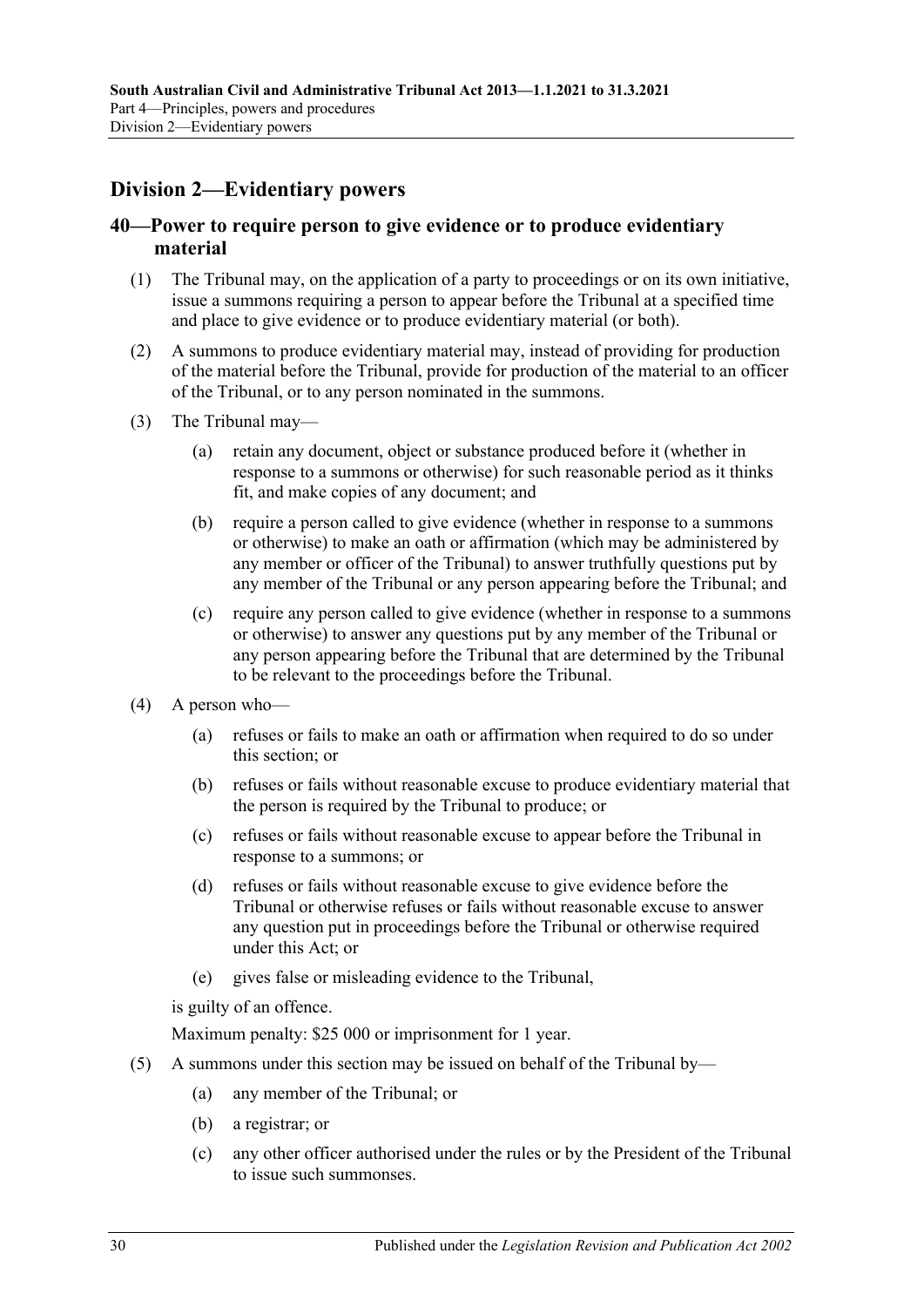### <span id="page-30-0"></span>**41—Entry and inspection of property**

- (1) A member of the Tribunal may enter any land or building and carry out any inspection that the Tribunal considers relevant to any proceedings before the Tribunal.
- (2) A member of the Tribunal may authorise an officer of the Tribunal to enter any land or building and carry out an inspection that the member considers relevant to any proceedings before the Tribunal.
- (3) A person who obstructs a member of the Tribunal, or a person authorised by the Tribunal, in the exercise of a power of entry or inspection under this section is guilty of an offence.

Maximum penalty: \$10 000 or imprisonment for 6 months.

### <span id="page-30-1"></span>**42—Expert reports**

- (1) The Tribunal may refer any question arising in any proceedings for investigation and report by an expert in the relevant field.
- (2) The Tribunal must seek submissions from the parties to the proceedings before making a reference under this section.
- (3) A person to whom a question is referred under this section becomes an officer of the Tribunal and may exercise such powers of the Tribunal as the Tribunal delegates.
- <span id="page-30-4"></span>(4) The Tribunal may adopt a report obtained under this section in whole or in part (or may reject it).
- (5) Any action taken under [subsection](#page-30-4) (4) does not prevent the Tribunal from making a further reference to an expert.
- (6) The Tribunal may order a party to pay or contribute to the costs of an expert's investigation and report under this section.

# <span id="page-30-2"></span>**Division 3—Procedures**

### <span id="page-30-3"></span>**43—Practice and procedure generally**

- (1) The Tribunal is to take measures that are reasonably practicable—
	- (a) to ensure that the parties to any proceedings have a reasonable opportunity to understand the nature of the matter under consideration; and
	- (b) to ensure that the parties to any proceedings understand the nature of any assertions made in the proceedings and the legal implications of those assertions; and
	- (c) to explain to the parties, if requested to do so, any aspect of the procedure of the Tribunal, or any decision or ruling made by the Tribunal; and
	- (d) to ensure that the parties have the opportunity in any proceedings to be heard or otherwise have their submissions received.
- (2) The Tribunal—
	- (a) is to take all practicable steps to ensure that all relevant material is disclosed to the Tribunal so as to enable it to determine all the relevant facts in issue in any proceedings; and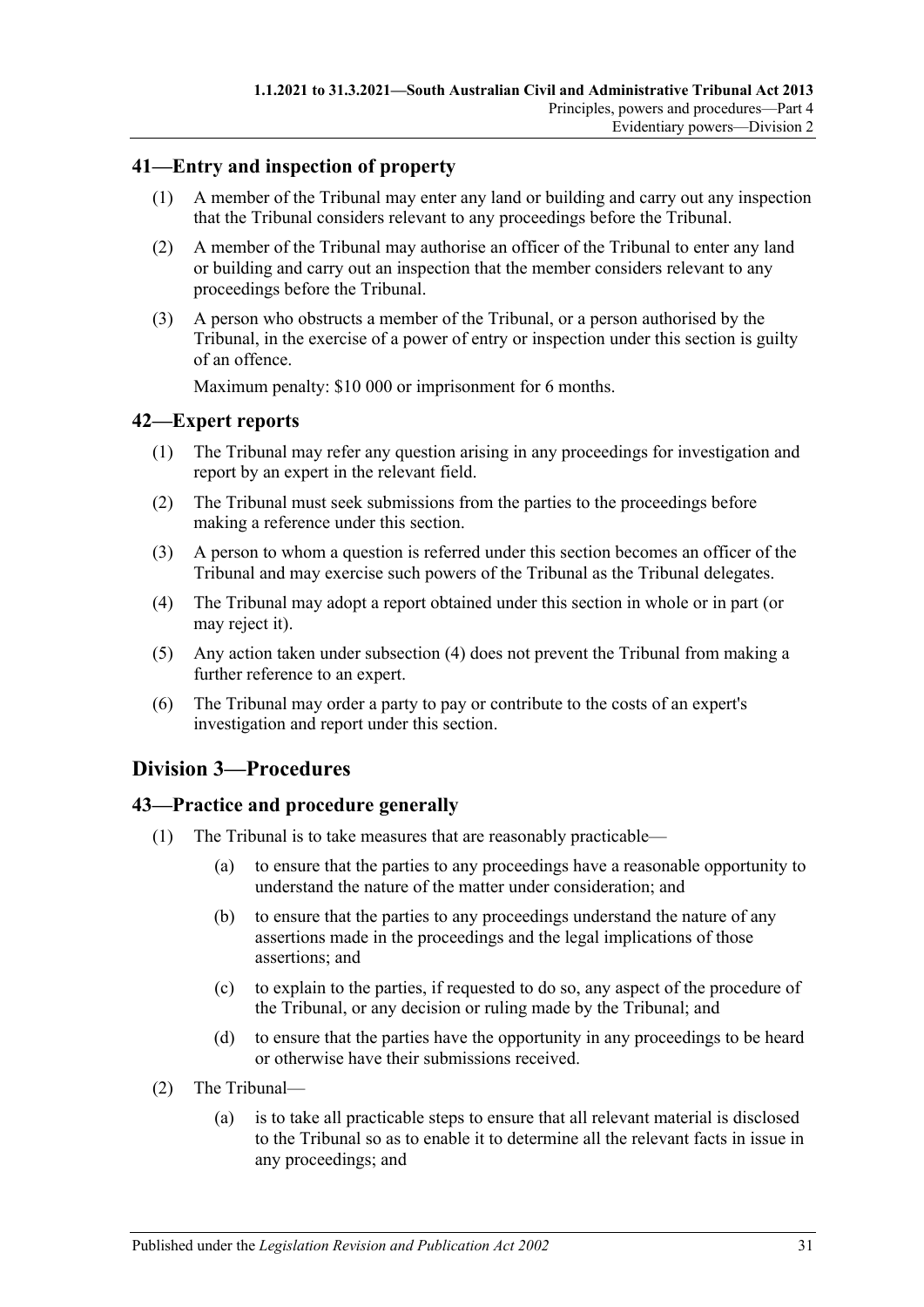- (b) may require evidence or argument to be presented in writing and decide on the matters on which it will hear oral evidence or argument; and
- (c) may limit the time available for presenting the respective cases of parties before it at a hearing to an extent that it considers would not impede the fair and adequate presentation of the cases; and
- (d) may require a document to be served outside the State; and
- (e) may adjourn any proceedings at any time and to any place (including for the purpose of enabling the parties to negotiate a settlement or for the purpose of reconsideration of a decision by the decision-maker); and
- (f) may proceed to hear and determine proceedings in the absence of a party.
- (3) To the extent that the practice or procedure of the Tribunal is not prescribed by or under this Act or a relevant Act, it is to be as the Tribunal determines.

### <span id="page-31-0"></span>**44—Directions for conduct of proceedings**

- (1) The Tribunal may give directions at any time in any proceedings and do whatever is necessary for the speedy and fair conduct of the proceedings.
- (2) The Tribunal may give directions on its own initiative or at the request of a party.
- (3) A directions hearing may be held for the purposes of this section before any other hearing in any proceedings.
- (4) The Tribunal may give a direction requiring a party to produce a document or other material, or to provide information, to the Tribunal or another party.

### <span id="page-31-1"></span>**45—Consolidating and splitting proceedings**

- (1) The Tribunal may direct that 2 or more proceedings that concern the same or related facts or circumstances—
	- (a) be consolidated into 1 proceeding; or
	- (b) remain as separate proceedings but be heard and determined together.
- (2) If proceedings are consolidated, evidence given in the consolidated proceedings is admissible in relation to matters involved in either of the proceedings that were consolidated.
- (3) The Tribunal may direct—
	- (a) that any aspect of any proceedings be heard and determined separately;
	- (b) that proceedings commenced by 2 or more persons jointly be split into separate proceedings.

### <span id="page-31-2"></span>**46—More appropriate forum**

The Tribunal may, at any time, make an order striking out all, or any part, of any proceedings if it considers that the matter, or any aspect of it, would be more appropriately dealt with by another tribunal, a court, or any other person.

### <span id="page-31-4"></span><span id="page-31-3"></span>**47—Dismissing proceedings on withdrawal or for want of prosecution**

(1) The applicant in any proceedings may withdraw or agree to the withdrawal of the proceedings or a part of the proceedings.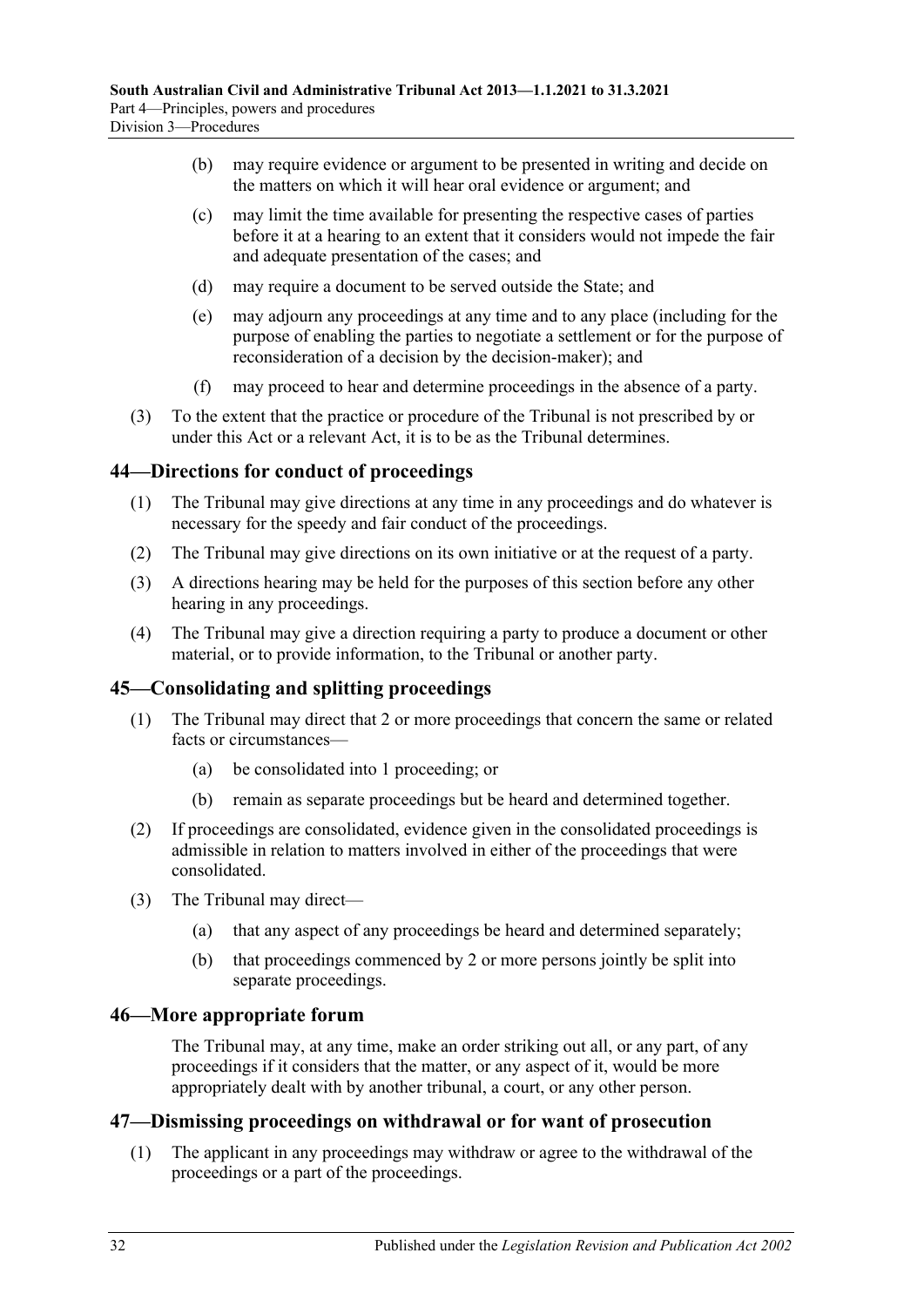- (2) Unless otherwise provided by the rules, an applicant can only act under [subsection](#page-31-4) (1) with the leave of the Tribunal.
- (3) The Tribunal may make an order dismissing or striking out all, or any part, of any proceedings if the applicant withdraws or agrees to the withdrawal of the proceedings or that part of it.
- <span id="page-32-2"></span>(4) At any time, the Tribunal may make an order dismissing or striking out all, or any part, of any proceedings for want of prosecution.
- (5) The Tribunal's power to make an order under [subsection](#page-32-2) (4) is exercisable only by a legally qualified member of the Tribunal or a registrar who is authorised in writing by the President of the Tribunal to make such an order (whether generally or in relation to particular classes of matters or otherwise).
- (6) The Tribunal may make an order under this section on the application of a party or on its own initiative.

### <span id="page-32-0"></span>**48—Frivolous, vexatious or improper proceedings**

- (1) This section applies if the Tribunal believes that a proceeding—
	- (a) is frivolous, vexatious, misconceived or lacking in substance or involves a trivial matter or amount; or
	- (b) is being used for an improper purpose; or
	- (c) is otherwise an abuse of process.
- <span id="page-32-3"></span>(2) If this section applies, the Tribunal may order that the proceeding be dismissed or struck out and may make any related or ancillary order.
- (3) The Tribunal may act under [subsection](#page-32-3) (2) on the application of a party or on its own initiative.
- (4) If a proceeding is dismissed or struck out under this section, another proceeding of the same kind in relation to the same matter cannot be commenced before the Tribunal without the leave of a Presidential member.

### <span id="page-32-1"></span>**49—Proceedings being conducted to cause disadvantage**

- <span id="page-32-5"></span><span id="page-32-4"></span>(1) This section applies if the Tribunal believes that a party to any proceedings is conducting the proceedings in a way that unnecessarily disadvantages another party to the proceedings by conduct such as—
	- (a) failing to comply with an order or direction of the Tribunal without reasonable cause; or
	- (b) failing to comply with this Act or a relevant Act; or
	- (c) asking for an adjournment the need for which is attributable to a failure described in [paragraph](#page-32-4) (a) or [\(b\);](#page-32-5) or
	- (d) attempting to deceive another party or the Tribunal; or
	- (e) vexatiously conducting the proceedings; or
	- (f) failing to attend any hearing in the proceedings.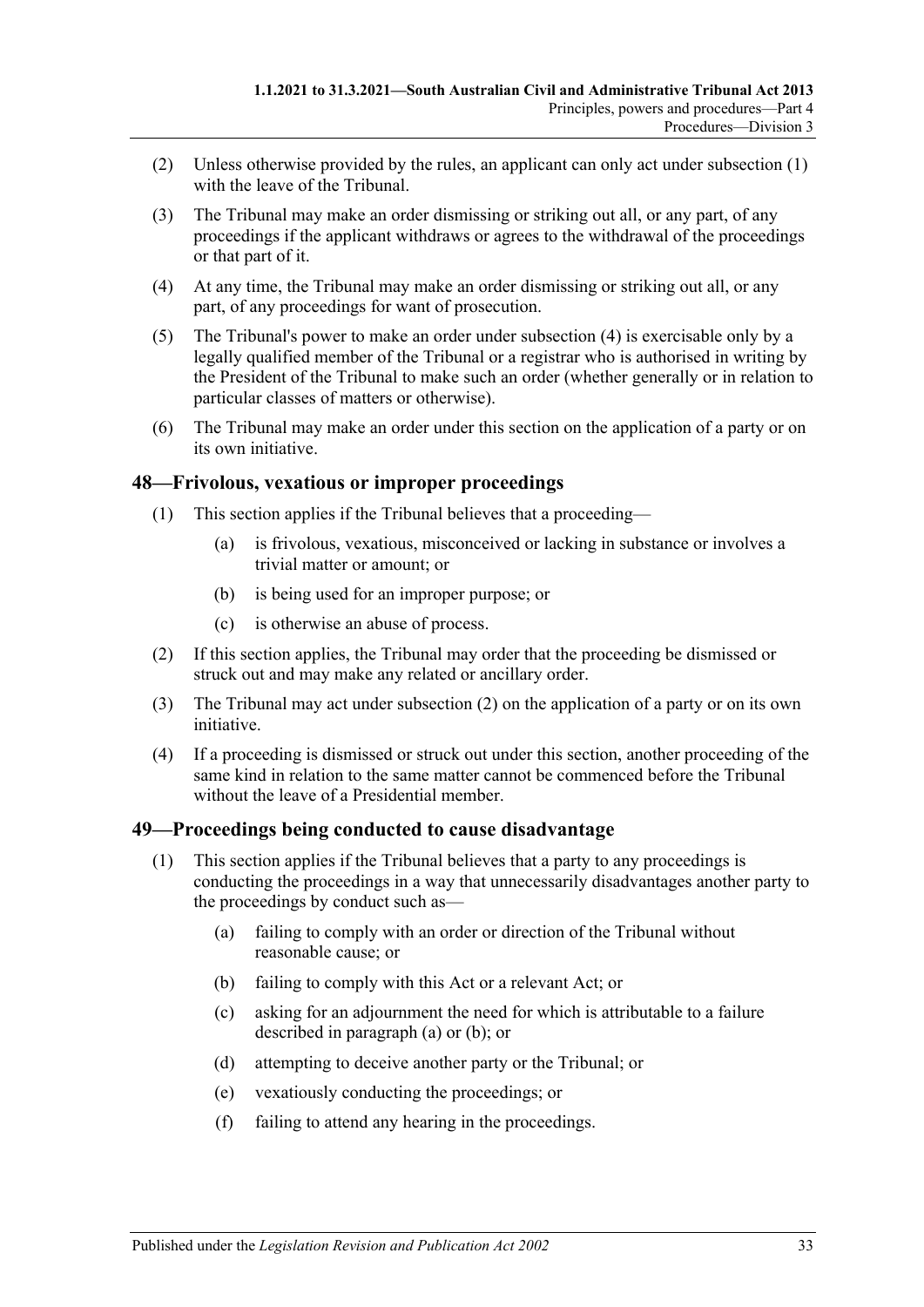- <span id="page-33-2"></span>(2) If this section applies, the Tribunal may—
	- (a) if the party causing the disadvantage is the applicant, order that the proceedings be dismissed or struck out; and
	- (b) if the party causing the disadvantage is not the applicant—
		- (i) determine the proceedings in favour of the applicant and make any appropriate orders; or
		- (ii) order that the party causing the disadvantage be struck out of the proceedings.
- (3) The Tribunal may act under [subsection](#page-33-2) (2) on the application of a party or on its own initiative.
- (4) If any proceedings are dismissed or struck out under this section, another proceeding of the same kind in relation to the same matter cannot be commenced before the Tribunal without the leave of a Presidential member.

# <span id="page-33-0"></span>**Division 4—Conferences, mediation and settlement**

### <span id="page-33-1"></span>**50—Conferences**

- (1) The Tribunal may, at an initial directions hearing or at any other time, require parties to any proceedings to attend a compulsory conference.
- <span id="page-33-3"></span>(2) The Tribunal must, if so required by the rules or a relevant Act, require parties to attend a compulsory conference.
- (3) Despite [subsection](#page-33-3) (2) (and [section](#page-6-0) 4), the Tribunal may dispense with a conference if it is of the opinion that—
	- (a) no useful purpose would be served by a conference between the parties; or
	- (b) there is some other reason that justifies dispensing with the conference.
- (4) The purpose of a compulsory conference is to identify and clarify the issues in the proceedings and to promote the resolution of the matters by a settlement between the parties.
- (5) A compulsory conference may, at the discretion of the member of the Tribunal presiding at the conference, be adjourned or reconvened from time to time.
- (6) Unless the member of the Tribunal presiding at the conference directs otherwise, a compulsory conference is to be held in private.
- (7) Subject to this section and except to the extent to which the rules may specify the procedure for a compulsory conference, the member of the Tribunal presiding at a compulsory conference may determine the procedure for the conference.
- <span id="page-33-4"></span>(8) The member of the Tribunal presiding at a compulsory conference may—
	- (a) if that member is not a Presidential member—refer any question of law to a Presidential member of the Tribunal for determination;
	- (b) require a party to the proceedings to furnish particulars of his or her case;
	- (c) determine who, apart from the parties to the proceedings (and their representatives), may be present at the conference;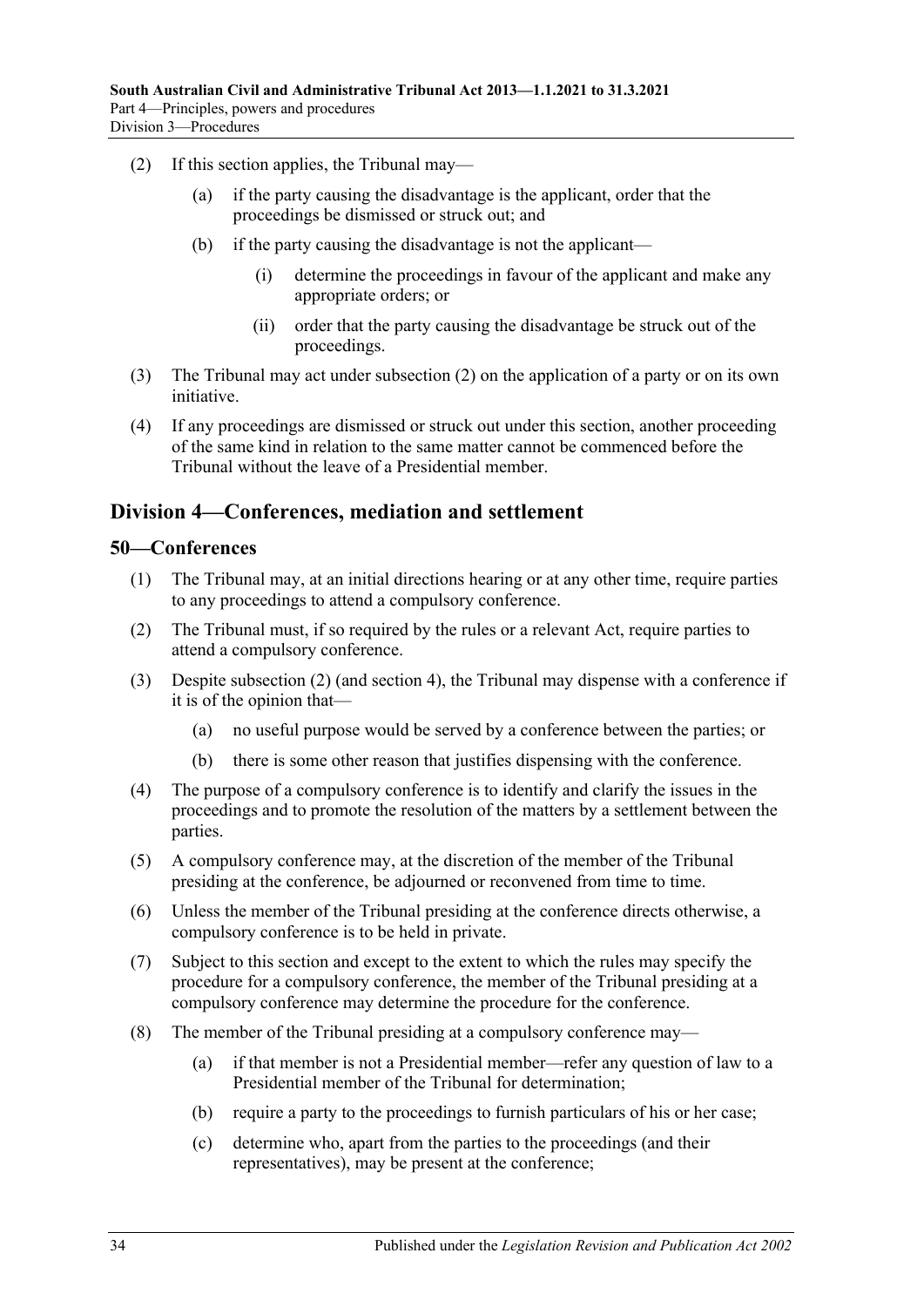- (d) subject to [subsection](#page-34-1) (11), record any settlement reached at a conference and make any determination or order (including an order under, or for the purposes of, a relevant Act) necessary to give effect to a settlement;
- (e) on his or her own initiative, close the conference at any time if, in his or her opinion, settlement cannot be reached;
- (f) advise the Tribunal if the conference does not reach a settlement within a reasonable time;
- (g) permit a party to withdraw from the proceedings (and make any consequential order that is appropriate in the circumstances);
- (h) determine a matter against any party who obstructs or delays the conference, fails to attend the conference, or fails to comply with a rule or order of the Tribunal and, in so doing, make any order as the member of the Tribunal thinks fit (including an order as to costs);
- (i) do such other things as the rules of the Tribunal so provide.
- (9) If a question of law is referred to a Presidential member of the Tribunal under [subsection](#page-33-4) (8)(a), the Presidential member may refer the question to the Court of Appeal for determination.
- (10) Evidence of anything said or done in the course of a compulsory conference under this section is inadmissible in proceedings before the Tribunal except by consent of all parties to the proceedings.
- <span id="page-34-1"></span>(11) The member of the Tribunal presiding at a compulsory conference
	- must not accept a settlement that appears to be inconsistent with a relevant Act (but he or she may adjourn the proceedings to enable the parties to explore the possibility of varying the settlement to comply with a relevant Act); and
	- (b) may decline to accept a settlement on the basis that the settlement may materially prejudice any person who was not represented at the conference but who has a direct or material interest in the matter.
- (12) If the member of the Tribunal presiding at a conference is unable to continue with the conference, another member of the Tribunal may be appointed to continue and complete the conference.
- (13) Unless all parties to the proceedings agree to his or her continued participation, the member of the Tribunal who presided at the conference is disqualified from sitting as a member of the Tribunal for the purpose of hearing and determining the matter.
- (14) A registrar is expressly authorised to constitute the Tribunal for the purposes of this section.
- (15) The rules may set out circumstances where the outcome of any proceedings under this section (including details of a settlement) are to be available to members of the public.

### <span id="page-34-0"></span>**51—Mediation**

(1) The Tribunal may, at an initial directions hearing or at any other time, refer the matter, or any aspect of the matter, for mediation by a person specified as a mediator by the Tribunal.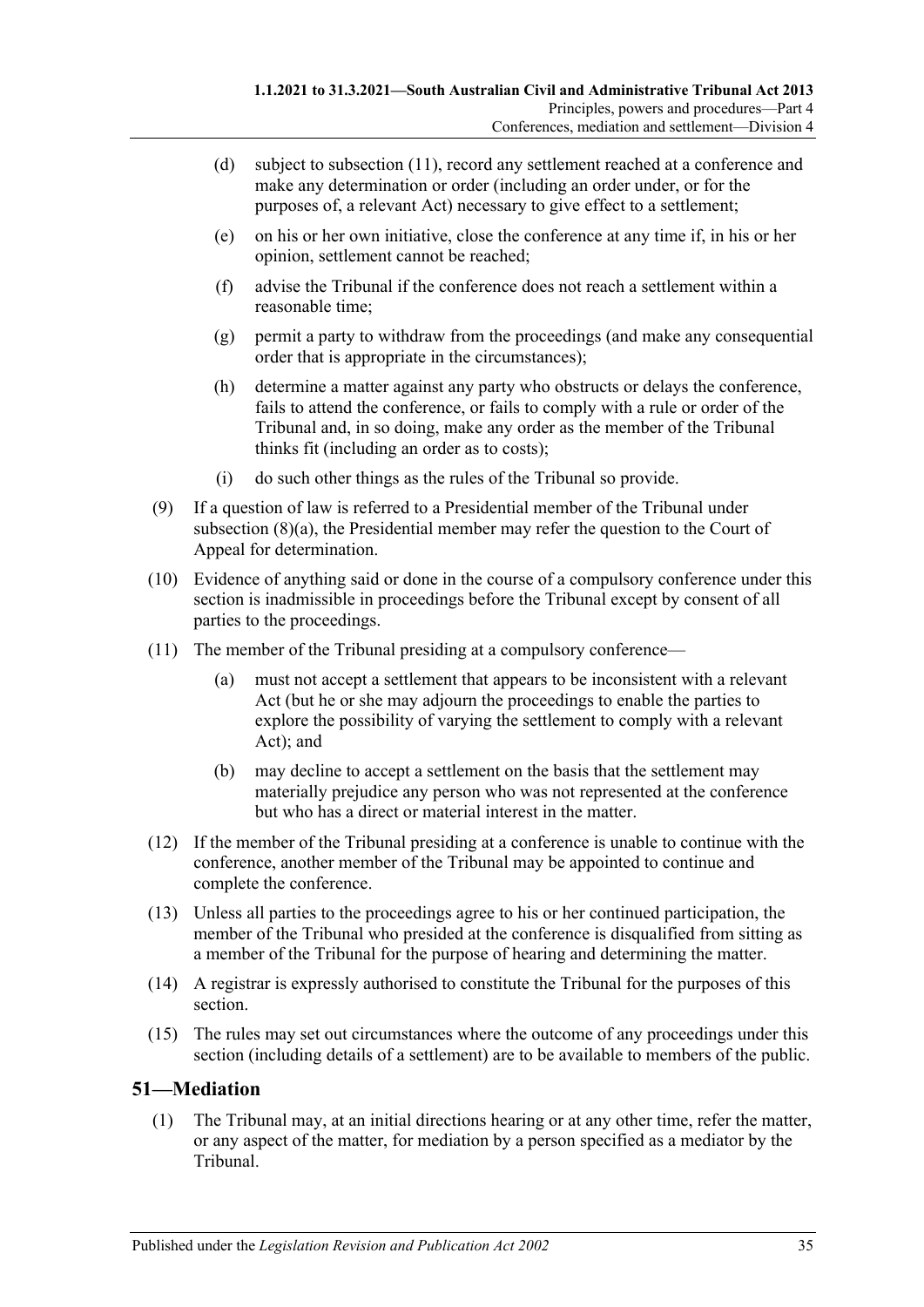- (2) The person specified as a mediator must be a person who has been approved by the President of the Tribunal to act as a mediator.
- (3) The referral may be made with or without the consent of the parties.
- (4) The purpose of a mediation is to achieve the resolution of the matters by a settlement between the parties.
- (5) The rules may specify how notice of the mediation is to be given, how the mediation is to be conducted, and the fees to be paid by a party to the mediation.
- (6) Unless the mediator directs otherwise, the mediation is to be held in private.
- (7) Subject to this section and except to the extent to which the rules may specify the procedure for a mediation, the mediator may determine the procedure for the mediation.
- (8) If the mediator is a member of the Tribunal and a settlement is reached at the mediation, the mediator may reduce the terms of the settlement to writing and make any determination or order (including an order under, or for the purposes of, a relevant Act) necessary to give effect to the settlement.
- (9) If a settlement is not reached at the mediation or the mediator is not a member of the Tribunal, the mediator is to report on the outcome of the mediation to the Tribunal as constituted when it made the referral.
- (10) Any settlement under this section—
	- (a) must not be inconsistent with a relevant Act; and
	- (b) may be rejected by the Tribunal on the basis that the settlement may materially prejudice any person who has not participated in the mediation but who has a direct or material interest in the matter.
- (11) Evidence of anything said or done in the course of a mediation under this section is inadmissible in proceedings before the Tribunal except by consent of all parties to the proceedings.
- (12) If the mediator is a member of the Tribunal, the member cannot take any further part in dealing with the proceedings after the mediation, unless all parties to the proceedings agree to his or her continued participation.
- (13) The rules may set out circumstances where the outcome of any proceedings under this section (including details of a settlement) are to be available to members of the public.

### <span id="page-35-0"></span>**52—Settling proceedings**

- (1) The Tribunal may itself endeavour to achieve a negotiated settlement of a matter before the Tribunal.
- <span id="page-35-1"></span>(2) If the parties agree in writing to settle a matter before the Tribunal, the Tribunal may make any determination or order (including an order under, or for the purposes of, a relevant Act) necessary to give effect to the settlement.
- (3) A settlement under this section must not be inconsistent with a relevant Act and the Tribunal may reject a settlement under [subsection](#page-35-1) (2) on the basis that the settlement may materially prejudice any person who is not a party to the settlement but who has a direct or material interest in the matter or that the terms of the settlement are inappropriate.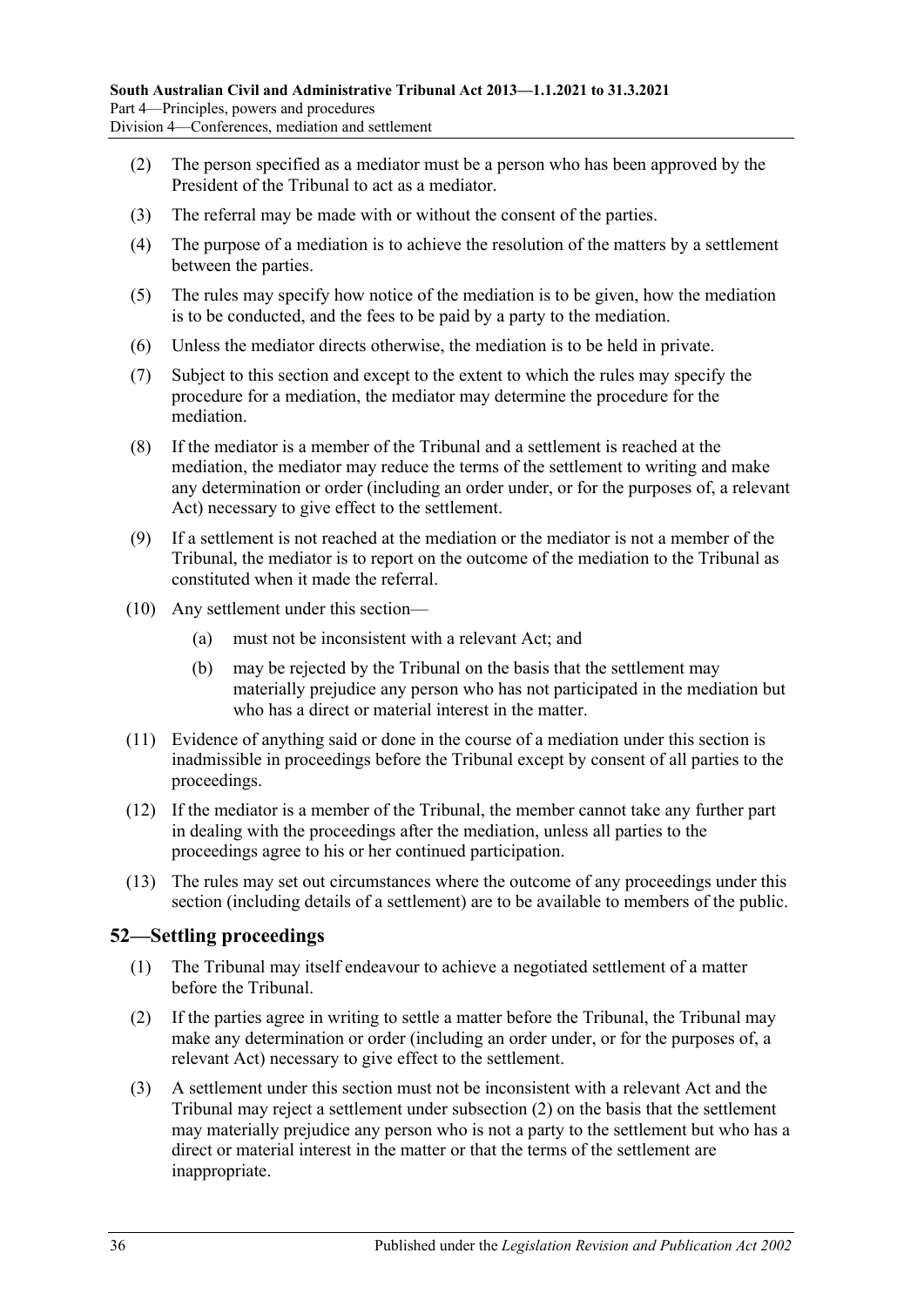# <span id="page-36-0"></span>**Division 5—Parties**

# <span id="page-36-4"></span><span id="page-36-1"></span>**53—Parties**

- (1) A person is a party to proceedings before the Tribunal if the person is—
	- (a) the applicant; or
	- (b) in the case of any disciplinary proceedings or any proceedings constituted by any inquiry into a person—the person who is the subject of the proceedings; or
	- (c) in the case of proceedings involving the review of a decision—the decision-maker; or
	- (ca) without limiting a preceding paragraph, a respondent to an application before the Tribunal, a person against whom a claim is made by proceedings brought before the Tribunal, or a party to a dispute before the Tribunal; or
	- (d) a person joined in the proceedings by order of the Tribunal; or
	- (e) a person lawfully intervening in the proceedings; or
	- (f) a person specified by another provision of this Act or a relevant Act to be a party to the proceedings.
- (2) [Subsection](#page-36-4) (1) applies subject to any provision or exclusion made by the rules of the Tribunal.
- (3) In any proceedings where a decision-maker is a party, the official description rather than the personal name of the decision-maker is to be used so far as is practicable.

# <span id="page-36-2"></span>**54—Person may be joined as party**

- (1) The Tribunal may order that a person be joined as a party to proceedings before the Tribunal if the Tribunal considers that—
	- (a) the person should be bound by, or have the benefit of, a decision of the Tribunal in the proceedings; or
	- (b) the person's interests are affected by the proceedings; or
	- (c) for any other reason it is desirable that the person be joined as a party.
- (2) The Tribunal may make an order under this section—
	- (a) on the application of any person or on its own initiative; and
	- (b) without notice to the person to whom the order relates.

# <span id="page-36-3"></span>**55—Intervening**

- (1) The Attorney-General may, on behalf of the State, intervene in any proceedings before the Tribunal at any time.
- (2) The Tribunal may give leave at any time for any other person to intervene in proceedings before the Tribunal on conditions, if any, that the Tribunal thinks fit.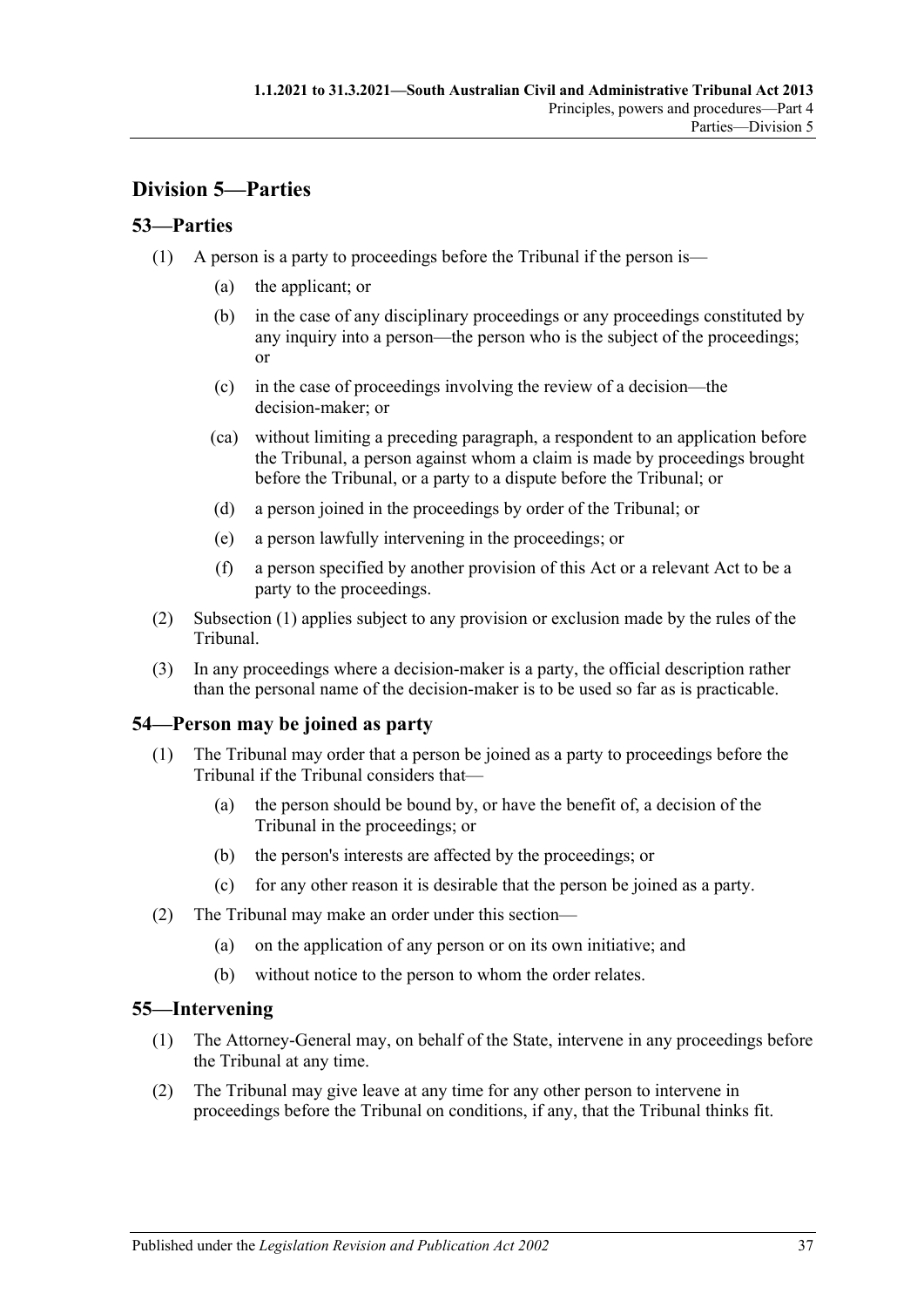# <span id="page-37-0"></span>**Division 6—Representation**

### <span id="page-37-1"></span>**56—Representation**

- (1) A party to proceedings before the Tribunal is entitled to appear (subject to the provisions of a relevant Act)—
	- (a) personally; or
	- (b) by counsel; or
	- (c) with the leave of the Tribunal and subject to the rules—by other representative.
- (2) Unless otherwise determined by the Tribunal, a person appearing before the Tribunal may be assisted by another person as a friend.
- (4) A person may not act as a representative in proceedings before the Tribunal if—
	- (a) the person is a legal practitioner whose practising certificate has been suspended; or
	- (b) the person's name has been struck off the roll of legal practitioners; or
	- (c) the person would be acting in any other manner that is inconsistent with disciplinary proceedings that have been taken under the *[Legal Practitioners](http://www.legislation.sa.gov.au/index.aspx?action=legref&type=act&legtitle=Legal%20Practitioners%20Act%201981)  Act [1981](http://www.legislation.sa.gov.au/index.aspx?action=legref&type=act&legtitle=Legal%20Practitioners%20Act%201981)*.

# <span id="page-37-2"></span>**Division 7—Costs**

### <span id="page-37-3"></span>**57—Costs**

- (1) Unless otherwise specified in this Act, a relevant Act, or an order of the Tribunal under this section, parties bear their own costs in any proceedings before the Tribunal.
- <span id="page-37-4"></span>(2) Unless otherwise specified in a relevant Act, the Tribunal may make an order for the payment by a party of all or any of the costs of another party, or of a person required to appear before the Tribunal or to produce evidential material, if the Tribunal thinks that it is appropriate to do so after taking into account—
	- (a) the main objectives of the Tribunal that are relevant to simplifying proceedings and issues before the Tribunal and to keeping costs to parties in proceedings before the Tribunal to a minimum insofar as is just and appropriate; and
	- (b) the need to ensure that proceedings are fair and that parties are not disadvantaged by proceedings that have little or no merit; and
	- (c) any provision made by the rules; and
	- (d) any other matter considered relevant by the Tribunal.
- (3) Without limiting [subsection](#page-37-4) (2), if the Tribunal dismisses or strikes out any proceedings in any prescribed circumstances, the Tribunal should also make an order for costs against the party against whom the action is directed unless the Tribunal is of the opinion that there is a good reason for not making an order in the circumstances of the particular case.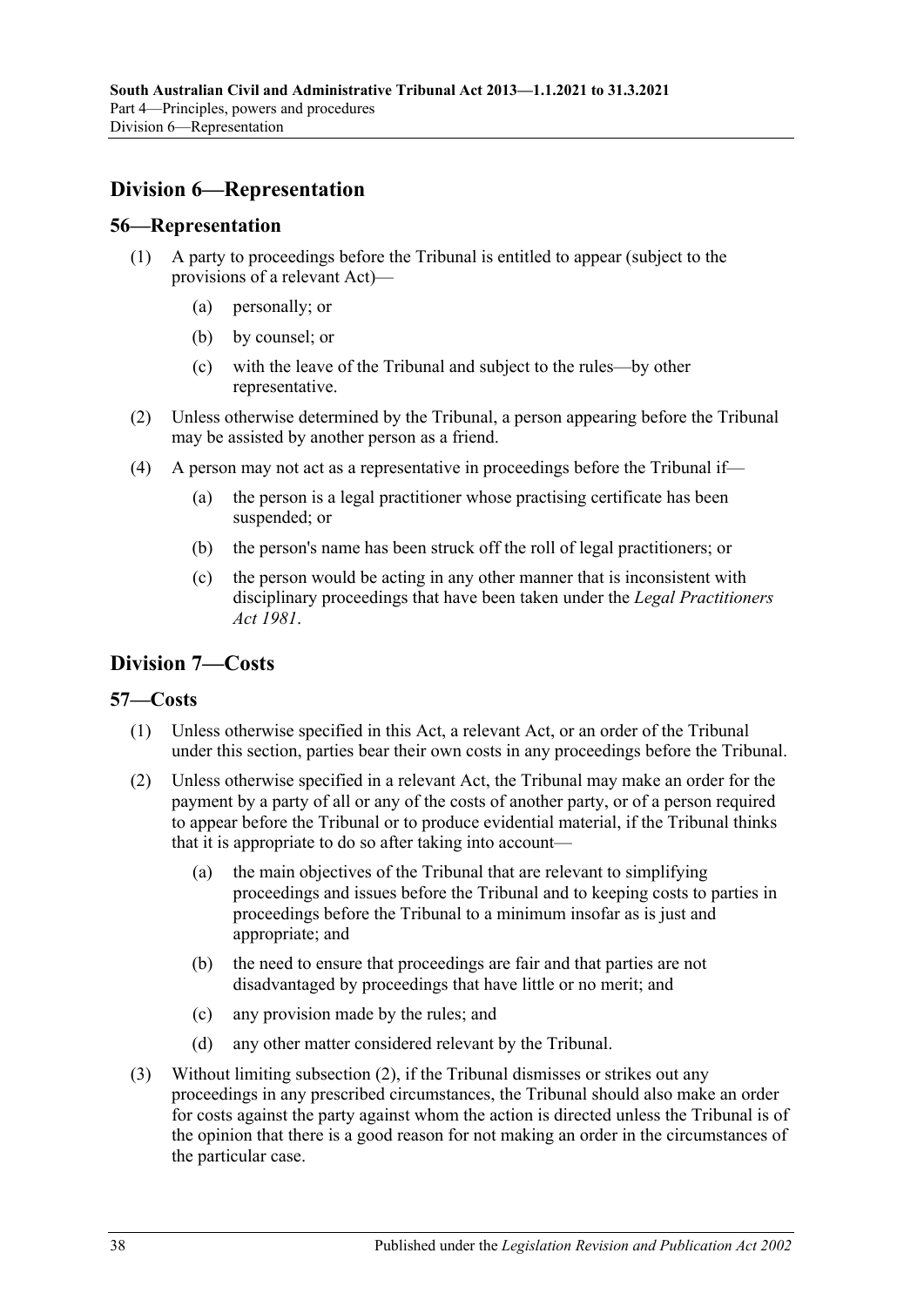(4) If the Tribunal makes an order for the payment of costs and does not fix the amount of costs, that amount is to be assessed and settled in accordance with the rules.

# <span id="page-38-0"></span>**58—Costs—related matters**

- (1) The power of the Tribunal to make an order for the payment by a party of the costs of another party includes the power to make an order for the payment of an amount to compensate the other party for any expenses or loss resulting from any proceedings or matter.
- (2) Without limiting anything else that may be considered in making an order for the payment by a party of the costs of another party, where the matter that is the subject of any proceedings comes within the Tribunal's review jurisdiction, the Tribunal is to have regard to—
	- (a) whether the party genuinely attempted to enable and assist the decision-maker to make a decision on its merits;
	- (b) whether the party (being the decision-maker) genuinely attempted to make a decision on its merits.
- (3) The rules may deal with the effect of certain offers to settle, and the response, if any, to the offer, on the making of an order for the payment by a party of the costs of another party.
- (4) The Tribunal may order that the representative of a party, rather than the party, in the representative's own capacity compensate that or any other party for costs incurred because the representative acted in, or delayed, any proceedings in a way that resulted in unnecessary costs.

# <span id="page-38-1"></span>**Division 8—Other procedural and related provisions**

### <span id="page-38-2"></span>**59—Sittings**

The Tribunal will sit at such times and places as the President of the Tribunal may direct (including at different places at the same time).

### <span id="page-38-3"></span>**60—Hearings in public**

- (1) Subject to this or any other Act, proceedings before the Tribunal must be heard in public.
- <span id="page-38-4"></span>(2) The Tribunal may, where it is satisfied that it is desirable to do so—
	- (a) in the interest of justice; or
	- (b) by reason of the confidential nature of the evidence to be given before the Tribunal; or
	- (c) in order to expedite proceedings of the Tribunal; or
	- (d) for any other reason that the Tribunal thinks sufficient,

give directions—

- (e) requiring that a hearing, or part of a hearing, be held in private; or
- (f) prohibiting or restricting the publication of the name and address of a witness appearing before the Tribunal; or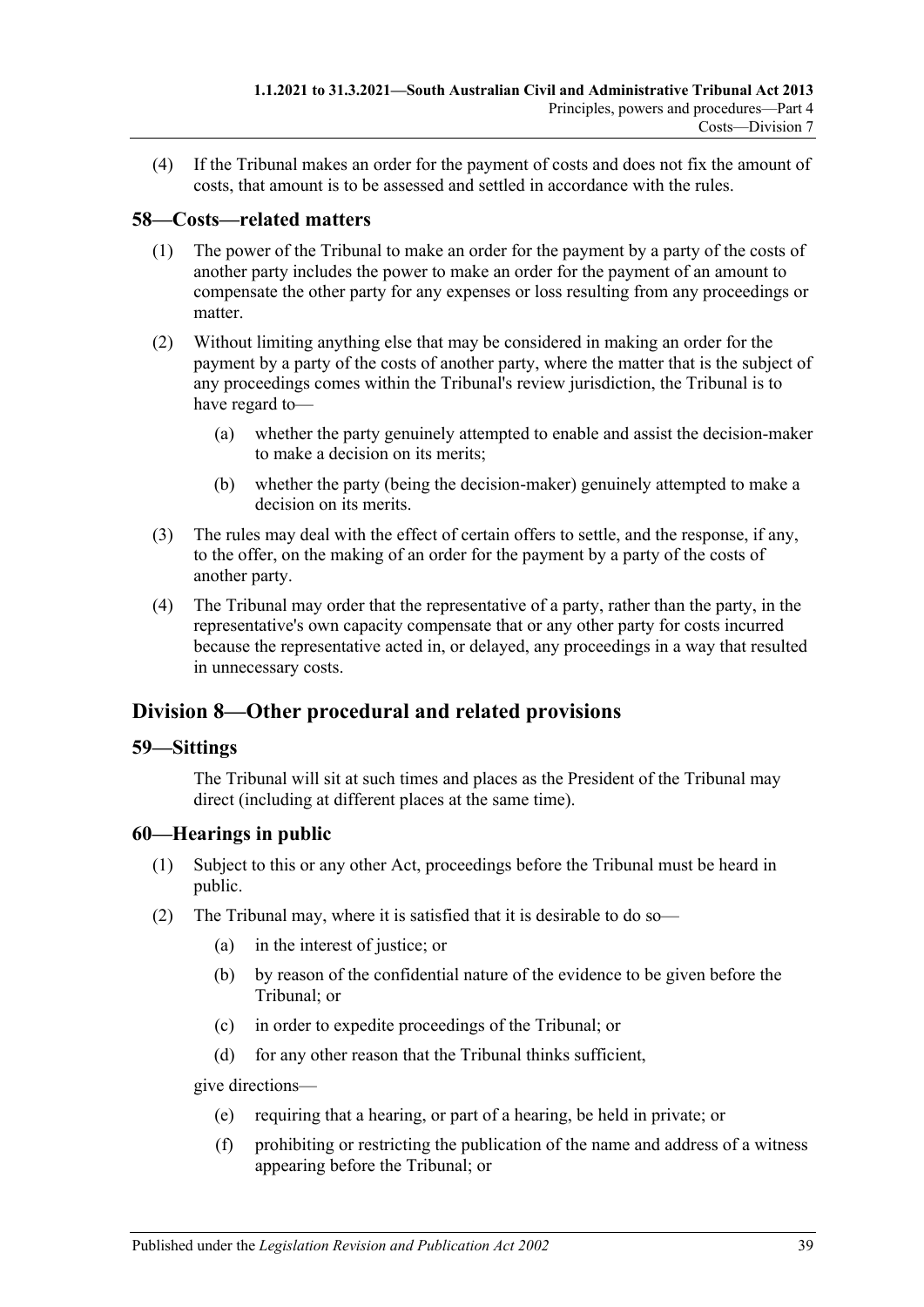- (g) prohibiting or restricting the publication of evidence given before the Tribunal or of the contents of any document produced to the Tribunal; or
- (h) prohibiting or restricting the disclosure to some or all of the parties to proceedings before the Tribunal of evidence given before the Tribunal or of the contents of any document produced to the Tribunal; or
- (i) excluding any person from the hearing before the Tribunal of any part of the proceedings.
- (3) A person must comply with a direction of the Tribunal under [subsection](#page-38-4) (2). Maximum penalty: \$10 000.

# <span id="page-39-1"></span><span id="page-39-0"></span>**61—Preserving subject matter of proceedings**

- (1) The Tribunal may, on such terms as appear just, make any order that may be necessary to preserve the subject matter of proceedings, or to otherwise protect the interests of a party, until questions arising in the proceedings have been finally determined.
- (2) The Tribunal's power to make an order under [subsection](#page-39-1) (1) is exercisable by—
	- (a) a Presidential member of the Tribunal; or
	- (b) any other legally qualified member of the Tribunal who is authorised by the President of the Tribunal to make orders under this section.
- (3) The Tribunal may make the order on the application of a party or on its own initiative.
- (4) An order may be made under this section whether or not a person whose interests may be affected—
	- (a) is a party; or
	- (b) has been given an opportunity to be heard.
- (5) An order may be made under this section—
	- (a) for a specified period; or
	- (b) until a specified event or stage in the proceedings.
- <span id="page-39-2"></span>(6) In making an order under this section, the Tribunal—
	- (a) may require an undertaking as to costs or damages as it considers appropriate; and
	- (b) may provide for the revocation of the order if specified conditions are met.
- (7) The Tribunal may assess any costs or damages referred to in [subsection](#page-39-2) (6)(a) and any amount so assessed is recoverable as a debt in a court of competent jurisdiction.
- (8) The rules may place conditions on the Tribunal's power to make an order under this section.
- (9) The Tribunal's power under this section is in addition to, and does not limit, any power of the Tribunal under a relevant Act to make an order in the nature of an injunction or interim injunction.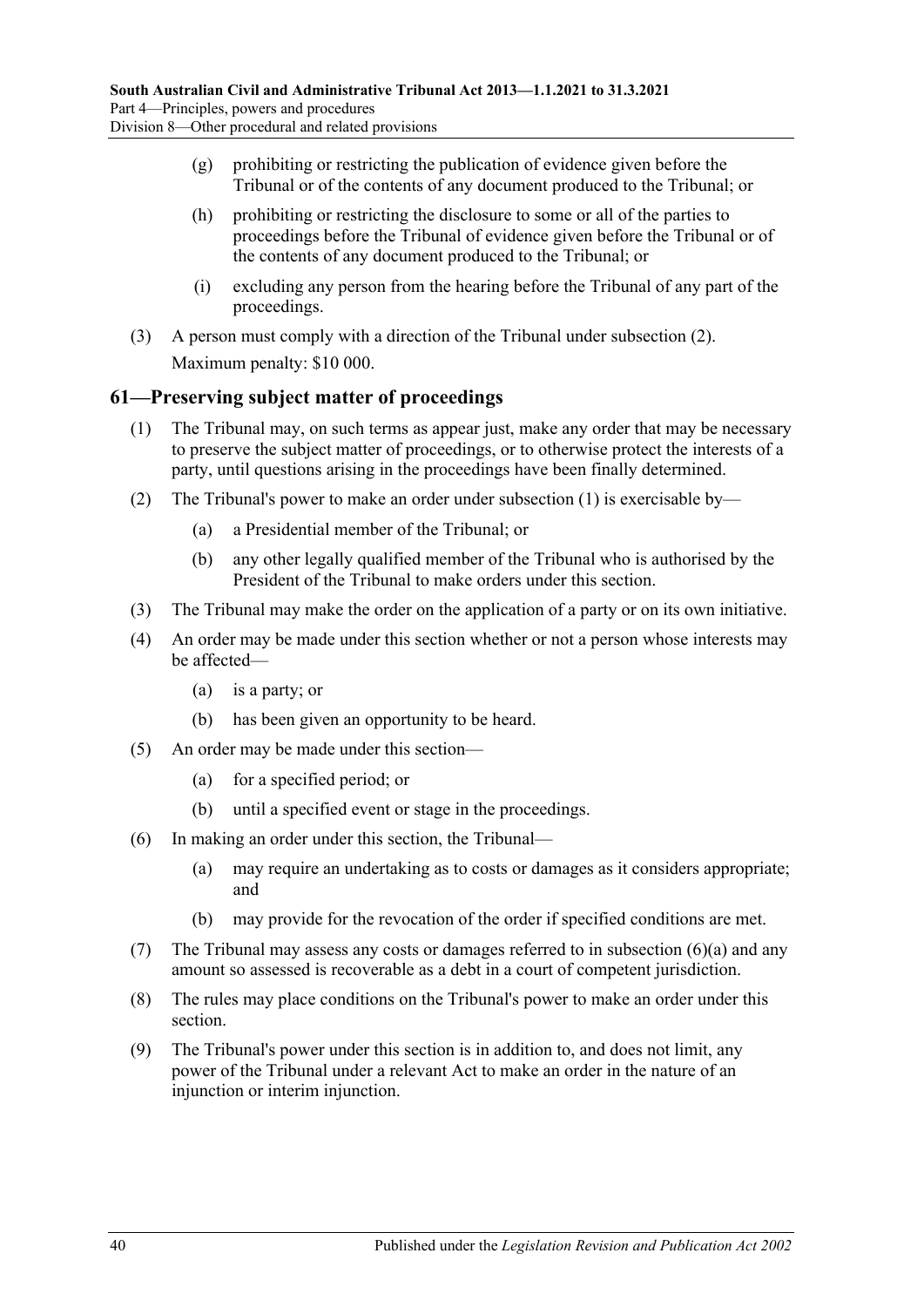### <span id="page-40-4"></span><span id="page-40-0"></span>**62—Security as to costs etc**

- (1) The Tribunal may order a party to proceedings before the Tribunal to give security for the payment of costs or to give an undertaking as to the payment of other monetary amounts that may be awarded against the party.
- (2) The security referred to in [subsection](#page-40-4) (1) will be of such amount, and given at such time and in such manner and form, as the Tribunal directs.
- (3) The Tribunal may reduce or increase the amount of security ordered under [subsection](#page-40-4) (1) to be given and may vary the time at which, or the manner or form in which, the security is to be given.
- (4) If security, or further security, or an undertaking, is not given in accordance with an order under this section, the Tribunal may order that the proceedings be dismissed (with costs), or that a determination (with costs) be made against the party.
- (5) The provisions of this section relating to security, or the giving of an undertaking, do not affect the operation of any provision made by or under a relevant Act or by the rules for or in relation to the furnishing of security, the giving of an undertaking or the imposition of costs.
- (6) A member of the Tribunal who is not a legally qualified member of the Tribunal may not make an order under this section except with the concurrence of a legally qualified member.

### <span id="page-40-1"></span>**63—Interlocutory orders**

The Tribunal has power, in relation to matters within its jurisdiction, to make interlocutory orders.

### <span id="page-40-2"></span>**64—Conditional, alternative and ancillary orders and directions**

- (1) The Tribunal may make orders and give directions on conditions the Tribunal considers appropriate.
- (2) The Tribunal may make orders in the alternative so that a particular order takes effect, or does not take effect, according to whether stipulated conditions are complied with.
- (3) The Tribunal may, when making an ancillary order, provide that a decision of the Tribunal is to be implemented by a person who is not a party to the relevant proceedings.

### <span id="page-40-3"></span>**65—Special referees**

- (1) The Tribunal may refer any question arising in any proceedings to a special referee for the special referee—
	- (a) to decide the question; or
	- (b) to give his or her opinion in relation to it.
- (2) The Tribunal may adopt a special referee's decision or opinion, in whole or in part, or reject it.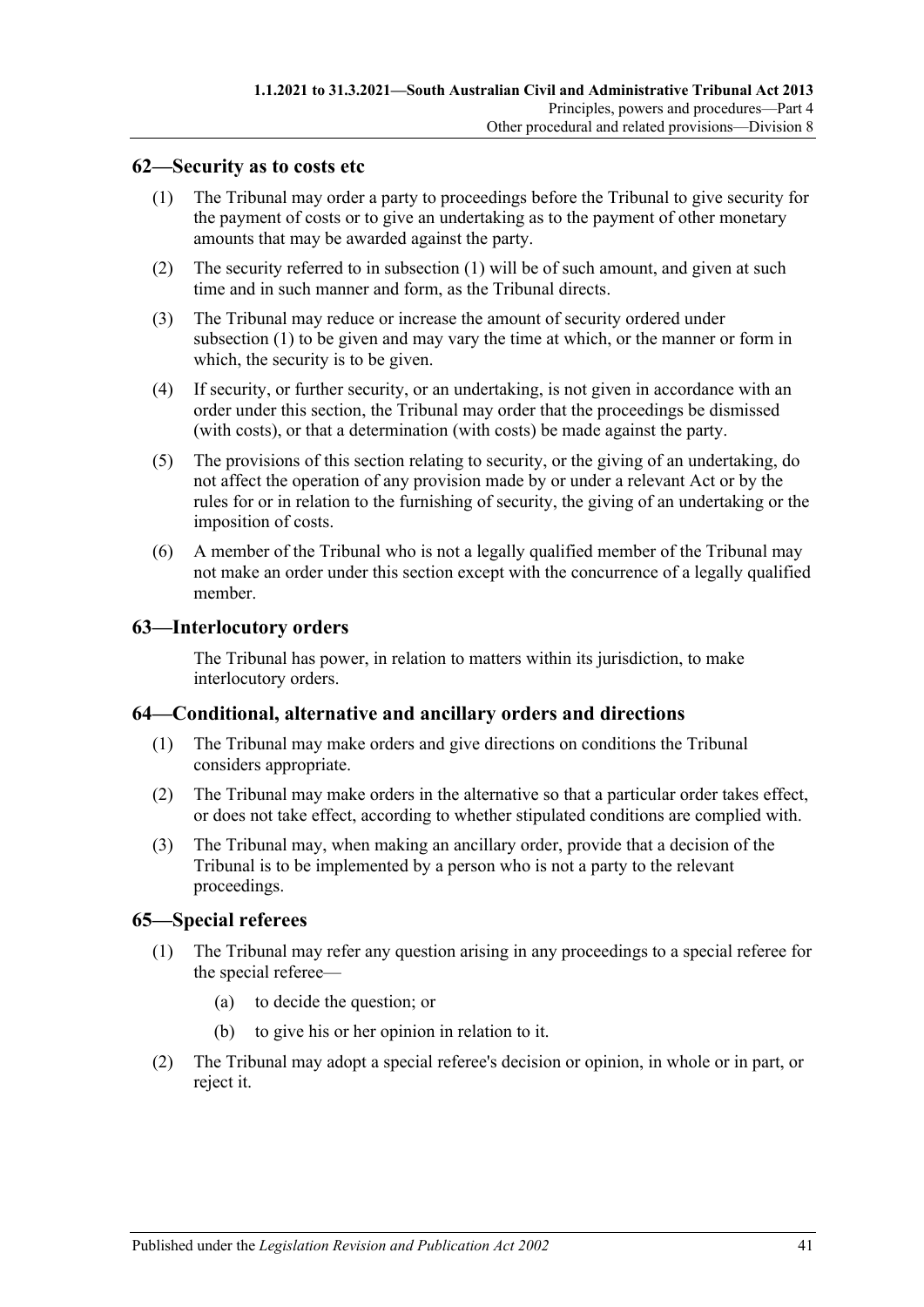### <span id="page-41-0"></span>**66—Relief from time limits**

- (1) The rules may provide for the Tribunal to extend or abridge a time limit for doing anything in connection with any proceedings, or the commencement of any proceedings, even though the limit is imposed under this Act or a relevant Act.
- (2) The extension—
	- (a) may be authorised even though the time for complying has passed; and
	- (b) may be given on conditions specified by the Tribunal.

### <span id="page-41-1"></span>**67—Electronic hearings and proceedings without hearings**

- (1) If the Tribunal thinks it appropriate, it may allow the parties and their representatives and any witnesses (or 1 or more of them) to participate in a hearing in any proceedings by means of telephone, video link, or any other system or method of communication.
- (2) If the Tribunal thinks it appropriate, it may conduct all or part of any proceedings entirely on the basis of documents without the parties or their representatives or any witnesses attending or participating in a hearing.
- (3) If the Tribunal acts under this section, the Tribunal is to take steps to ensure that the public has access to, or is precluded from access to, matters disclosed in the proceedings to the same extent as if the proceedings had been heard before the Tribunal with the attendance in person of all persons involved in the proceedings.

### <span id="page-41-2"></span>**68—Completion of part-heard matters**

A person who ceases to hold office as a member of the Tribunal (other than on account of having his or her appointment revoked or being removed from office) may nevertheless continue to act in the relevant office for the purpose of completing the hearing and determination of proceedings part-heard by the person when he or she ceased to hold that office.

### <span id="page-41-3"></span>**69—Other claims of privilege**

- (1) A person is excused from answering a question or producing a document or other material in any proceedings if the person could not be compelled to answer the question or produce the document or material in proceedings in the Supreme Court.
- (2) The Tribunal may require a person to produce a document or other material to it for the purpose of determining whether or not it is a document or material that the Tribunal has power to compel the person to produce.

# <span id="page-41-5"></span><span id="page-41-4"></span>**Part 5—Reviews and appeals**

# **Division 1—Internal reviews**

### <span id="page-41-6"></span>**70—Internal reviews**

- <span id="page-41-8"></span><span id="page-41-7"></span>(1) Subject to this section, an application for a review of a decision of the Tribunal—
	- (a) in the exercise of its original jurisdiction; or
	- (b) as constituted by a registrar or other member of the staff of the Tribunal,

may be made under this section.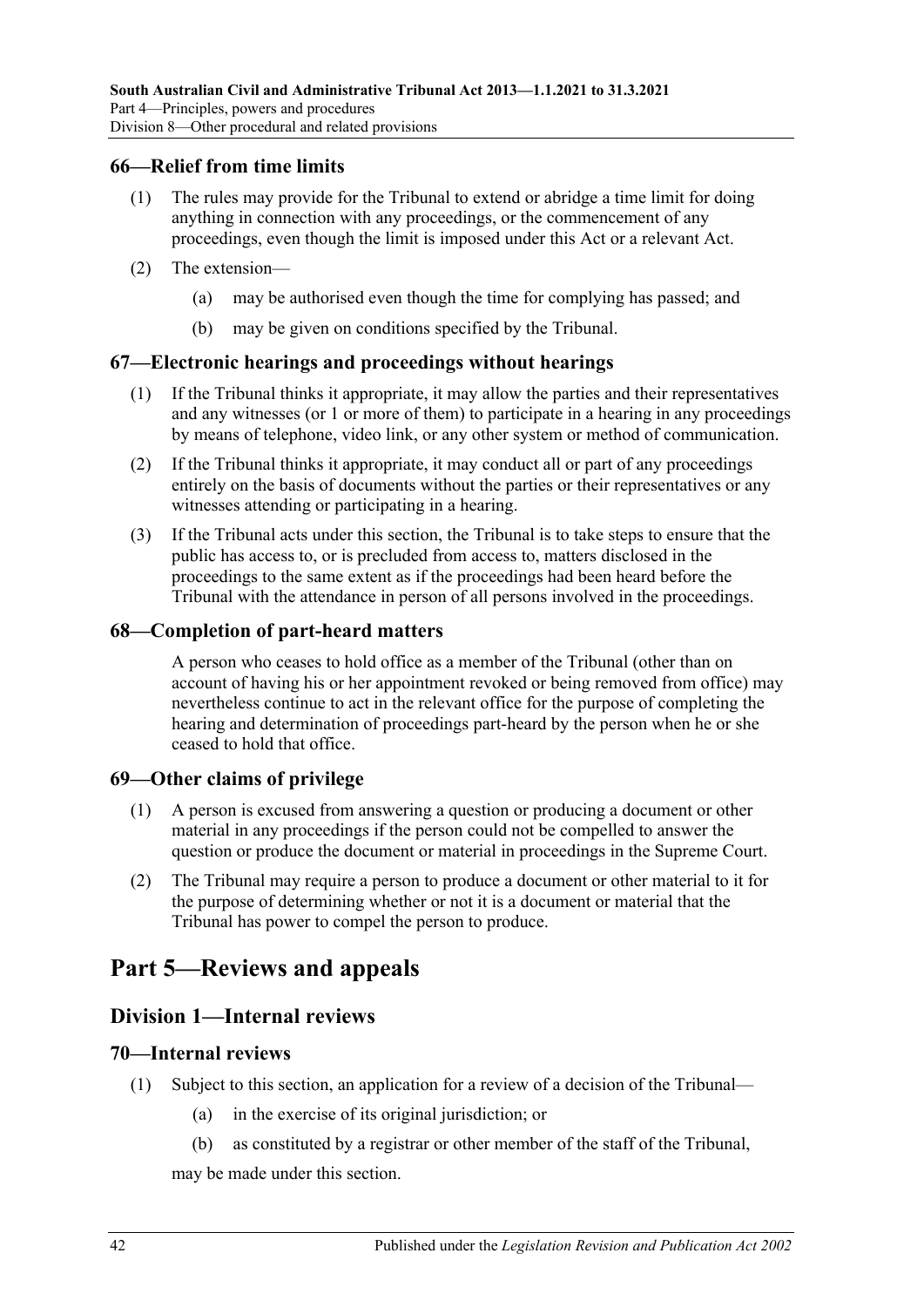- (1a) An application for review under
	- (a) [subsection](#page-41-7)  $(1)(a)$  is only by leave of a legally qualified member of the Tribunal; and
	- (b) [subsection](#page-41-8) (1)(b) is only by leave of a Presidential member of the Tribunal.
- (2) An application for review must be instituted within 1 month of the making of the decision to which the application relates but the Tribunal may, if it is satisfied that it is just and reasonable in the circumstances to do so, dispense with the requirement that the application should be instituted within that period (even if the time for instituting the application has expired).
- (3) The President may determine, in relation to a particular matter, or particular class of matters, how the Tribunal will be constituted for the purposes of this section.
- (4) On a review, the Tribunal will examine the decision of the Tribunal at first instance on the evidence or material before the Tribunal at that time but the Tribunal may, as it thinks fit, allow further evidence or material to be presented to it.
- (5) The Tribunal must, in acting under this section, reach the correct or preferable decision but in so doing must have regard to, and give appropriate weight to, the decision of the Tribunal at first instance.
- (6) The Tribunal may, on a review under this section—
	- (a) affirm the decision that is being reviewed; or
	- (b) vary the decision that is being reviewed; or
	- (c) set aside the decision being reviewed and—
		- (i) substitute a new decision; or
		- (ii) return the matter to the Tribunal as constituted at first instance for reconsideration in accordance with any directions or recommendations that the Tribunal acting on review considers appropriate.
- (7) The Tribunal may, on a review, make any interim order pending any review, or any reconsideration and determination of the matter, under this section, or any ancillary or consequential order, that the Tribunal considers appropriate.

# <span id="page-42-0"></span>**Division 2—Appeals**

### <span id="page-42-2"></span><span id="page-42-1"></span>**71—Appeals**

- (1) Subject to this section and to any provision of a relevant Act as to the review of, or appeal against, a decision of the Tribunal, an appeal lies—
	- (a) in the case of a decision of the Tribunal—
		- (i) constituted of a Presidential member of the Tribunal; or
		- (ii) constituted of 2 or 3 members including a Presidential member,
		- to the Court of Appeal; or
	- (b) in any other case—to the Supreme Court constituted of a single Judge.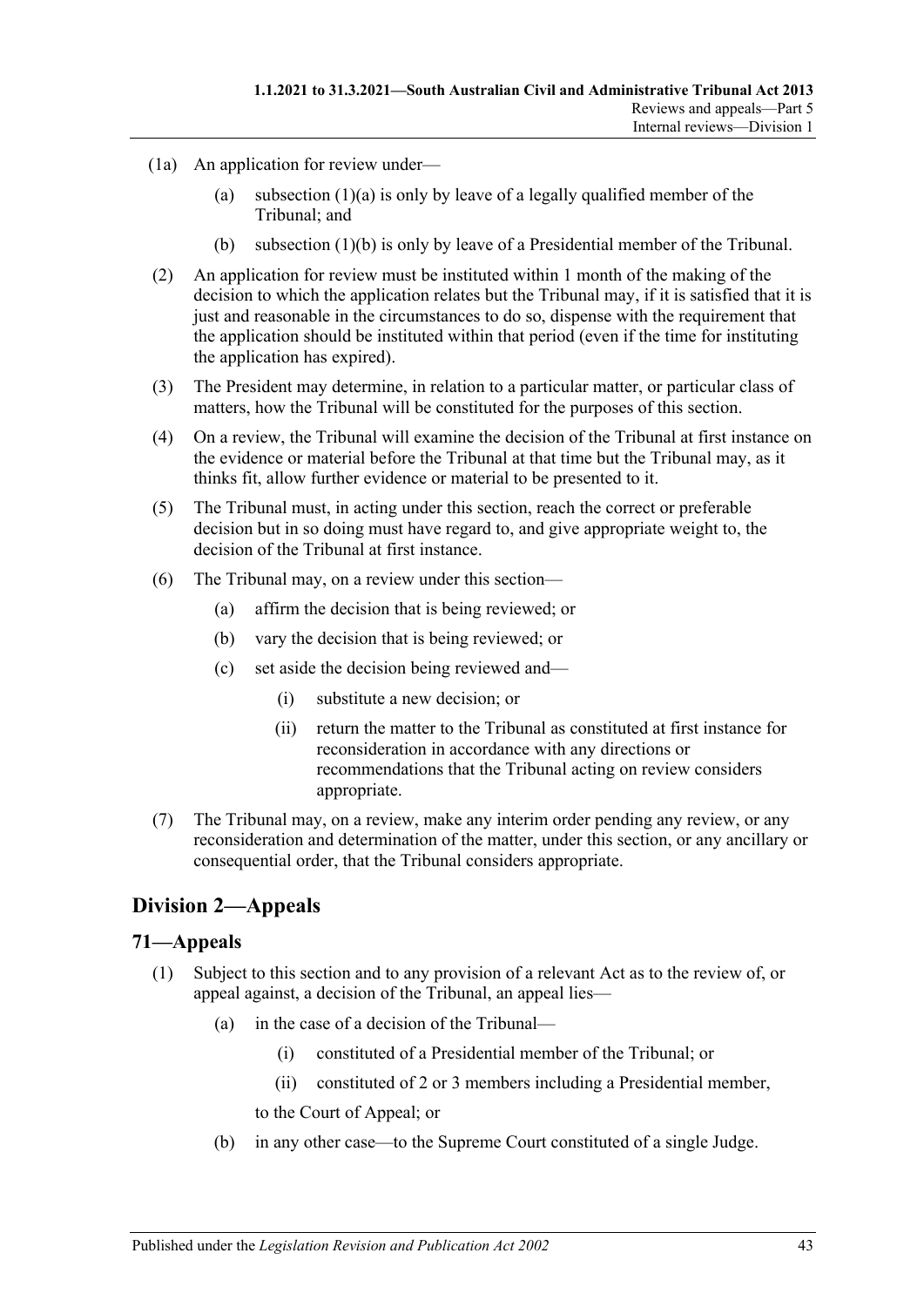- (1a) The Rules of the Supreme Court may provide that a matter that would otherwise go to the Court of Appeal under [subsection](#page-42-2) (1) will instead go to a single judge in the General Division of the Supreme Court, and vice versa.
- <span id="page-43-0"></span>(2) An appeal under this section is only by leave of the Supreme Court (but this principle may be displaced or modified by the provisions of a relevant Act).
- <span id="page-43-1"></span>(2a) Without limiting [subsection](#page-43-0) (2), an appeal against a decision of the Tribunal in the exercise of its original jurisdiction, or in a case where the Tribunal is constituted by a registrar or other member of the staff of the Tribunal, may not be instituted under this section unless or until a review of the decision has been conducted under [section](#page-41-6) 70.
- (2b) However
	- (a) the operation of [subsection](#page-43-1)  $(2a)$  may be—
		- (i) displaced by the Rules of the Supreme Court in specified classes of cases; or
		- (ii) displaced by regulations under this Act; or
		- (iii) displaced or modified by the provisions of a relevant Act; and
	- (b) [subsection](#page-43-1) (2a) does not apply if the President of the Tribunal determines that a decision (or class of decision) should not be subject to a requirement for review under [section](#page-41-6) 70.
- (3) An appeal must be instituted within 1 month of the making of the decision to which the appeal relates but the Supreme Court may, if it is satisfied that it is just and reasonable in the circumstances to do so, dispense with the requirement that the appeal should be instituted within that period (even if the time for instituting the appeal has expired).
- (3a) An appeal under this section will be by way of rehearing.
- (3b) The Supreme Court may, in conducting an appeal, draw inferences of fact from evidence or material before the Tribunal and may, as it thinks fit, allow further evidence or material to be presented to it.
- (4) The Supreme Court may, on an appeal under this section—
	- (a) affirm the decision appealed against; or
	- (b) vary the decision appealed against; or
	- (c) set aside the decision appealed against and, if it thinks fit, return the matter to the Tribunal for reconsideration in accordance with any directions that the Court considers appropriate.
- (5) The Supreme Court may, on an appeal, make any interim, ancillary or consequential order that the Court considers appropriate.
- (6) The regulations may prescribe scales of costs that are payable in respect of proceedings before the Supreme Court on an appeal under this section (and if a regulation is made under this section then the costs so prescribed will apply in substitution for any costs under the *[Supreme Court Act](http://www.legislation.sa.gov.au/index.aspx?action=legref&type=act&legtitle=Supreme%20Court%20Act%201935) 1935*).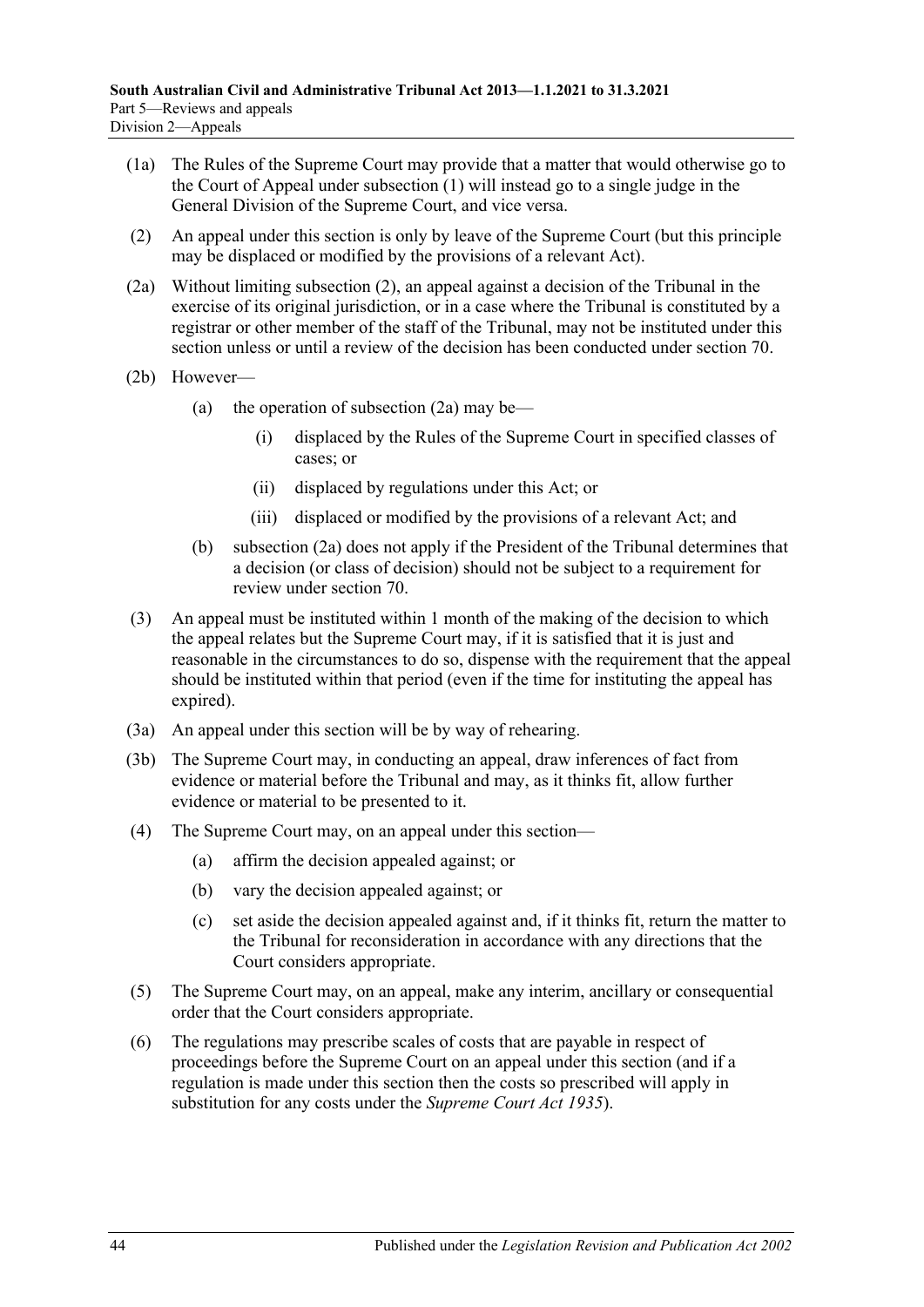# <span id="page-44-0"></span>**Division 3—Related matters**

# <span id="page-44-1"></span>**72—Reservation of questions of law**

- (1) A Presidential member of the Tribunal may reserve any question of law arising in any proceedings (including on referral to the Presidential member) for determination by the Court of Appeal.
- (2) If a question of law is reserved, the Court of Appeal may determine the question and give any consequential orders or directions considered by the Court to be appropriate to the circumstances of the case.

# <span id="page-44-2"></span>**73—Effect of review or appeal on decision**

- (1) The commencement of proceedings under this Part does not affect the operation of a decision to which the proceedings relate or prevent the taking of action to implement such a decision.
- <span id="page-44-6"></span>(2) However, the Tribunal or the Supreme Court may make an order staying the operation of a relevant decision (including a decision of a relevant decision-maker) until the proceedings are finally decided (on such conditions as may be specified in the order).
- (3) The Tribunal or the Supreme Court may act under [subsection](#page-44-6) (2) on application or on its own initiative.
- (4) The Tribunal's power to act under [subsection](#page-44-6) (2) is exercisable only by a legally qualified member of the Tribunal.

# <span id="page-44-3"></span>**Part 6—Staff**

# <span id="page-44-4"></span>**Division 1—Registrars**

### <span id="page-44-5"></span>**74—Registrars**

- (1) There is to be a principal registrar of the Tribunal (to be known as the *Registrar*).
- (2) There will be 1 or more other registrars of the Tribunal (to be known as *Deputy Registrars*).
- (3) A registrar will be appointed by the Governor on terms and conditions determined by the Governor for a term, not exceeding 5 years, specified in the instrument of appointment (and is, on the expiration of a term of office, eligible for reappointment).
- <span id="page-44-7"></span>(4) The Governor may remove a person from the office of registrar for—
	- (a) mental or physical incapacity to carry out official duties satisfactorily; or
	- (b) neglect of duty; or
	- (c) dishonourable conduct.
- (5) A person ceases to be a registrar if the person—
	- (a) dies; or
	- (b) completes a term of office and is not reappointed; or
	- (c) resigns by written notice to the Minister; or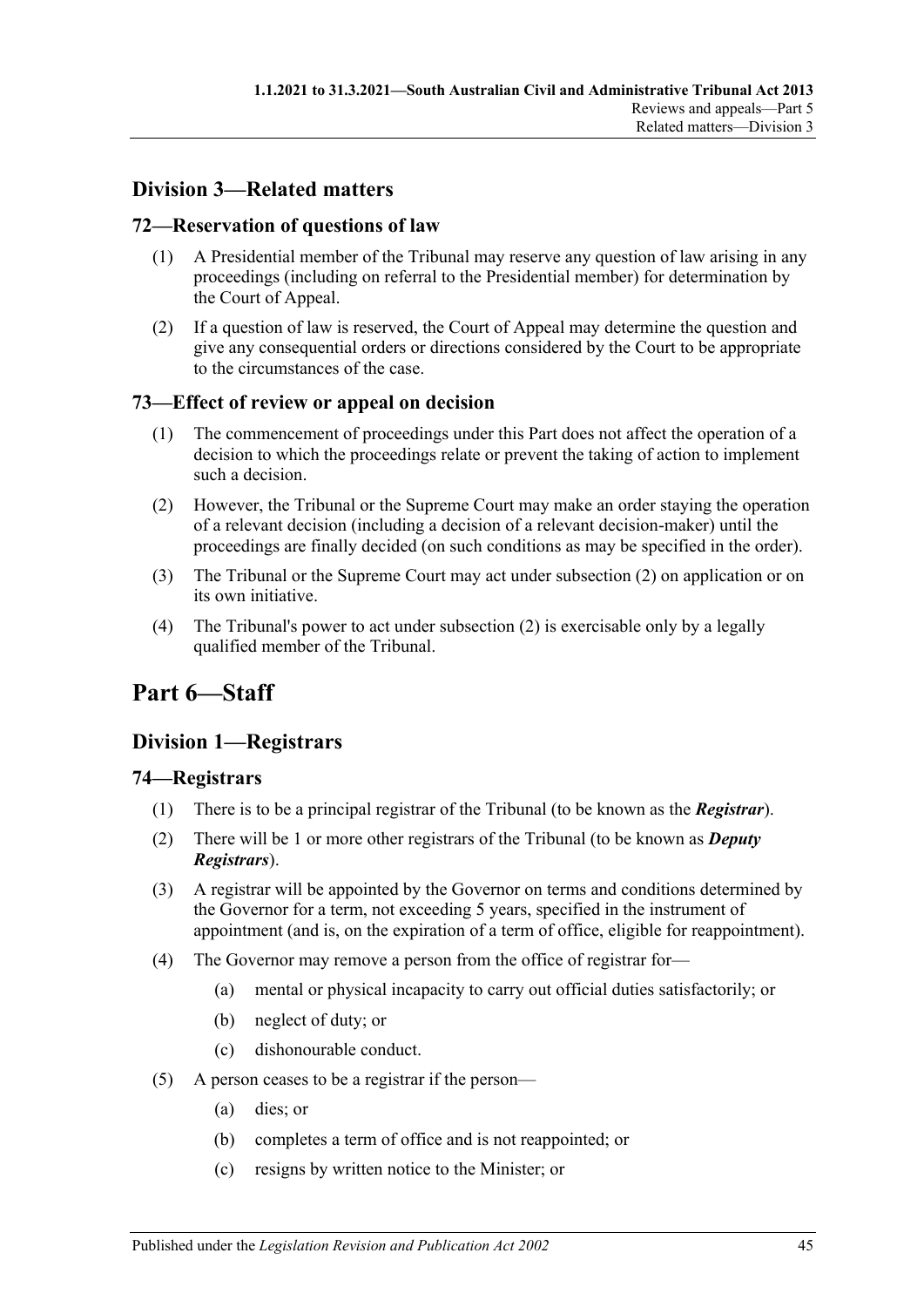- (d) is removed from office under [subsection](#page-44-7) (4).
- (6) If there is a vacancy in the office of a registrar or a registrar is absent or for any other reason is unable to perform the duties of the office, the Minister may appoint a person to act in the relevant position.
- (7) The Minister must consult with the President of the Tribunal before an appointment is made under this section.
- (8) The office of the Registrar or of a Deputy Registrar may be held in conjunction with another office in the public service of the State.

### <span id="page-45-0"></span>**75—Functions of registrars**

- (1) The functions of the Registrar are—
	- (a) to assist, or act on behalf of, the President of the Tribunal in the administration of the Tribunal; and
	- (b) to be responsible for the registry and records of the Tribunal; and
	- (c) to undertake responsibility for the day-to-day case management of the Tribunal; and
	- (d) to constitute the Tribunal to the extent specified under this Act; and
	- (e) other functions assigned to the Registrar by the President or under the rules of the Tribunal.
- (2) The functions of a Deputy Registrar are—
	- (a) to assist the Registrar in the performance of the Registrar's functions; and
	- (b) to constitute the Tribunal to the extent specified under this Act; and
	- (c) other functions assigned to the Deputy Registrar by the Registrar or under the rules of the Tribunal.
- (3) A registrar is, in the performance of any function or the exercise of any power, subject to the direction of the President of the Tribunal.

### <span id="page-45-2"></span><span id="page-45-1"></span>**76—Delegation**

- (1) A registrar may delegate a function of the registrar under this Act—
	- (a) to a particular person or committee; or
	- (b) to the person for the time being performing particular duties or holding or acting in a particular position.
- (2) A delegation under [subsection](#page-45-2) (1)—
	- (a) must be made by instrument in writing; and
	- (b) may be conditional; and
	- (c) does not derogate from the ability of the registrar to act in any matter; and
	- (d) is revocable at will by the registrar.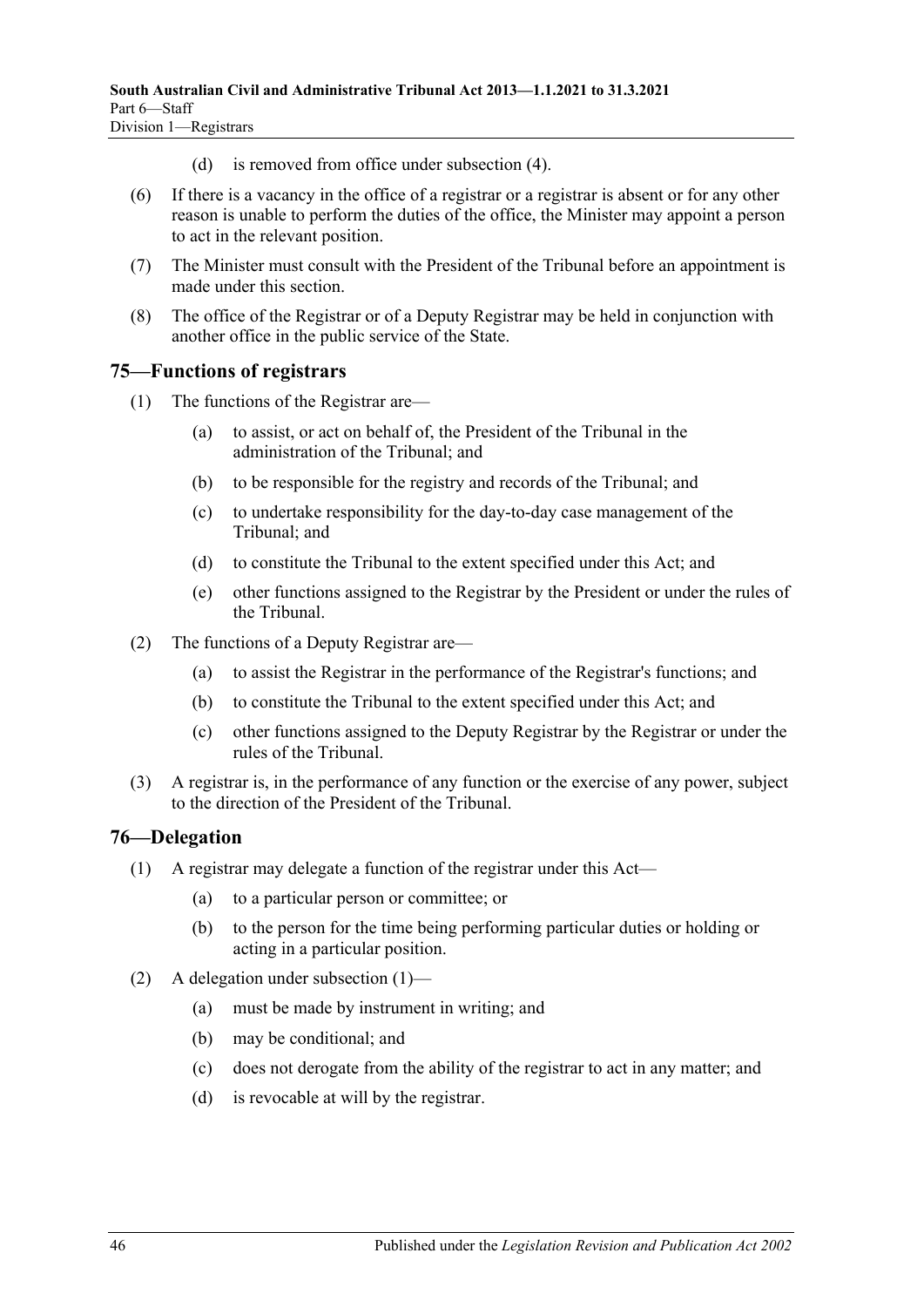# <span id="page-46-0"></span>**Division 2—Other staff of Tribunal**

# <span id="page-46-1"></span>**77—Other staff of Tribunal**

There will be other staff of the Tribunal consisting of persons employed in a public sector agency and selected by the Registrar with the concurrence of the Chief Executive of the Department.

# <span id="page-46-2"></span>**Division 3—Use of services or staff**

# <span id="page-46-3"></span>**78—Use of services or staff**

The Tribunal may, by arrangement with the relevant body, make use of the facilities, staff or equipment of—

- (a) an administrative unit in the Public Service; or
- (b) the State Courts Administration Council; or
- (c) another public agency or authority.

# <span id="page-46-4"></span>**Part 7—Miscellaneous**

### <span id="page-46-5"></span>**79—Immunities**

- (1) A member of the Tribunal, mediator, expert or special referee has the same protections, privileges and immunities from liability as a Judge of the Supreme Court.
- (2) A member of the staff of the Tribunal incurs no civil or criminal liability for an honest act or omission in carrying out or purportedly carrying out official functions.
- (3) A person representing a party to proceedings before the Tribunal has the same protection and immunity as a legal practitioner has in representing a party in proceedings in the Supreme Court.
- (4) A party to proceedings before the Tribunal has the same protection and immunity as a party to proceedings in the Supreme Court.
- (5) A person who appears as a witness before the Tribunal or produces books, papers or documents to the Tribunal has the same protection as a witness in proceedings before the Supreme Court.
- (6) A person taking evidence on behalf of the Tribunal has, in doing so, the same protections, privileges and immunities as a member of the Tribunal.

### <span id="page-46-7"></span><span id="page-46-6"></span>**80—Protection from liability for torts**

- (1) An action in tort does not lie against a person for anything that the person has done, in good faith, in the performance or purported performance of a function under this Act or a relevant Act as a member of the Tribunal or as a member of staff or an officer of the Tribunal.
- (2) The Crown is also relieved of any liability that it might otherwise have had for a person having done anything as described in [subsection](#page-46-7) (1).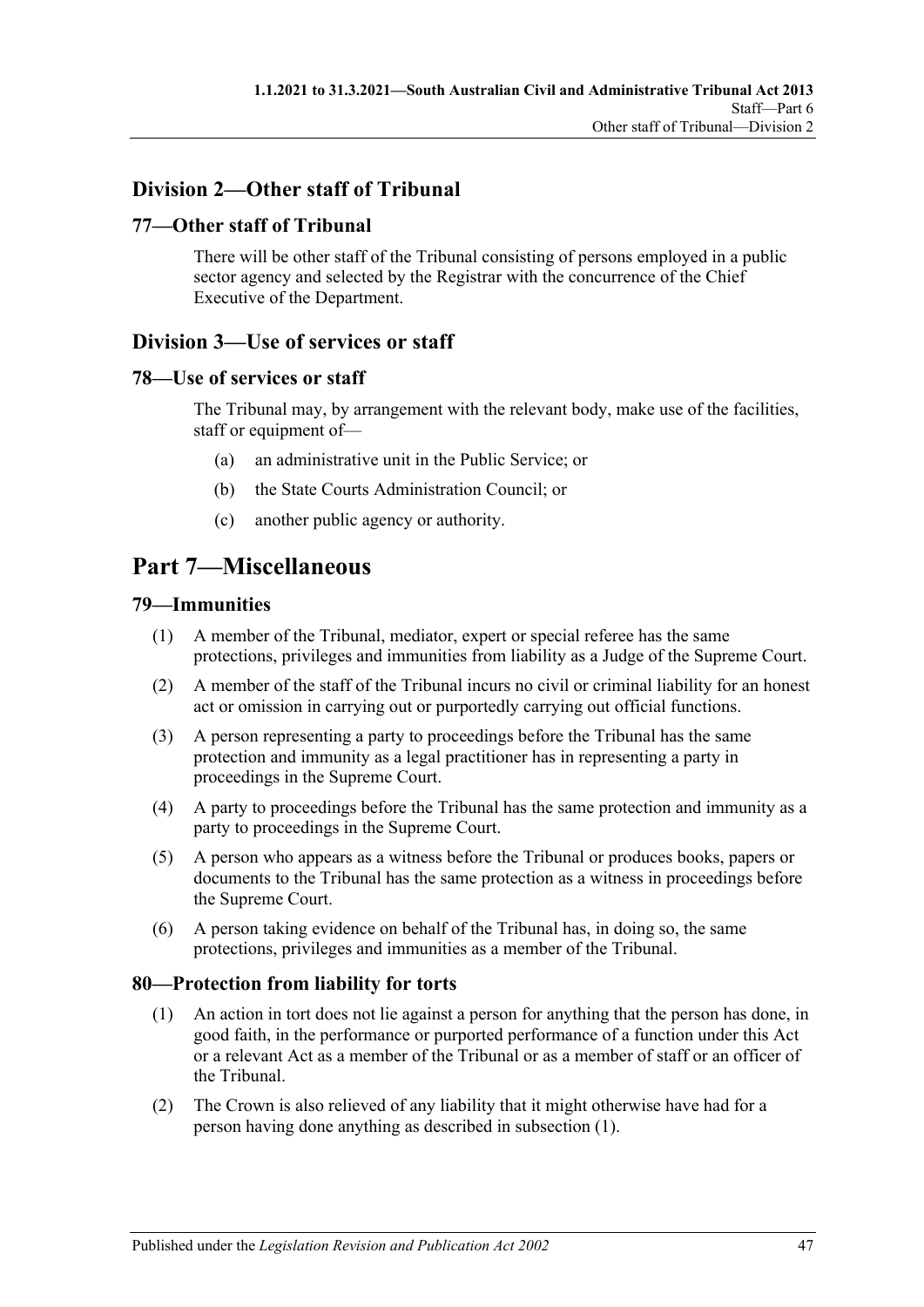- (3) The protection given by this section applies even though the thing done as described in [subsection](#page-46-7) (1) may have been capable of being done whether or not this Act or a relevant Act had been enacted.
- (4) In this section, a reference to the doing of anything includes a reference to an omission to do anything.

### <span id="page-47-0"></span>**81—Protection for compliance with Act**

- (1) No civil or criminal liability attaches to a person for compliance, or purported compliance, in good faith, with a requirement of this Act.
- (2) In particular, if a person produced a document or other material as required under this Act, no civil liability attaches to the person for producing the document or material, whether the liability would arise under a contract or otherwise.

# <span id="page-47-1"></span>**82—Alternative orders and relief**

Although a particular form of order or relief is sought by an applicant in proceedings before the Tribunal, the Tribunal may make any other form of order or grant any other form of relief that it considers more appropriate in the circumstances of the case.

### <span id="page-47-2"></span>**83—Power to cure irregularities**

- (1) Where in proceedings before the Tribunal or on appeal from the Tribunal to the Supreme Court it appears to the Tribunal or the Court—
	- (a) that some irregularity has occurred affecting the proceedings or any matter to which the proceedings relate; and
	- (b) that it would be conducive to the expeditious resolution of the questions of substance at issue between the parties if the powers conferred by this section were exercised,

the Tribunal or the Court may cure the irregularity by ordering that, subject to the fulfilment of such conditions as may be stipulated by the Tribunal or the Court, a requirement of this Act, or of any other Act or law, be dispensed with to the extent necessary for the purpose.

(2) An order under this section does not affect the rights or liabilities of persons who are not parties to the proceedings.

### <span id="page-47-3"></span>**84—Correcting mistakes**

- (1) The Tribunal may correct a decision it gives or a statement of the reasons it has given for its decision to the extent necessary to rectify—
	- (a) a clerical mistake; or
	- (b) an error arising from an accidental slip or omission; or
	- (c) a material miscalculation of figures or a material mistake in the description of any person, thing or matter referred to in the decision; or
	- (d) a defect of form.
- (2) The correction may be made—
	- (a) on a party's application made in accordance with the rules; or
	- (b) on the Tribunal's own initiative.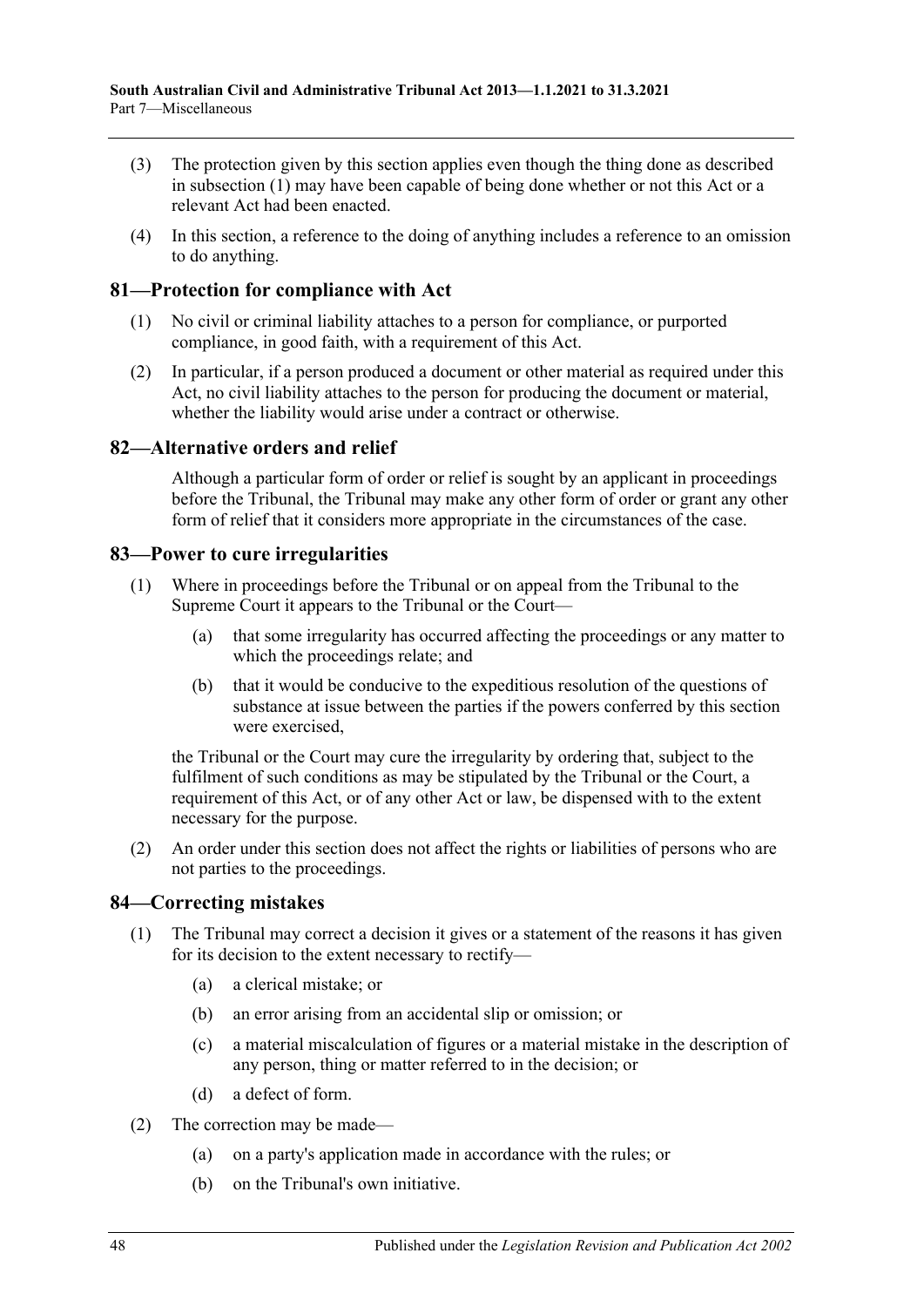# <span id="page-48-0"></span>**85—Tribunal may review its decision if person was absent**

(1) In this section—

*relevant hearing*, in relation to a decision of the Tribunal, means a hearing at which the decision was made or which preceded the making of the decision (including a compulsory conference) but does not include mediation.

- (2) A person in respect of whom the Tribunal makes a decision may apply to the Tribunal for a review of the decision if the person did not appear and was not represented at a relevant hearing.
- (3) The application has to be made within the time limits specified by, and otherwise in accordance with, the rules.
- (4) The rules may limit the number of applications that can be made under this section in respect of the same matter without leave of the Tribunal.
- (5) If on hearing the application the Tribunal is satisfied that the applicant had a reasonable excuse for not attending or being represented at the relevant hearing, the Tribunal is to review the decision and may revoke or vary it if the Tribunal considers it appropriate to do so.
- (6) For the hearing of the application, the Tribunal is to be constituted by the members by whom it was constituted when it made the decision, if that is practicable.
- (7) A review under this section—
	- (a) is part of the original proceedings; and
	- (b) is not a review of a decision for the purposes of [section](#page-21-3) 34 or [70.](#page-41-6)

### <span id="page-48-3"></span><span id="page-48-1"></span>**86—Tribunal may authorise person to take evidence**

- (1) The Tribunal may authorise, in writing, a person (whether or not a member of the Tribunal) to take evidence on behalf of the Tribunal for the purposes of any proceedings.
- (2) The Tribunal's power under [subsection](#page-48-3) (1) to authorise the taking of evidence is exercisable only by a Presidential member.
- (3) The Tribunal may authorise evidence to be taken under this section outside South Australia.
- (4) The Tribunal may give directions as to the taking of evidence under this section.
- (5) If a person other than a member of the Tribunal is authorised to take evidence, the person has all the powers of a member of the Tribunal in relation to the taking of evidence.
- (6) Evidence taken under this section—
	- (a) is to be regarded as having been given to the Tribunal; and
	- (b) if taken outside South Australia, is to be regarded as having been given in South Australia.

### <span id="page-48-2"></span>**87—Miscellaneous provisions relating to legal process and service**

(1) Any process of the Tribunal may be issued, served or executed on a Sunday as well as any other day.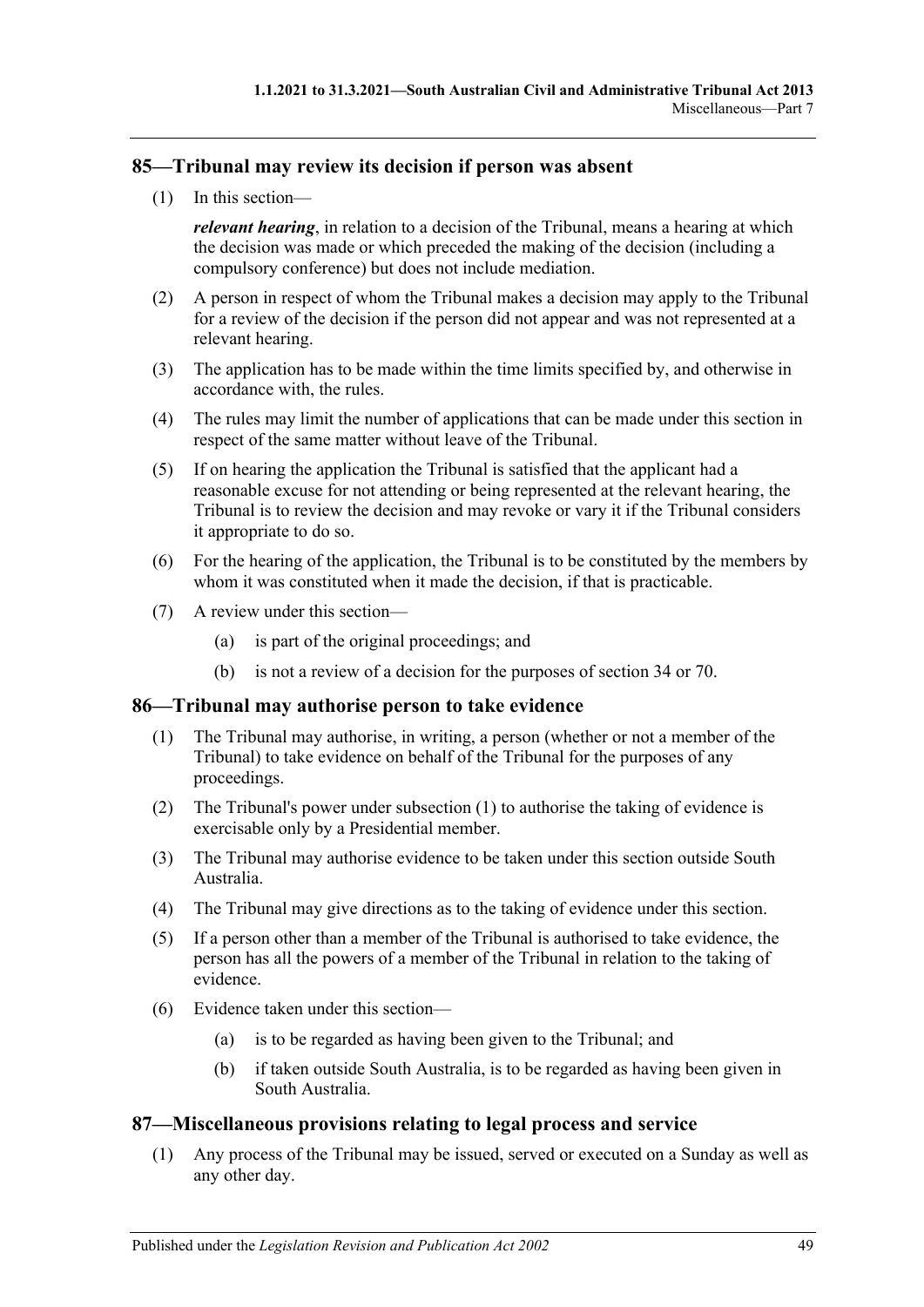- (2) The validity of process is not affected by the fact that the person who issued it dies or ceases to hold office.
- <span id="page-49-3"></span>(3) If it is not practicable to serve any process, notice or other document relating to any proceedings in the manner otherwise prescribed or contemplated by law, the Tribunal may, by order—
	- (a) provide for service by post, or in any other way (including by substituted service) authorised by the regulations; or
	- (b) make any other provision that may be necessary or desirable for service.
- (4) Any process, notice or other document served in accordance with an order under [subsection](#page-49-3) (3) will, despite any other law, be taken to have been duly served.
- (5) A registrar is expressly authorised to make an order under [subsection](#page-49-3) (3).

### <span id="page-49-0"></span>**88—Proof of decisions and orders of Tribunal**

An apparently genuine document purporting to be a copy of a decision or order of the Tribunal and to be certified as such by a registrar will be accepted in any legal proceedings, in the absence of proof to the contrary, as a true copy of a decision or order of the Tribunal.

### <span id="page-49-1"></span>**89—Enforcement of decisions and orders of Tribunal**

- (1) If the Tribunal makes a monetary order, the amount specified in the order may be recovered in the appropriate court, by a person recognised by the regulations for the purposes of this subsection, as if it were a debt.
- (2) A person who contravenes or fails to comply with an order of the Tribunal (other than a monetary order) is guilty of an offence.

Maximum penalty: \$50 000 or imprisonment for 2 years.

(3) In this section—

### *appropriate court* means—

- (a) in relation to an order of the Tribunal that is a monetary order for an amount that does not exceed the amount that represents the jurisdictional limit of the Magistrates Court for a monetary claim founded on contract—the Magistrates Court;
- (b) in any other case—the District Court.

### <span id="page-49-2"></span>**89A—Bailiffs**

- (1) The President may appoint a person to be a bailiff.
- (2) The office of bailiff may be held (but may not need to be held) by—
	- (a) a person employed in a public sector agency; or
	- (b) a person appointed under the *[Courts Administration Act](http://www.legislation.sa.gov.au/index.aspx?action=legref&type=act&legtitle=Courts%20Administration%20Act%201993) 1993* or the *[Sheriff's](http://www.legislation.sa.gov.au/index.aspx?action=legref&type=act&legtitle=Sheriffs%20Act%201978)  Act [1978](http://www.legislation.sa.gov.au/index.aspx?action=legref&type=act&legtitle=Sheriffs%20Act%201978)*.
- (3) The regulations may prescribe fees to be paid in respect of any action taken by a bailiff (and provide for the recovery or enforcement of such a fee).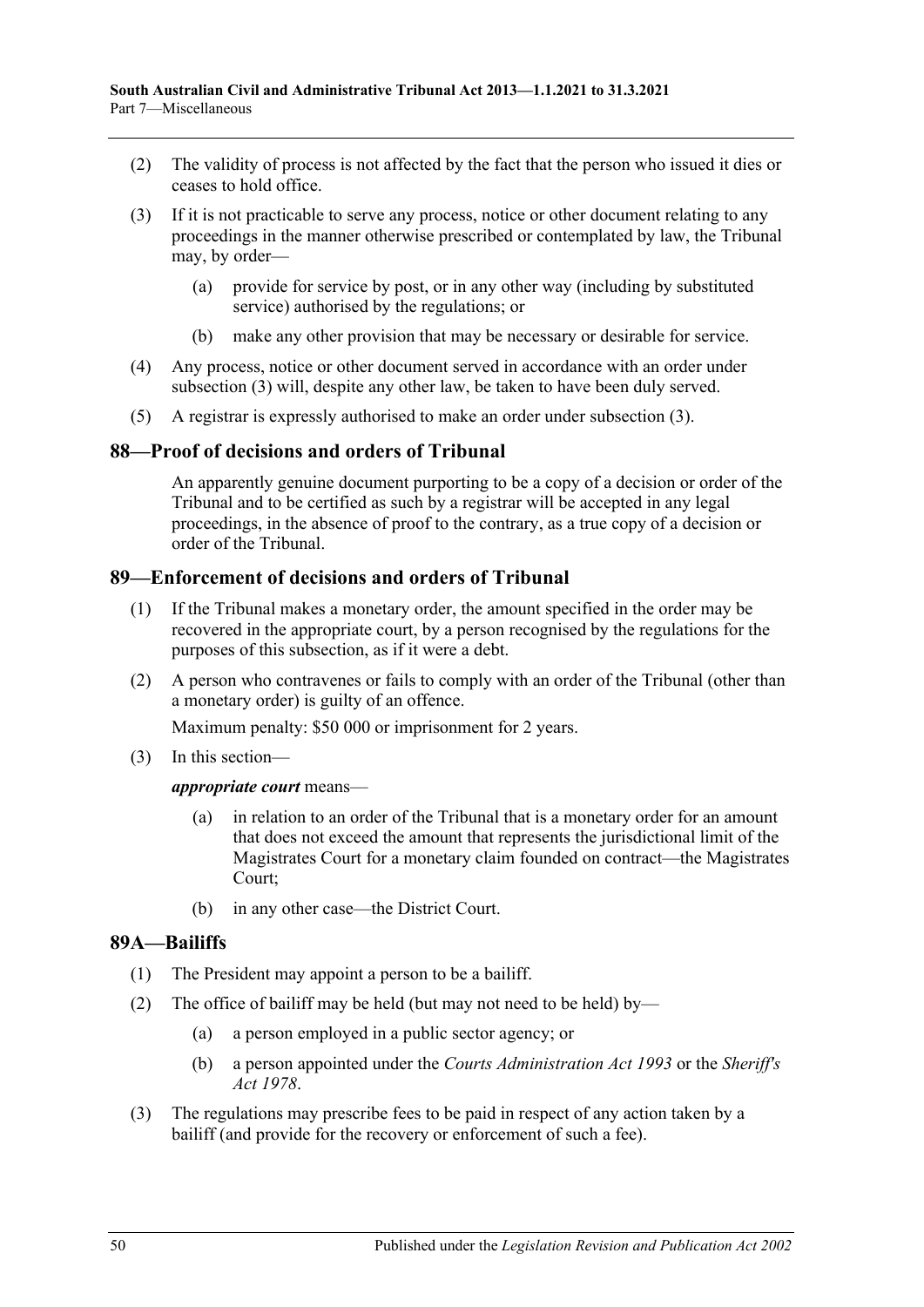(4) A bailiff (and, if relevant, a police officer assisting a bailiff) incurs no civil or criminal liability for an honest act or omission in carrying out or purportedly carrying out official functions.

# <span id="page-50-2"></span><span id="page-50-0"></span>**90—Accessibility of evidence**

- (1) Subject to this section, the Tribunal may, on application by any member of the public, allow the applicant to inspect or obtain a copy of—
	- (a) any process relating to proceedings and forming part of the Tribunal's records;
	- (b) a transcript of evidence taken by the Tribunal in any proceedings;
	- (c) any documentary or other material produced or provided to the Tribunal in any proceedings;
	- (d) any decision or order given or made by the Tribunal;
	- (e) any other material of a prescribed kind.
- <span id="page-50-3"></span>(2) A member of the public may inspect or obtain a copy of the following material only with the permission of the Tribunal:
	- (a) material that was produced or provided to the Tribunal in a hearing (or part of a hearing) held in private;
	- (b) material the disclosure of which would be contrary to a direction or order of the Tribunal given under another provision of this or any other Act;
	- (d) material of a class prescribed by the regulations.
- (3) The Tribunal may permit inspection or copying of material referred to in [subsection](#page-50-2) (1) or [\(2\)](#page-50-3) subject to any condition it considers appropriate, including a condition limiting the publication or use of the material.
- (4) A decision by the Tribunal on an application under this section is administrative and is final and not subject to any form of review.
- (5) The Tribunal may charge a fee, fixed by regulation, for inspection or copying of material under this section.

# <span id="page-50-1"></span>**91—Costs of proceedings**

(1) In this section—

*costs of proceedings* means costs of, or incidental to, any proceedings of the Tribunal, other than the costs of a party.

- (2) The Tribunal may order that all or any of the costs of proceedings be paid by a party.
- (3) If the matter that is the subject of the proceeding comes within the Tribunal's review jurisdiction, the Tribunal cannot make an order under this section against a party unless—
	- (a) the party brought or conducted the proceedings frivolously or vexatiously; or
	- (b) the Tribunal is acting in prescribed circumstances.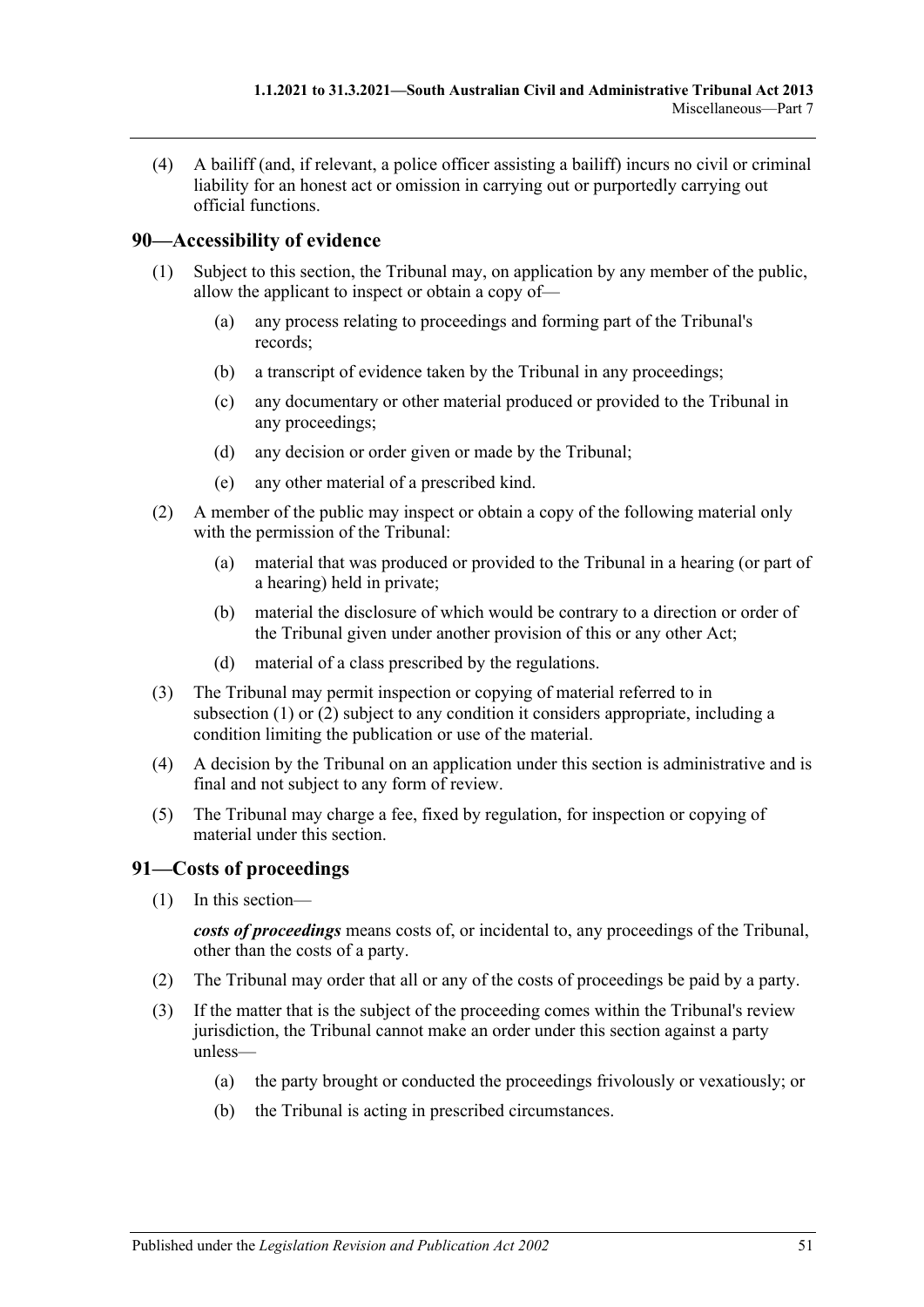# <span id="page-51-0"></span>**92—Annual report**

- (1) The President of the Tribunal must on or before 31 October in each year make a report to the Attorney-General on the administration and operation of the Tribunal during the previous financial year.
- (2) The Attorney-General must within 12 sitting days after receiving a report under this section cause copies of the report to be laid before both Houses of Parliament.
- (3) The report must include any information prescribed by the regulations.

### <span id="page-51-1"></span>**93—Additional reports**

The President of the Tribunal must, at the request of the Attorney-General, report to the Attorney-General on any matter relevant to the administration or operation of the Tribunal.

# <span id="page-51-2"></span>**93A—Disrupting proceedings of Tribunal**

- (1) A person who—
	- (a) wilfully interrupts any proceedings of the Tribunal; or
	- (b) uses offensive language or behaves in a disorderly or offensive manner, towards the Tribunal, members of the Tribunal or officers of the Tribunal, or at a place where proceedings of the Tribunal are being conducted,

is guilty of an offence.

Maximum penalty: \$10 000 or imprisonment for 6 months.

- (2) Nothing in this section derogates from the operation of another provision of this Act.
- (3) In this section—

*offensive* includes threatening, abusive or insulting.

### <span id="page-51-3"></span>**93B—False or misleading statements**

A person who knowingly makes a false or misleading statement for the purposes of, or in connection with, consideration by the registrar or the Tribunal (including the Tribunal as constituted of a registrar or other member of staff of the Tribunal) as to whether to waive, remit or make such other provision in relation to the payment of fees in respect of proceedings before the Tribunal, is guilty of an offence.

Maximum penalty: \$1 250 or imprisonment for 3 months.

### <span id="page-51-4"></span>**94—Rules**

- (1) Rules of the Tribunal may be made—
	- (a) regulating the business of the Tribunal and the duties of the various members and staff of the Tribunal; and
	- (b) authorising the registrars and other staff of the Tribunal to exercise powers with respect to proceedings before the Tribunal and providing for the internal review of specified classes of decisions in specified circumstances; and
	- (c) regulating the practice and procedure of the Tribunal; and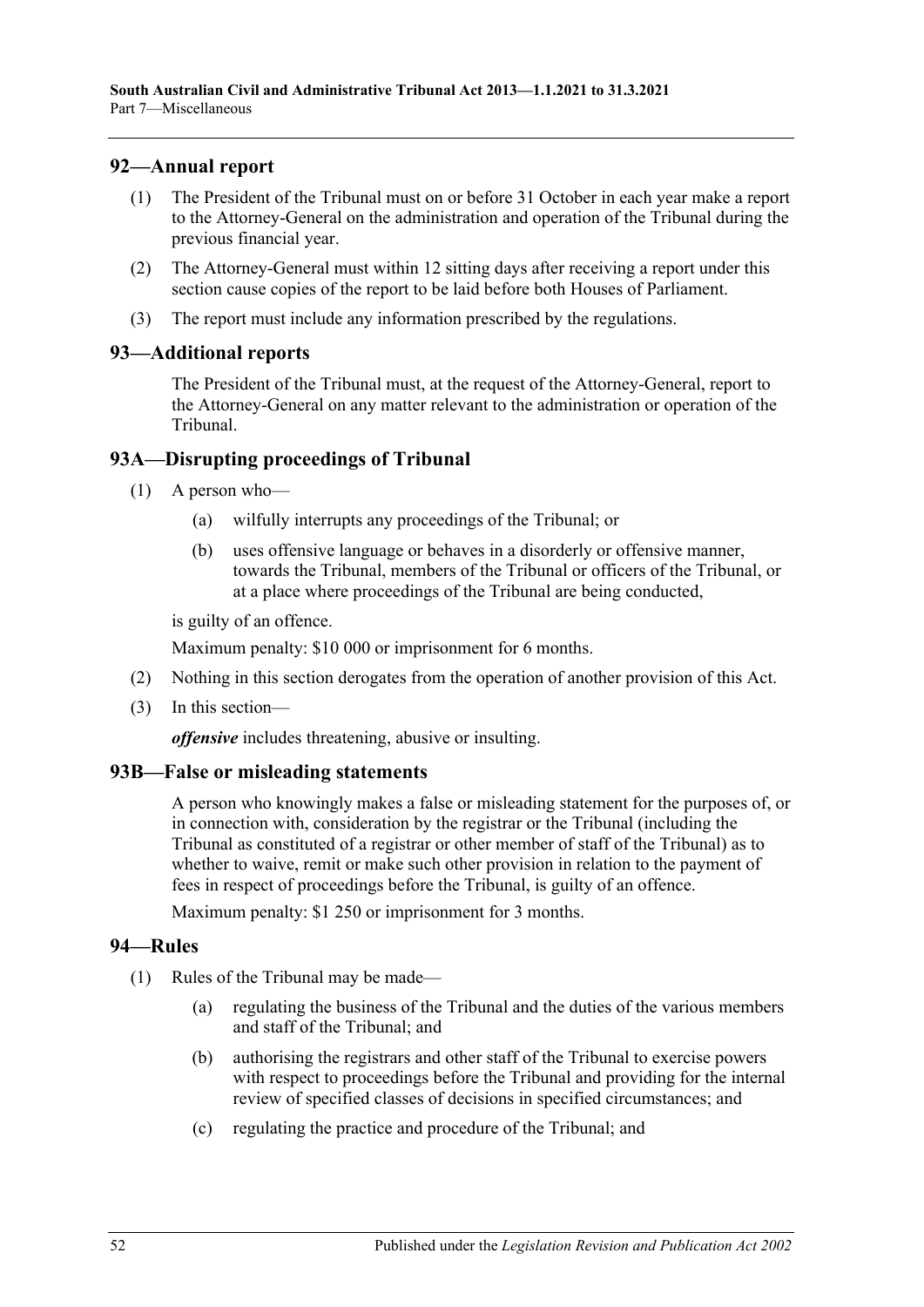- (ca) providing for the provision of written statements of reasons for decisions of the Tribunal at first instance for the purposes of an internal review of the decision by the Tribunal under [section](#page-41-6) 70; and
- (d) imposing obligations on persons seeking to commence proceedings before the Tribunal to take any step, including to give a notification to another person or to provide any specified information; and
- (e) providing for the service of applications and documents; and
- (f) imposing obligations on parties to proceedings before the Tribunal to disclose to each other the contents of expert reports or other material of relevance to the proceedings before or in connection with the hearing of the proceedings; and
- (g) regulating the referral of a matter to mediation, the conduct of mediations or the referral of questions for investigation and report by an expert or referee; and
- (h) regulating the form in which evidence may be taken; and
- (i) restricting or prohibiting certain classes of persons from appearing as representatives in proceedings before the Tribunal; and
- (j) providing for the Tribunal to waive any procedural requirement; and
- (k) regulating costs and providing for the assessment and settling of costs; and
- (l) providing for witness fees; and
- (m) providing for other matters relating to the management, conduct or settlement of proceedings before the Tribunal; and
- (n) dealing with any other matters necessary or expedient for the effective and efficient operation of the Tribunal.
- (2) The power to make rules under this section includes the power to make rules in respect of any jurisdiction conferred on the Tribunal by a relevant Act.
- (3) Rules of the Tribunal may be made by the President and a Deputy President of the Tribunal.
- (4) The rules take effect from the date of publication in the Gazette or a later date specified in the rules.
- (5) The rules must be consistent with the regulations, and with any relevant Act.

### <span id="page-52-1"></span><span id="page-52-0"></span>**95—Regulations**

- (1) The Governor may make such regulations as are contemplated by this Act or a relevant Act, or as are necessary or expedient for the purposes of this Act or a relevant Act.
- (2) Without limiting the generality of [subsection](#page-52-1) (1), the regulations may—
	- (a) provide information to be included in registers to be kept for the purposes of this Act; and
	- (b) prescribe matters relevant to the practice or procedures of the Tribunal; and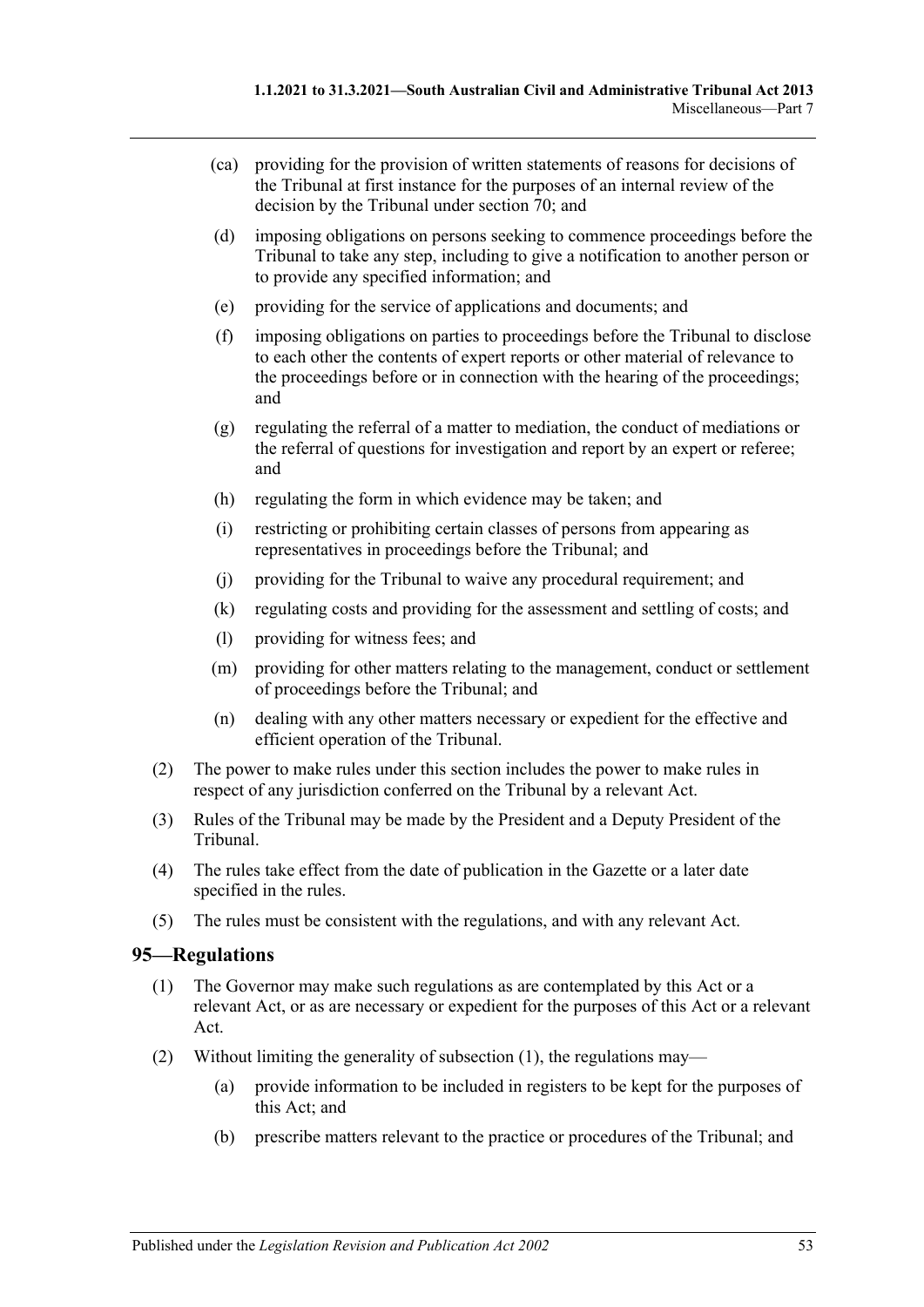- (c) prescribe and provide for the payment of fees in relation to proceedings before the Tribunal; and
- (d) prescribe penalties not exceeding \$5 000 for contravention of, or non-compliance with, any regulation; and
- (e) make provisions of a saving or transitional nature consequent on the vesting of jurisdiction on the Tribunal under another Act.
- <span id="page-53-1"></span>(3) The regulations may provide that any matter or thing is to be determined, dispensed with, regulated or prohibited according to the discretion of the President of the Tribunal or another prescribed person.
- (4) A regulation under [subsection](#page-53-1)  $(2)(e)$  may (without limiting that subsection)—
	- (a) operate in addition to any saving or transitional provision enacted under another Act in connection with the vesting of jurisdiction in the Tribunal; and
	- (b) operate so as to modify the operation or effect of another Act insofar as may be expedient in connection with the transfer of jurisdiction to the Tribunal from another entity; and
	- (c) take effect from the day on which jurisdiction is vested in the Tribunal under another Act (including so as to provide for the retrospective operation of the regulation).

# <span id="page-53-0"></span>**96—Review**

- (1) The Minister must appoint 1 or more independent persons to conduct a review under [subsection](#page-53-2) (2) as soon as practicable after the expiry of 2 years from the commencement of [Part](#page-20-1) 3 of this Act.
- <span id="page-53-3"></span><span id="page-53-2"></span>(2) The review must include an assessment of—
	- (a) the performance of the Tribunal; and
	- (b) without limiting [paragraph](#page-53-3) (a), the extent to which the main objectives of the Tribunal have been met over the period to which the review relates; and
	- (c) the extent to which it would be advantageous to extend the jurisdiction of the Tribunal to matters arising under other Acts identified by the person or persons conducting the review or identified by the Minister for the purposes of the review,

and may include any other matter specified by the Minister for the purposes of the review.

- (3) The results of the review must be incorporated into a report submitted to the Minister.
- (4) The Minister must cause a copy of the report to be laid before both Houses of Parliament within 6 sitting days after receiving the report.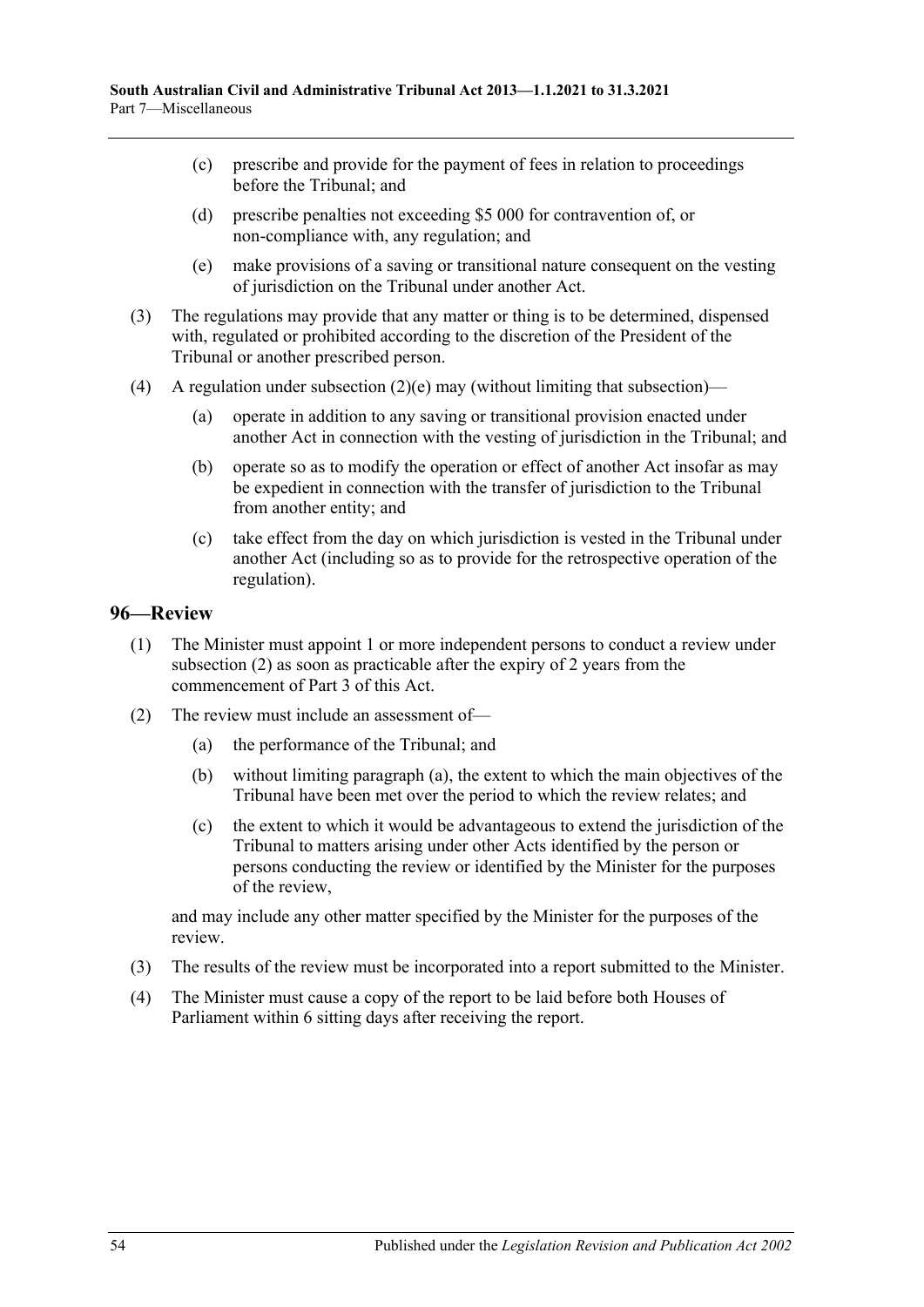# <span id="page-54-0"></span>**Legislative history**

# **Notes**

- Amendments of this version that are uncommenced are not incorporated into the text.
- Please note—References in the legislation to other legislation or instruments or to titles of bodies or offices are not automatically updated as part of the program for the revision and publication of legislation and therefore may be obsolete.
- Earlier versions of this Act (historical versions) are listed at the end of the legislative history.
- For further information relating to the Act and subordinate legislation made under the Act see the Index of South Australian Statutes or www.legislation.sa.gov.au.

# **Principal Act and amendments**

New entries appear in bold.

| Year    | No  | Title                                                                            | Assent     | Commencement                                                                                                                                                                                                                                                                                                |
|---------|-----|----------------------------------------------------------------------------------|------------|-------------------------------------------------------------------------------------------------------------------------------------------------------------------------------------------------------------------------------------------------------------------------------------------------------------|
| 2013    | 59  | South Australian Civil and<br>Administrative Tribunal Act 2013                   | 7.11.2013  | 14.11.2013 (Gazette 14.11.2013 p4224)<br>except Pt 2 Div 3 Subdiv 3 & Pt 6<br>Divs 1 & 2-13.2.2014 (Gazette<br>13.2.2014 p886) and except ss 9, 12,<br>18-22, 27 & Pt 6 Div 3-8.5.2014<br>(Gazette 8.5.2014 p1630) and except<br>ss 5-8, 23-26, Pts 3-5, ss 82-92 &<br>96-29.3.2015 (Gazette 5.3.2015 p882) |
| 2014    | 26  | Statutes Amendment (SACAT)<br>Act 2014                                           | 11.12.2014 | Pt 16 (s 202)-15.1.2015 (Gazette<br>15.1.2015 p309); ss 193-201 &<br>203-205)-29.3.2015 immediately<br>after the commencement of the<br>remaining provisions of 59/2013<br>(Gazette 5.3.2015 p883)                                                                                                          |
| 2017 51 |     | Statutes Amendment (SACAT No 2)<br>Act 2017                                      | 28.11.2017 | Pt 43 (ss 221 to 224, 226 to<br>230)-14.12.2017 (Gazette 12.12.2017<br>p4960); s 225-1.7.2019 (Gazette<br>14.2.2019 p477)                                                                                                                                                                                   |
| 2018    | - 5 | Statutes Amendment (SACAT<br><b>Federal Diversity Jurisdiction</b> )<br>Act 2018 | 12.7.2018  | Pt 3 (ss 6 & 7)-12.7.2018                                                                                                                                                                                                                                                                                   |
| 2018    | 29  | <b>Statutes Amendment</b><br>(Attorney-General's Portfolio)<br>Act 2018          | 15.11.2018 | Pt 4 (s 9)—1.7.2019 immediately after<br>s 225 of 51/2017: s 2(5)                                                                                                                                                                                                                                           |
| 2019    | 14  | Statutes Amendment (SACAT)<br>Act 2019                                           | 11.7.2019  | Pt 26 (ss 161 to 164)–9.8.2019<br>(Gazette 8.8.2019 p2948)                                                                                                                                                                                                                                                  |
| 2019    | 45  | <b>Supreme Court (Court of Appeal)</b><br><b>Amendment Act 2019</b>              | 19.12.2019 | Sch 1 (cll 79 to 82)-1.1.2021 (Gazette<br>10.12.2020 p5638)                                                                                                                                                                                                                                                 |
| 2020    | 34  | <b>Statutes Amendment</b><br>(Attorney-General's Portfolio)<br>Act 2020          | 1.10.2020  | Pt 6 (s 13)-1.4.2021 (Gazette<br>25.3.2021 p1050)                                                                                                                                                                                                                                                           |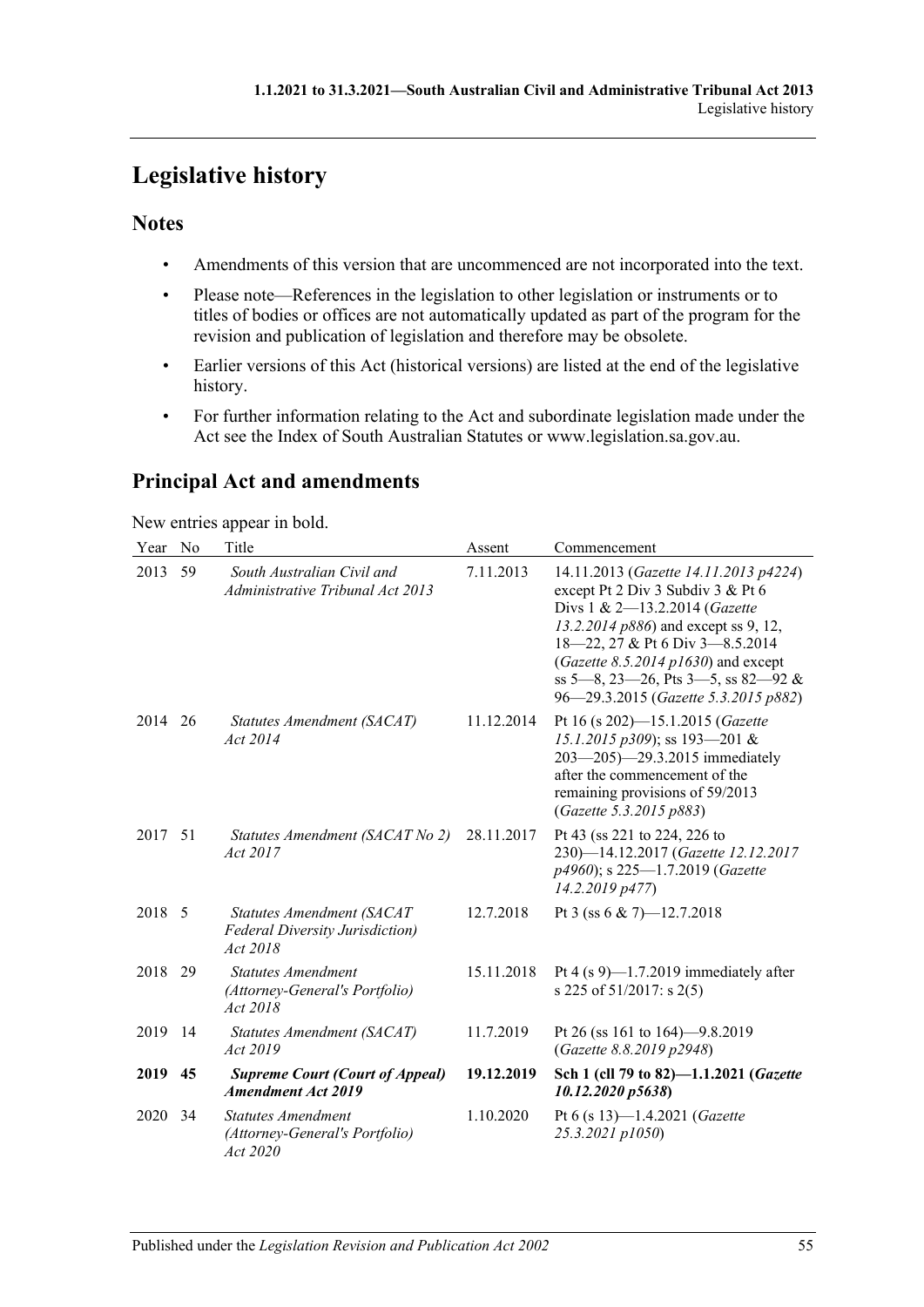# **Provisions amended**

New entries appear in bold.

| Provision           | How varied                                                                  | Commencement                    |
|---------------------|-----------------------------------------------------------------------------|---------------------------------|
| Pt1                 |                                                                             |                                 |
| s <sub>2</sub>      | omitted under Legislation Revision and<br>Publication Act 2002              | 12.7.2018                       |
| s <sub>4</sub>      | amended by 5/2018 s 6                                                       | 12.7.2018                       |
| Pt 2                |                                                                             |                                 |
| Pt 2 Div 2          |                                                                             |                                 |
| s 8                 |                                                                             |                                 |
| s(1)                | s 8 redesignated as $s(1)$ by 26/2014 s 193                                 | 29.3.2015                       |
| s(2)                | inserted by 26/2014 s 193                                                   | 29.3.2015                       |
| Pt 2 Div 3          |                                                                             |                                 |
| Pt 2 Div 3 Subdiv 2 |                                                                             |                                 |
| s 10                |                                                                             |                                 |
| s 10(1)             | amended by 34/2020 s 13(1)                                                  | uncommenced—not<br>incorporated |
| s10(1a)             | inserted by $34/2020$ s $13(2)$                                             | uncommenced-not<br>incorporated |
| 10(2)               | amended by 34/2020 s 13(3), (4)                                             | uncommenced-not<br>incorporated |
| s 10(3)             | substituted by $34/2020$ s $13(5)$                                          | uncommenced—not<br>incorporated |
| s 10(8)             | amended by 34/2020 s 13(6)                                                  | uncommenced-not<br>incorporated |
| Pt 2 Div 3 Subdiv 6 |                                                                             |                                 |
| s <sub>22</sub>     |                                                                             |                                 |
| $s\,22(2)$          | amended by $14/2019$ s $161(1)$                                             | 9.8.2019                        |
| $s\,22(3)$          | amended by 14/2019 s 161(2)                                                 | 9.8.2019                        |
| $s\ 22(4)$          | deleted by 14/2019 s 161(3)                                                 | 9.8.2019                        |
| $s\,22(9)$          | amended by 14/2019 s 161(4)                                                 | 9.8.2019                        |
| $s\,22(11)$         | deleted by 14/2019 s 161(5)                                                 | 9.8.2019                        |
| $s\,22(12)$         | amended by 14/2019 s 161(6)                                                 | 9.8.2019                        |
| Pt 2 Div 4          |                                                                             |                                 |
| s <sub>25</sub>     |                                                                             |                                 |
| $s \, 25(1)$        | s 25 amended and redesignated as $s$ 25(1) by<br>$51/2017$ s $221(1)$ , (2) | 14.12.2017                      |
| $s \, 25(2)$        | inserted by 51/2017 s 221(2)                                                | 14.12.2017                      |
| s 26                |                                                                             |                                 |
| $s\,26(2)$          | amended by 45/2019 Sch 1 cl 79                                              | 1.1.2021                        |
| Pt <sub>3</sub>     |                                                                             |                                 |
| s 33                |                                                                             |                                 |
| $s \, 33(1)$        | amended by 26/2014 s 194(1)                                                 | 29.3.2015                       |
| $s \, 33(2)$        | substituted by 26/2014 s 194(2)                                             | 29.3.2015                       |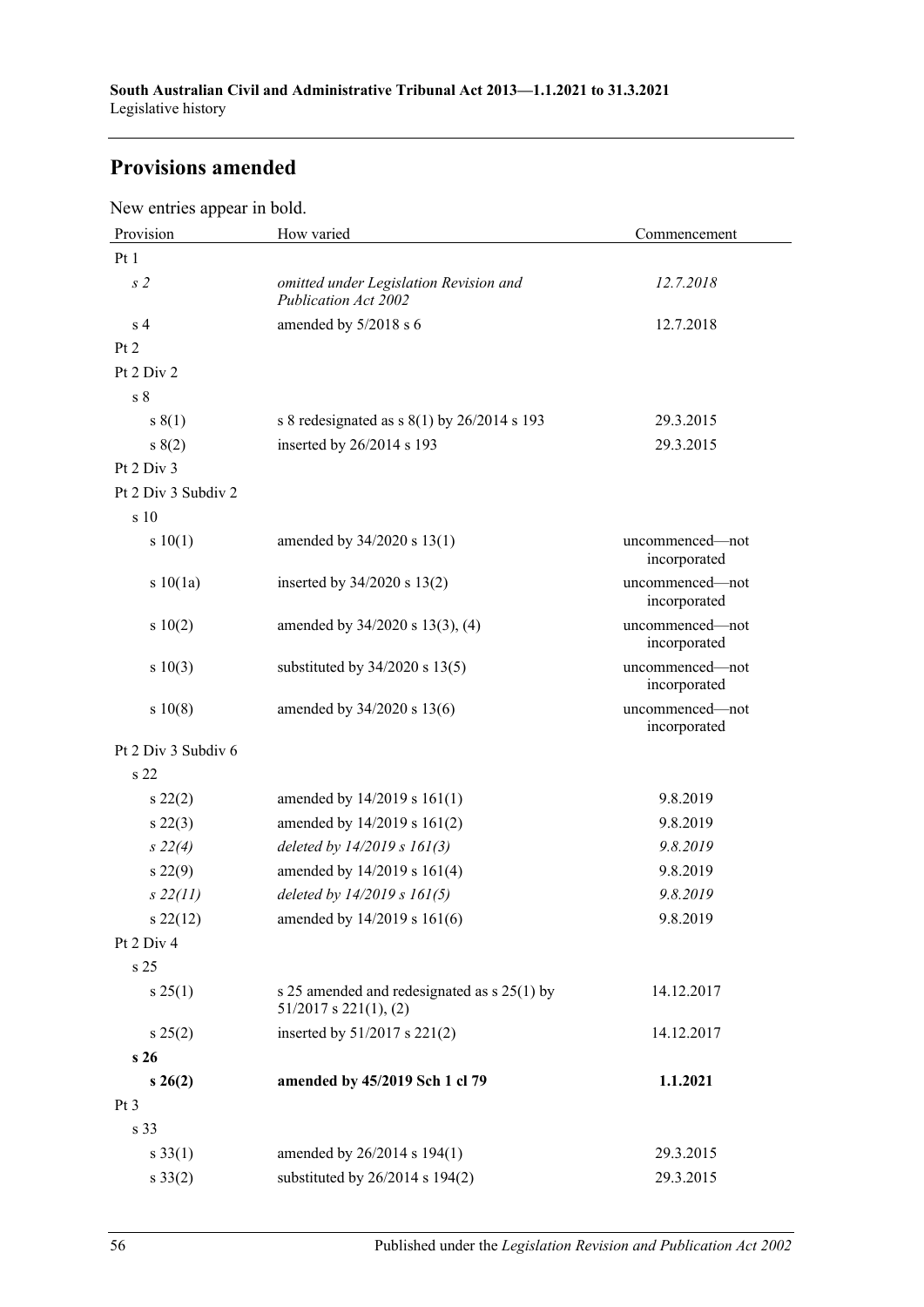| s 34                                              |                                                              |                        |
|---------------------------------------------------|--------------------------------------------------------------|------------------------|
| $s \, 34(1)$                                      | amended by 26/2014 s 195(1)                                  | 29.3.2015              |
| $s \, 34(2)$                                      | substituted by $26/2014$ s $195(2)$                          | 29.3.2015              |
| $s \frac{34}{2a}$                                 | inserted by 26/2014 s 195(2)                                 | 29.3.2015              |
|                                                   | substituted by 51/2017 s 222                                 | 14.12.2017             |
| Pt 3A                                             | inserted by 5/2018 s 7                                       | 12.7.2018              |
| Pt 4                                              |                                                              |                        |
| Pt 4 Div 1                                        |                                                              |                        |
| s 39                                              |                                                              |                        |
| $s \, 39(1)$                                      | amended by 26/2014 s 196                                     | 29.3.2015              |
| Pt 4 Div 2                                        |                                                              |                        |
| s 40                                              |                                                              |                        |
| $s\ 40(3)$                                        | amended by $14/2019$ s $162(1)$ —(3)                         | 9.8.2019               |
| $s\ 40(4)$                                        | amended by 14/2019 s 162(4)                                  | 9.8.2019               |
|                                                   | (f) deleted by $14/2019$ s $162(5)$                          | 9.8.2019               |
| Pt 4 Div 3                                        |                                                              |                        |
| s 43                                              |                                                              |                        |
| $s\,43(2)$                                        | amended by 26/2014 s 197                                     | 29.3.2015              |
| s 47                                              |                                                              |                        |
| $s\,47(5)$                                        | amended by 51/2017 s 223                                     | 14.12.2017             |
| Pt 4 Div 4                                        |                                                              |                        |
| s <sub>50</sub>                                   |                                                              |                        |
| s 50(9)                                           | amended by 45/2019 Sch 1 cl 80                               | 1.1.2021               |
| Pt 4 Div 5                                        |                                                              |                        |
| s 53                                              |                                                              |                        |
| s 53(1)                                           | amended by 26/2014 s 198                                     | 29.3.2015              |
| Pt 4 Div 6                                        |                                                              |                        |
| s <sub>56</sub>                                   |                                                              |                        |
| $s\,56(3)$                                        | deleted by 51/2017 s 224                                     | 14.12.2017             |
| Pt 5                                              |                                                              |                        |
| Pt 5 Div 1                                        |                                                              |                        |
| s 70                                              |                                                              |                        |
| 570(1)                                            | substituted by 26/2014 s 199                                 | 29.3.2015              |
| $s \, 70(1a)$                                     | inserted by 26/2014 s 199                                    | 29.3.2015              |
|                                                   | amended by 51/2017 s 225                                     | 1.7.2019               |
|                                                   | substituted by 29/2018 s 9                                   | 1.7.2019               |
| Pt 5 Div 2                                        |                                                              |                        |
| s 71                                              |                                                              |                        |
| s 71(1)                                           | amended by 45/2019 Sch 1 cl 81(1)                            | 1.1.2021               |
| $s \, 71(1a)$                                     | inserted by 26/2014 s 200(1)                                 | 29.3.2015              |
|                                                   |                                                              |                        |
|                                                   |                                                              |                        |
|                                                   | amended by 45/2019 Sch 1 cl 81(2)                            | 1.1.2021               |
| s $71(2a)$ and $(2b)$<br>$s \, 71(3a)$ and $(3b)$ | inserted by 26/2014 s 200(2)<br>inserted by 26/2014 s 200(3) | 29.3.2015<br>29.3.2015 |